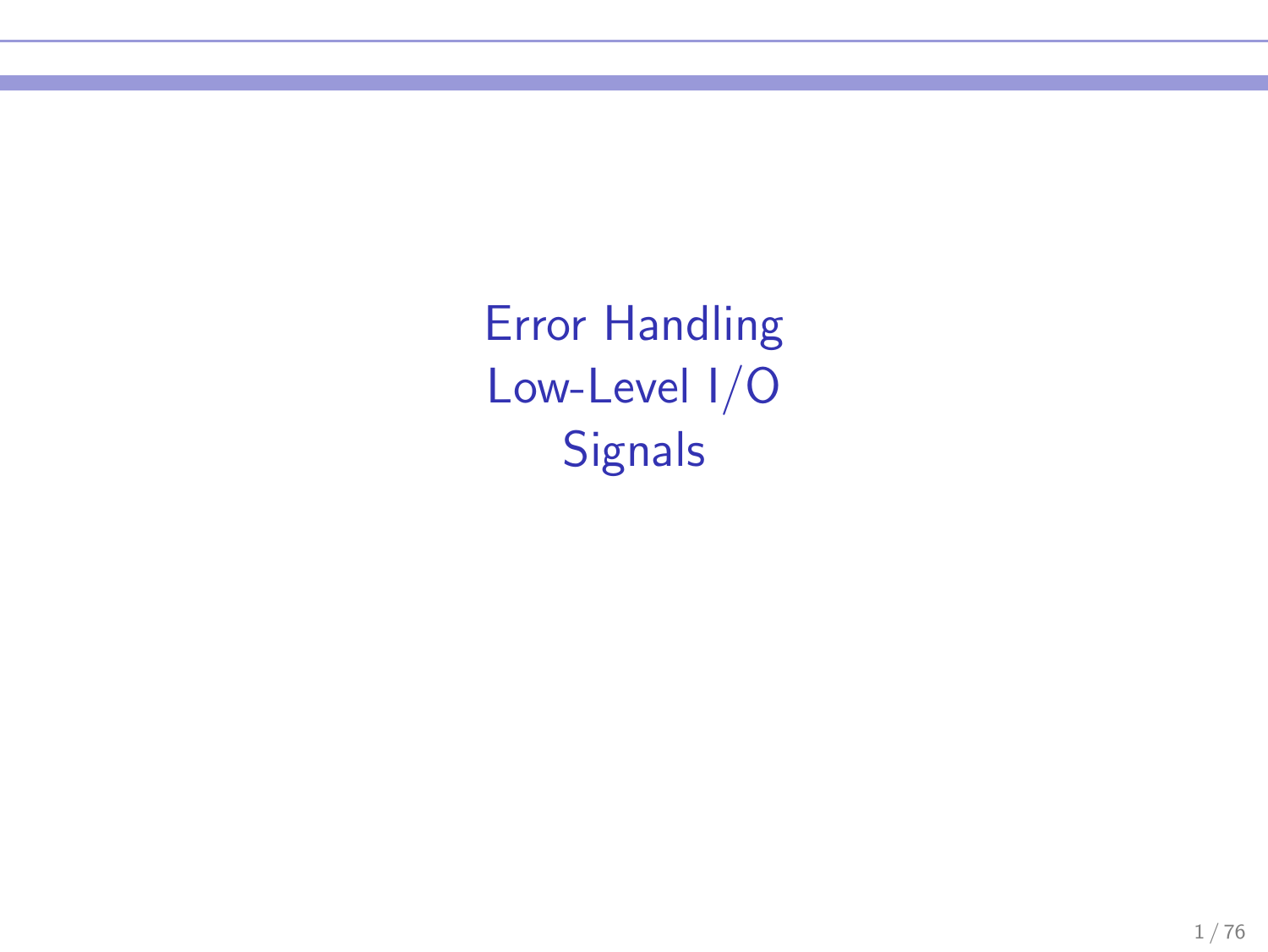# Error Handling

- $\triangleright$  Potential errors/mistakes have to be anticipated and corresponding corrective action (if possible) should be adopted.
- Instead of using an fprintf(), the call perror() could be used:
	- $\triangleright$  void perror(char \*estring)
	- $\triangleright$  Prints out the string pointed to by estring denoting a specific kind of a mistake (choice of the programmer), plus a system-generated error string
- If we include the header file  $\#$ include  $\leq$ errno.h $>$ , the variable errno will have as its value an integer corresponding to the latest error that occurred.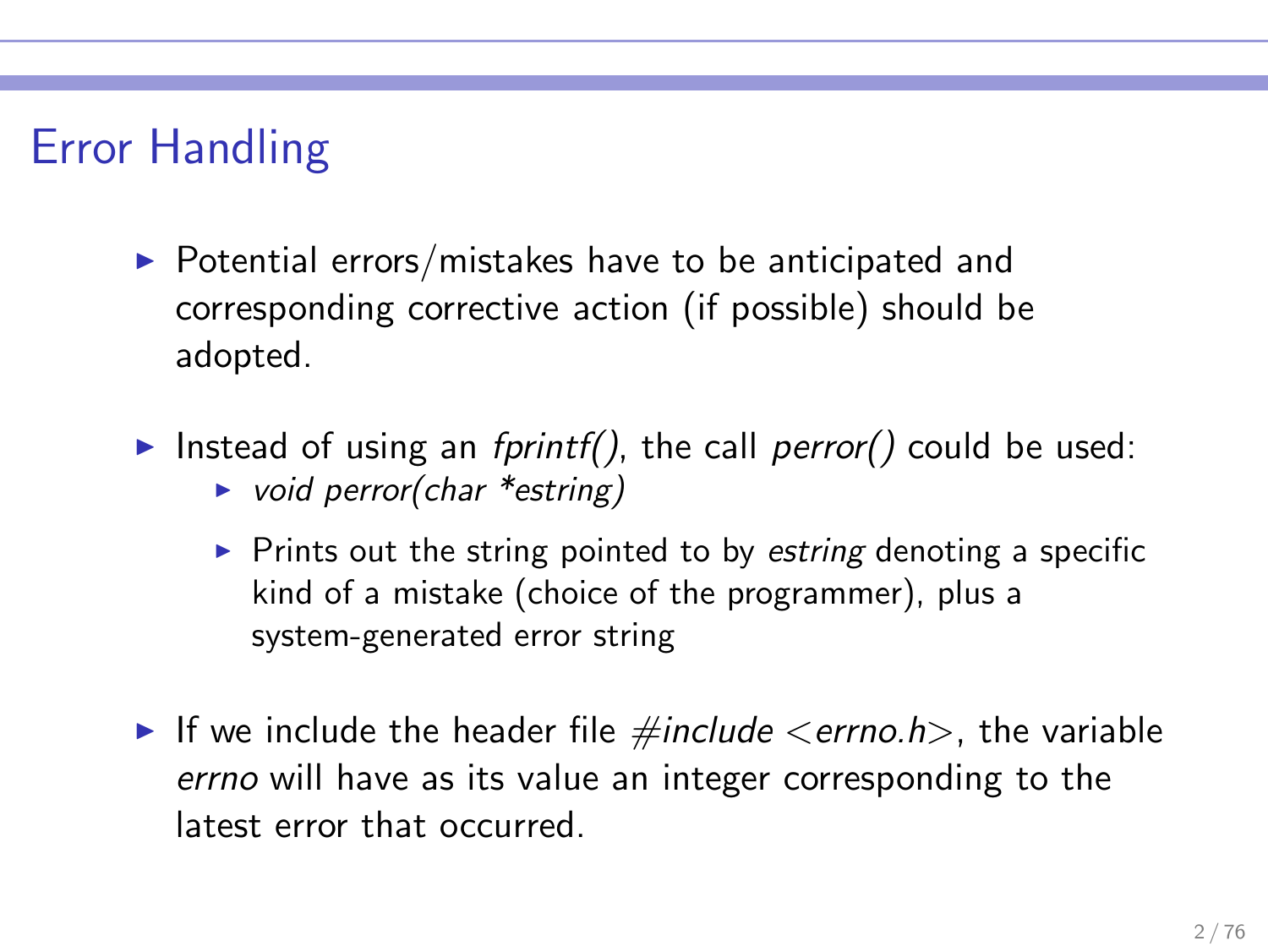### C program with Error Handling

```
#include <stdio.h>
#include <stdlib.h>
#include <errno.h>
int main () {
   FILE *fp=NULL; char *p=NULL; int stat=0;
   fp = fopen ( " a_non_existent _f il e " ,"r " ) ;
   if (f_p == NULL) {
    print(''ermo = %d \n\infty : ...perror ( " fopen ") ; }
   p = (char * ) malloc (2147483647) :
   if (p == NULL) {
     printf (" errno = \sqrt{d} \ln", errno);
    perror ( " malloc " ) ; }
    else
{
     printf ("Carry on\n");
     }
   stat = unlink ( " / etc / motd " );
   if (\text{stat} == -1) {
     printf (" errno = \lambda d \ \ln", errno);
         perror ("unlink");
     }
   return (1):
}
```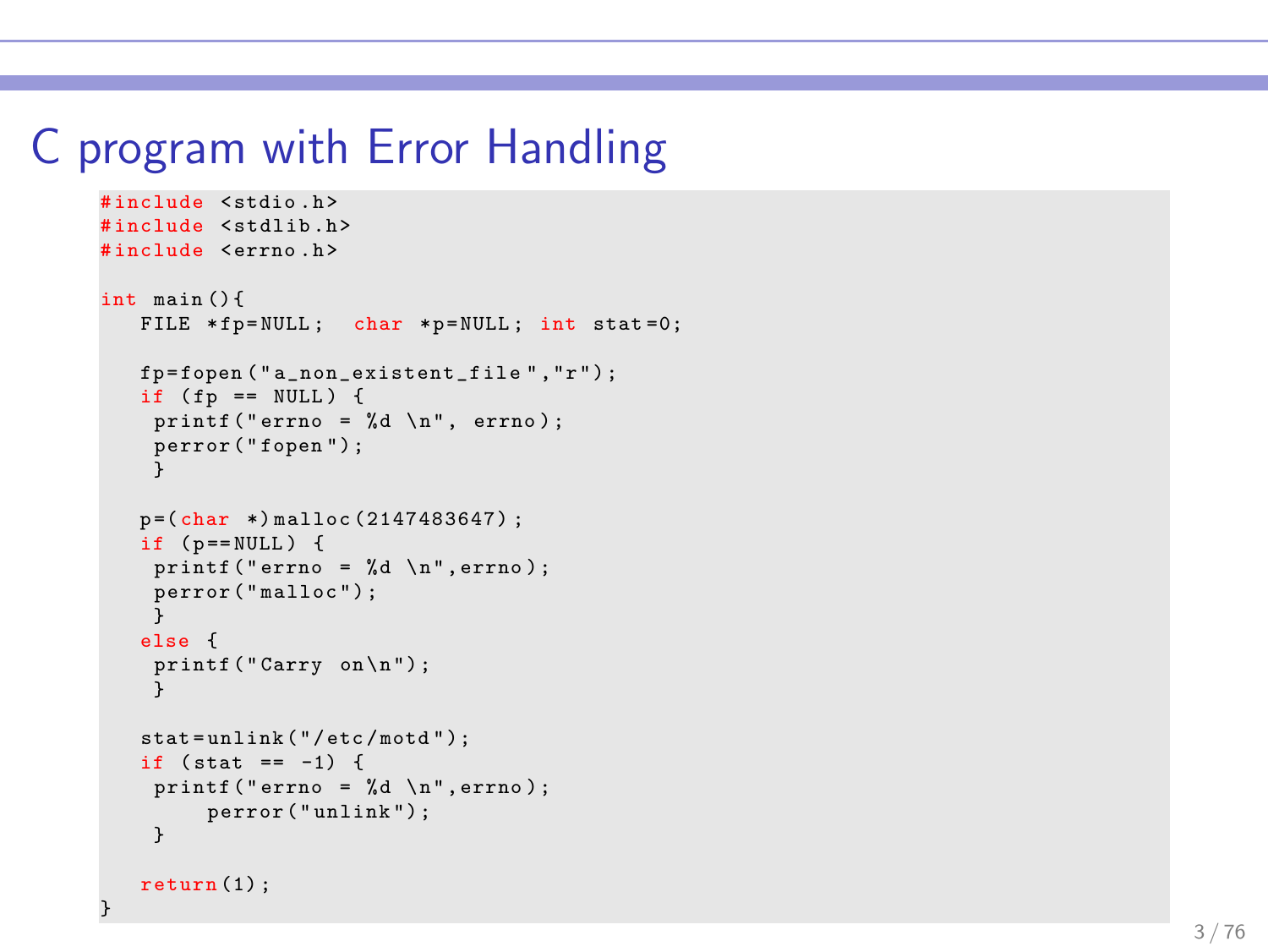Running the errors\_demo.c executable

```
ad@thales :~/ Transparencies / Set004 / src$ gcc errors_demo
    .c
ad@thales :~/ Transparencies / Set004 / src$ ./ a. out
error<sub>0</sub> = 2fopen: No such file or directory
Carry on
error = 13unlink: Permission denied
ad@thales :~/ Transparencies / Set004 / src$
```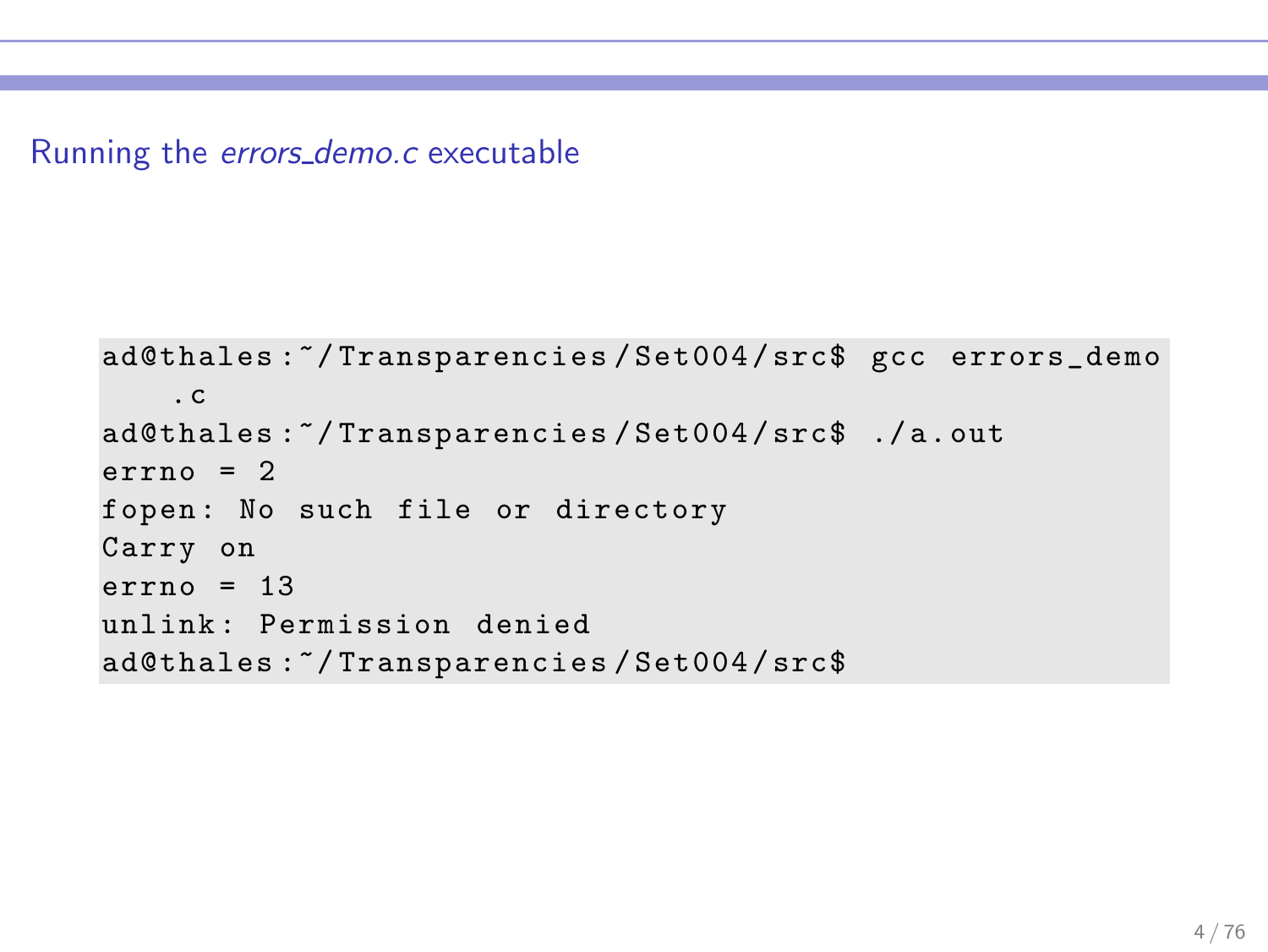# Low-Level Input/Output

- $\triangleright$  The stdio library enables the average user to carry out I/O without worrying about buffering and/or data conversion.
- $\triangleright$  The stdio is a user-friendly set of system calls.
- $\triangleright$  Low-level I/O functionality is required
	- 1. when the amenities of stdio are not desirable (for whatever reason) in accessing files/devices or
	- 2. when interprocess communication occurs with the help of pipes/sockets.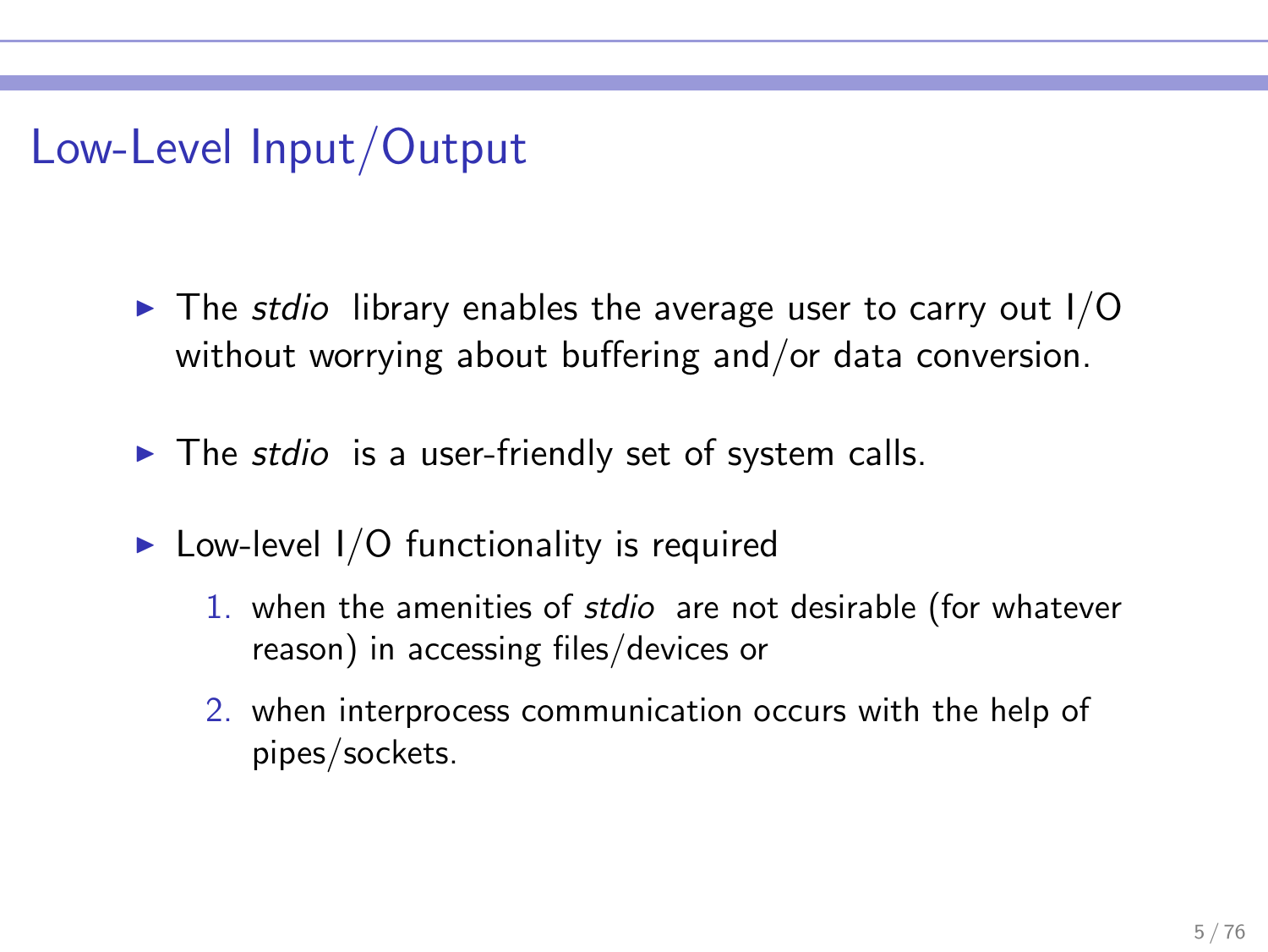# Low-Level I/Os

- $\triangleright$  In low-level I/O, file descriptors that identify files, pipes, sockets and devices are small integers
	- $\triangleright$  The above is in contrast to what happens in the *stdio* where respective identifiers are pointers.
- $\triangleright$  Designated (fixed) file descriptors:
	- 0 : standard input
	- 1 : standard output
	- 2 : standard error (for error diagnostics).
- $\triangleright$  The above file descriptors 0, 1, and 2 correspond to pointers to the stdin sdtout and stderr files of the stdio library.
- ▶ The file descriptors are parent-"inherited" to any child process that the parent in question creates.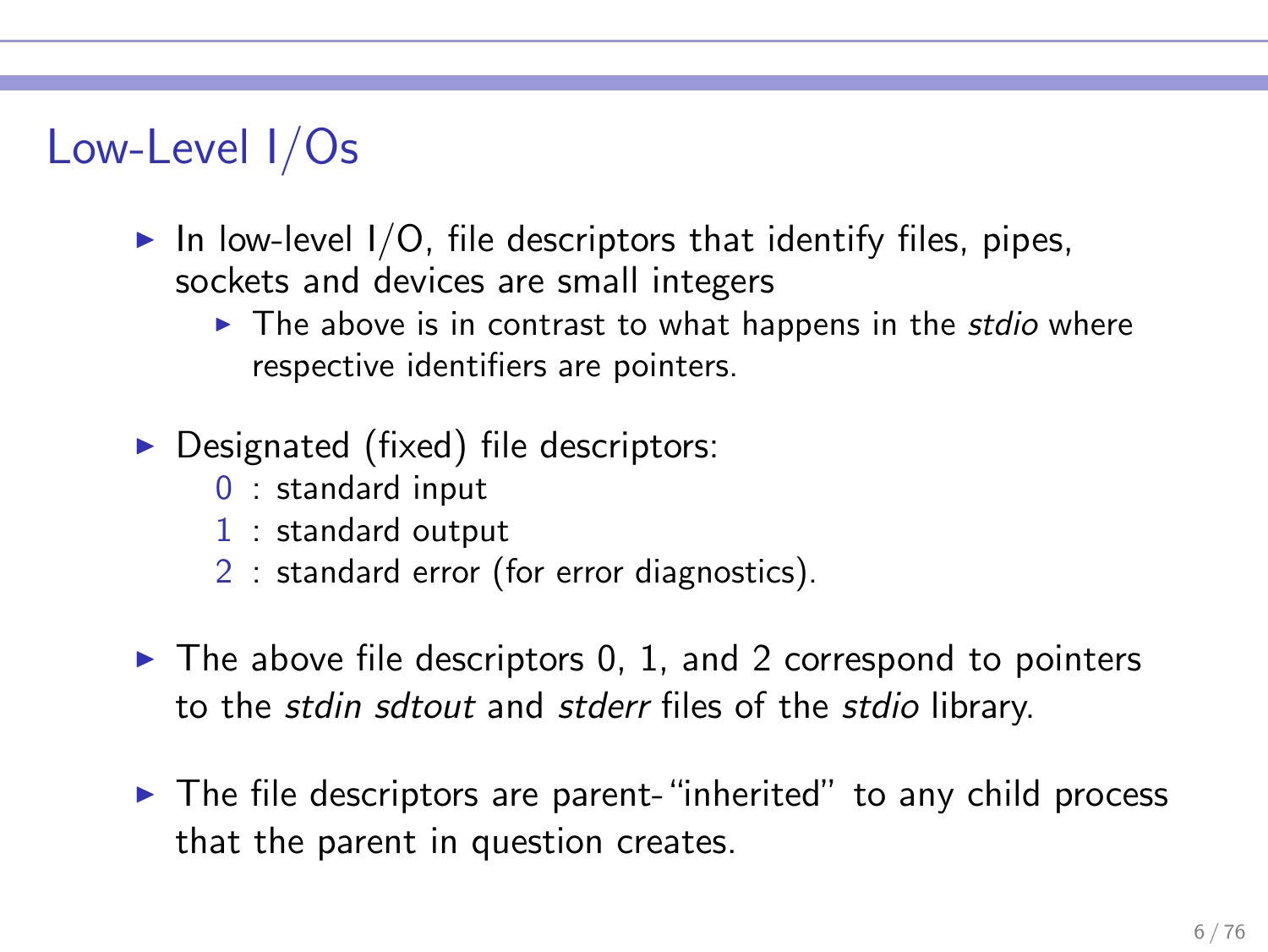# The open() system call

- int open(char \*pathname, int flags  $[$ , mode\_t mode])
- ▶ The call opens or creates a file with absolute or relative pathname for reading/writing.
- $\triangleright$  flags designates the way (a number) with which the file can be accessed; values for *flags* may be constructed by a bitwise-inclusive OR of flags from the following set:
	- $\triangleright$  O\_RDONLY: open for reading only.
	- $\triangleright$  O\_WRONLY: open for writing only.
	- $\triangleright$  O\_RDWR: open for both reading and writing.
	- $\triangleright$  O APPFND: write at the end of the file.
	- $\triangleright$  O\_CREAT: create a file if it does not already exist.
	- $\triangleright$  O TRUNC: the size of the file will be truncated to 0 if the file exists.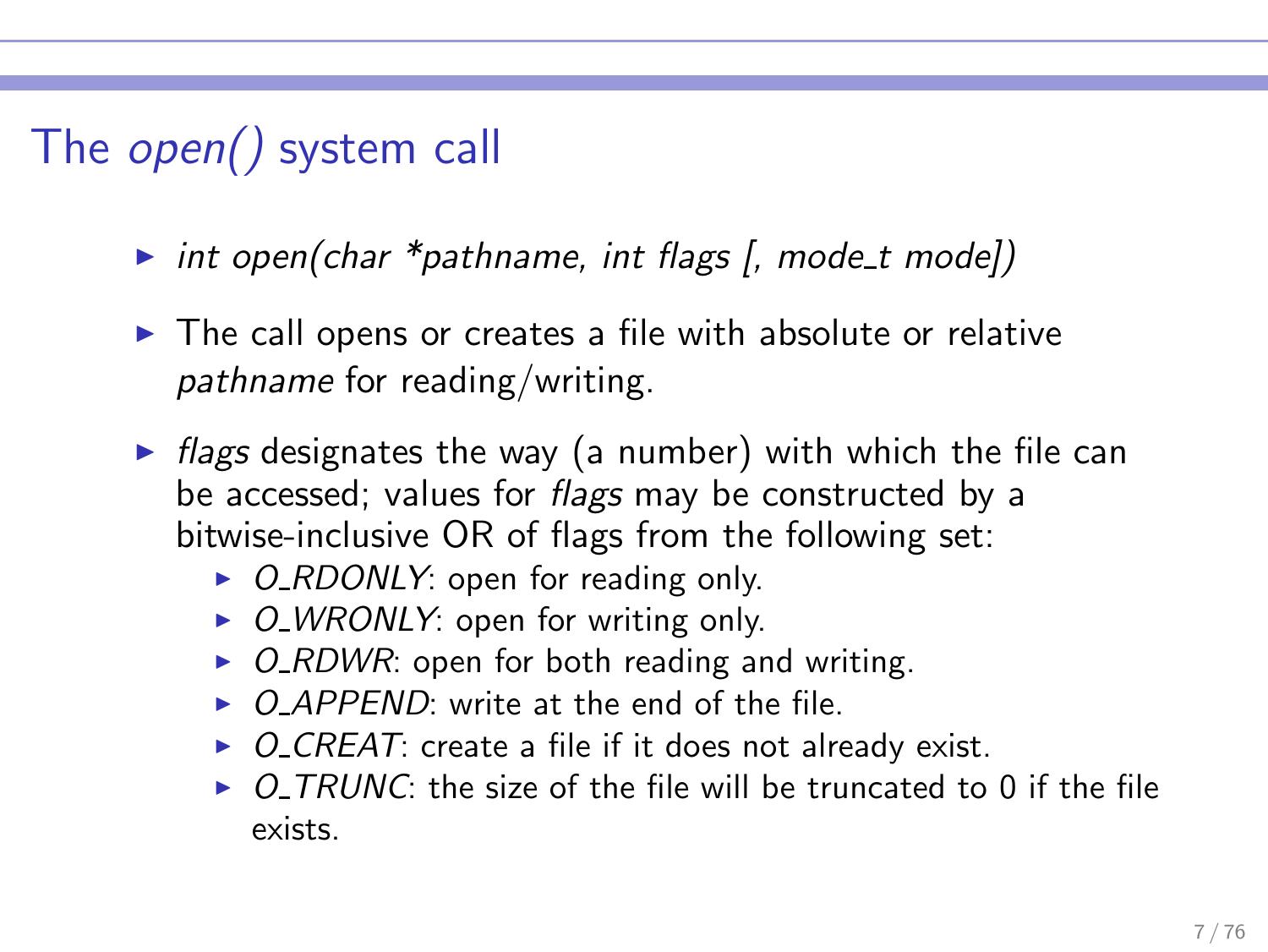# The open() system call

- required:  $\#include <$ fnctl.h>  $\Rightarrow$  fnctl.h defines all these (and more) flags.
- $\blacktriangleright$  The non-mandatory *mode* parameter is an integer that designates the desired access primitives during the creation of a file (access rights not allowed from the *umask* are not allowed).
- ▶ open returns an integer that designates the file created and, in case of no success, it returns -1.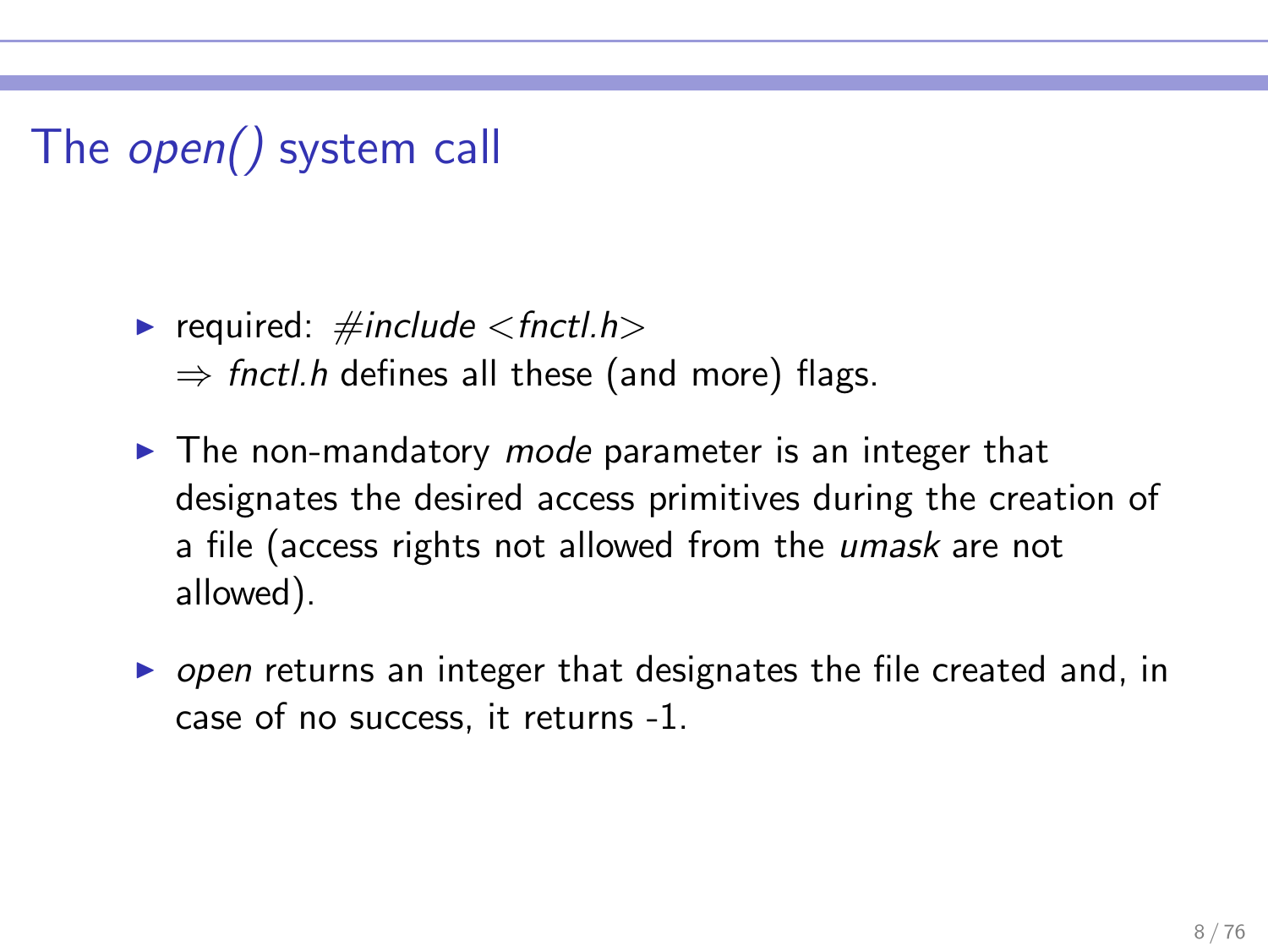### createfile.c

```
#include <stdio.h> // to have access to printf ()
#include <stdlib.h> // to enable exit calls
#include <fcntl.h> // to have access to flags def
#define PERMS 0644 // set access permissions
char *workfile = "mytest";
main () {
    int filedes ;
    if ((filedes=open(workfile, 0_CREAT | 0_RDWR, PERMS)) == -1)perror (" creating ") ;
        exit(1);}
    else {
         printf ("Managed to get to the file successfully\n\langle n" \rangle;
         }
    exit (0) ;
}
```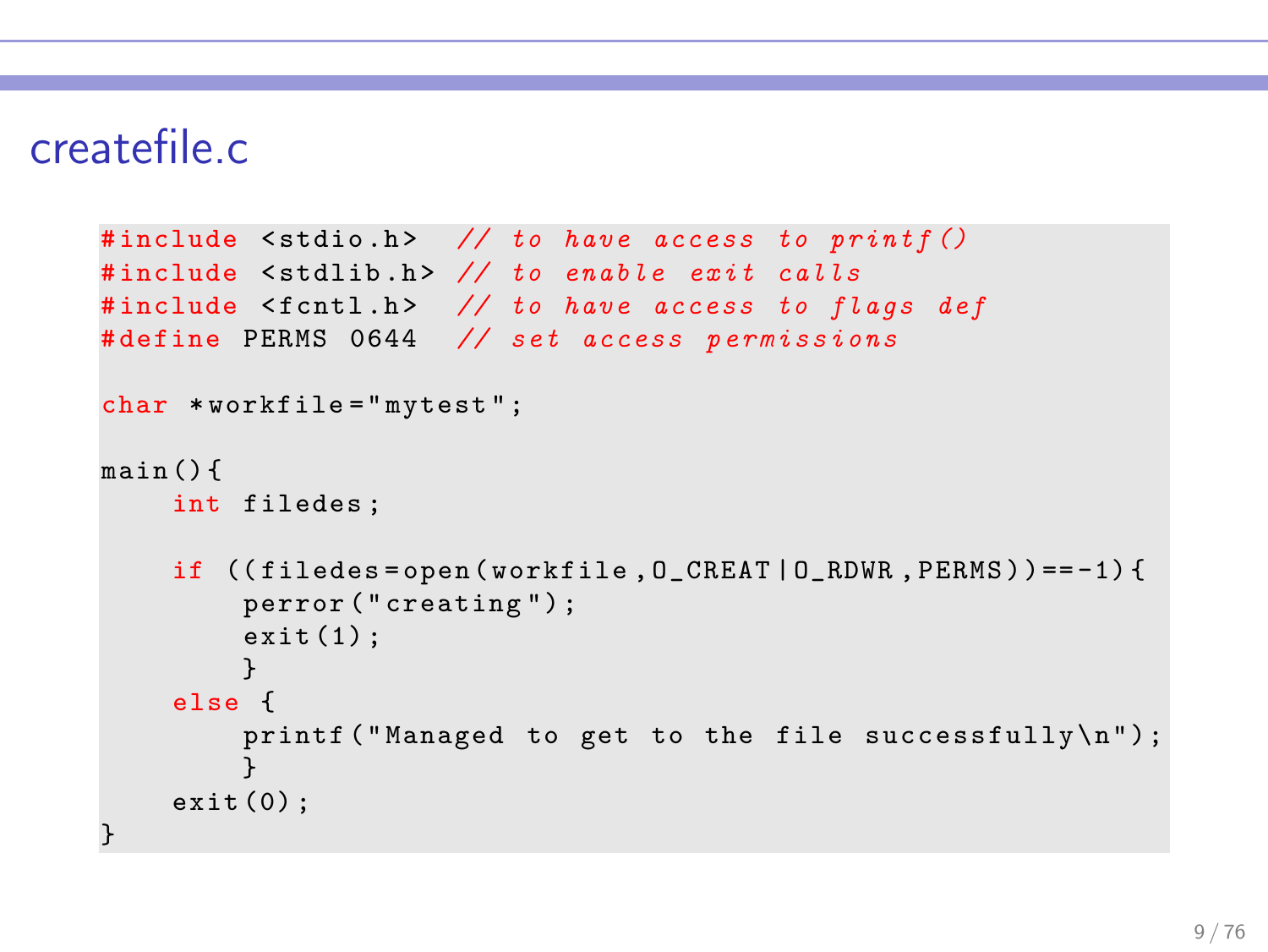#### Running the executable for createfile.c

```
ad@thales :~/ Transparencies / Set004 / src$ gcc createfile .c
ad@thales :~/ Transparencies / Set004 / src$ ./ a. out
Managed to get to the file successfully
ad@thales :~/ Transparencies / Set004 / src$ ls -l
total 20
-rwxr-xr-x 1 ad ad 8442 2010-04-06 21:50 a.out
-\frac{rw - r - r - r - 1}{1} ad ad 375 2010-04-06 21:49 createfile.c
-rw -r --r -- 1 ad ad 506 2010 -04 -06 16:24 errors_demo .c
-rw-r--r-- 1 ad ad 0 2010-04-06 21:50 mytest
ad@thales :~/ Transparencies / Set004 / src$ cat > mytest
This is Kon Tsakalozos
ad@thales :~/ Transparencies / Set004 / src$ ./ a. out
Managed to get to the file successfully
ad@thales :~/ Transparencies / Set004 / src$ ls
a. out createfile .c errors_demo .c mytest
ad@thales :~/ Transparencies / Set004 / src$ more mytest
This is Kon Tsakalozos
ad@thales :~/ Transparencies / Set004 / src$
```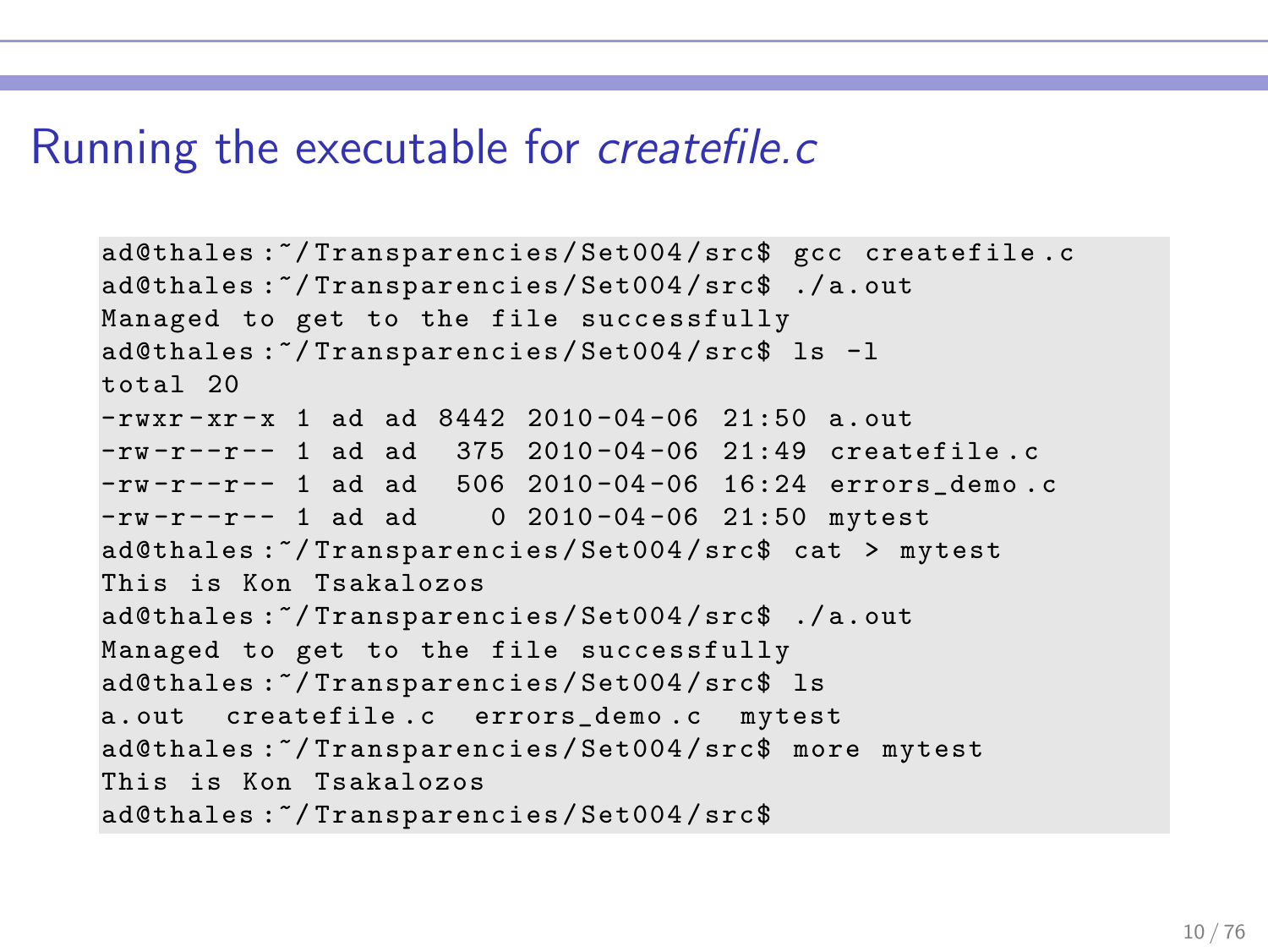# Setting modes with symbolic names

| <b>S_IRWXU</b> | 00700 owner has read, write and execute permission   |
|----------------|------------------------------------------------------|
| S_IRUSR        | 00400 owner has read permission                      |
| <b>S_IWUSR</b> | 00200 owner has write permission                     |
| S_IXUSR        | 00100 owner has execute permission                   |
| S_IRWXG        | 00070 group has read, write and execute permission   |
| S_IRGRP        | 00040 group has read permission                      |
| S_IWGRP        | 00020 group has write permission                     |
| S_IXGRP        | 00010 group has execute permission                   |
| <b>S_IRWXO</b> | 00007 others have read, write and execute permission |
| <b>S_IROTH</b> | 00004 others have read permission                    |
| <b>S_IWOTH</b> | 00002 others have write permission                   |
| <b>S_IXOTH</b> | 00001 others have execute permission                 |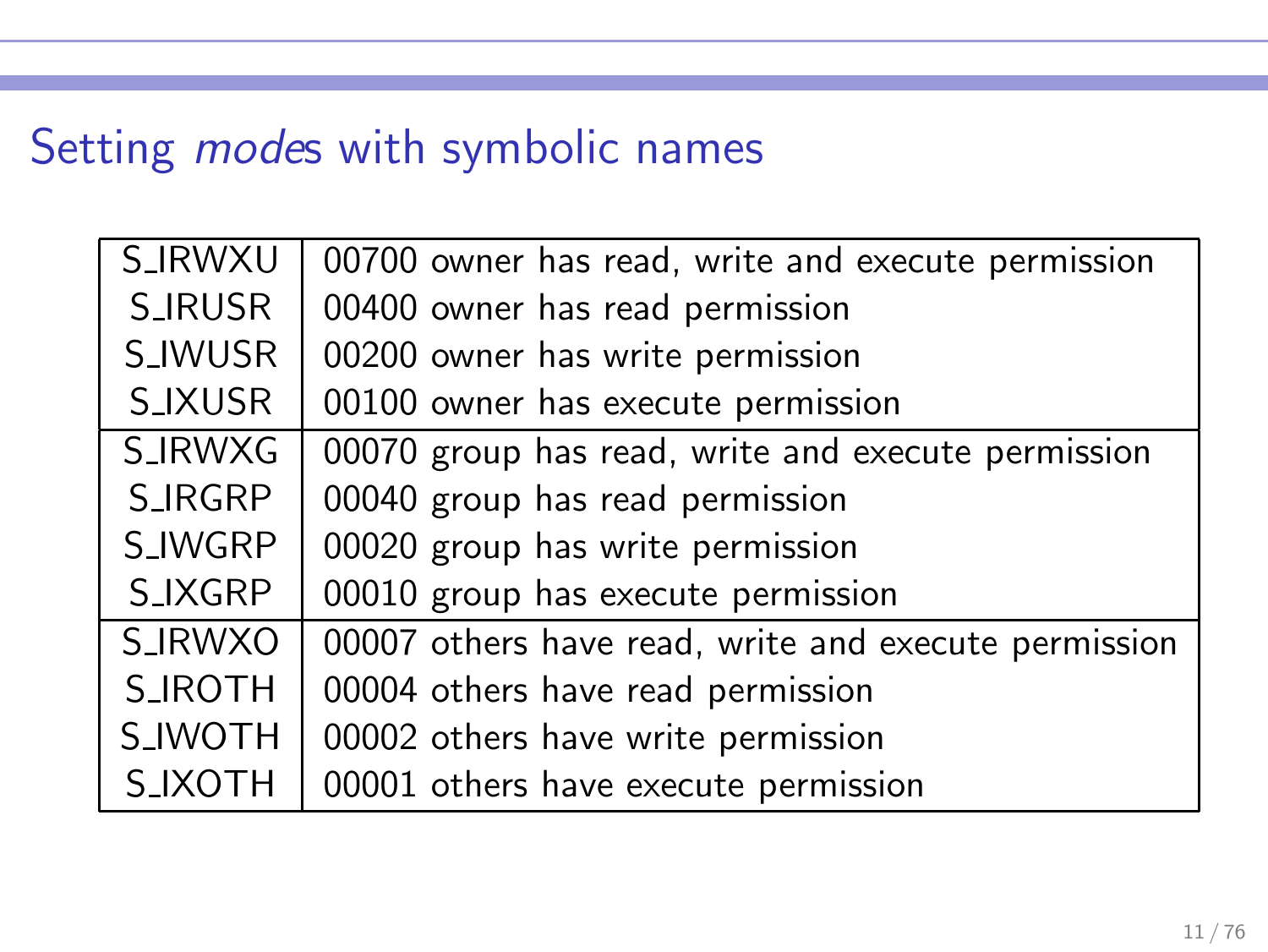### Working with access modes

```
#include <fcntl h>
...
int fd;
mode_t mode = S_IRUSR | S_IIWUSR | S_IIRGRP | S_IIROTH;
char * filename = "/tmp / file";...
fd = open(filename, O_WRONLY | O_CREAT | O_TRWC, mode);...
```
- 1. If the call to open() is successful, the file is opened for reading/writing by the user.
- 2. Those in the "group" and "others" can read the file.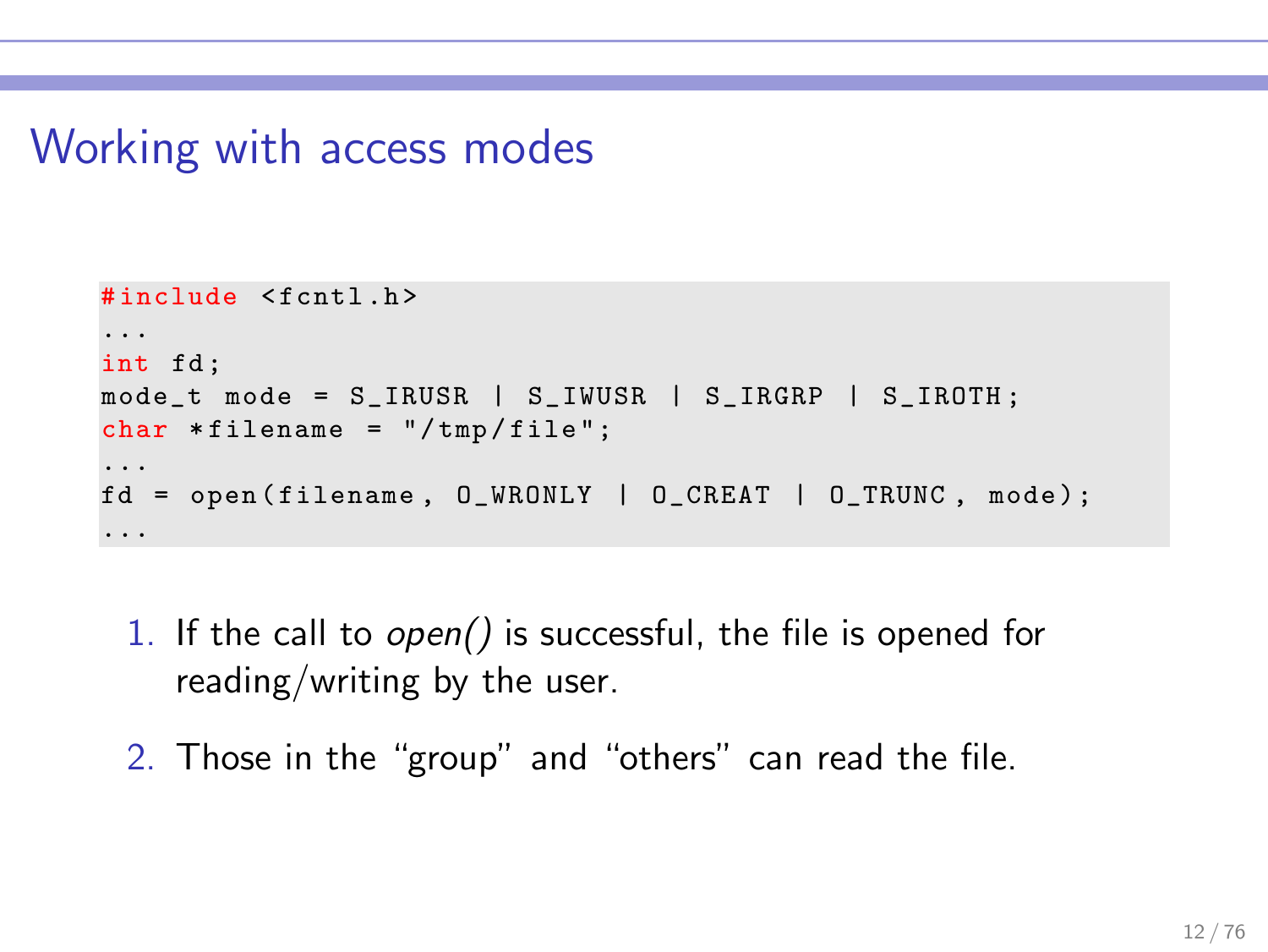# The creat() call

- $\triangleright$  The creat call is an alternative way to create a file (instead of using  $open()$ .
- int creat(char  $*$ pathname, mode t mode);
- $\triangleright$  pathname is any Unix pathname giving the target location in which the file is to be created.
- $\triangleright$  mode helps set up the access rights.
- $\triangleright$  creat will always truncate an existing file before returning its file descriptor.

filedes =  $\text{creat}("/tmp/tsak", 0644)$ ;

is equivalent to:

filedes =  $open('/tmp/task", 0_WRONLY | 0_CREAT | 0_TRWC , 0644);$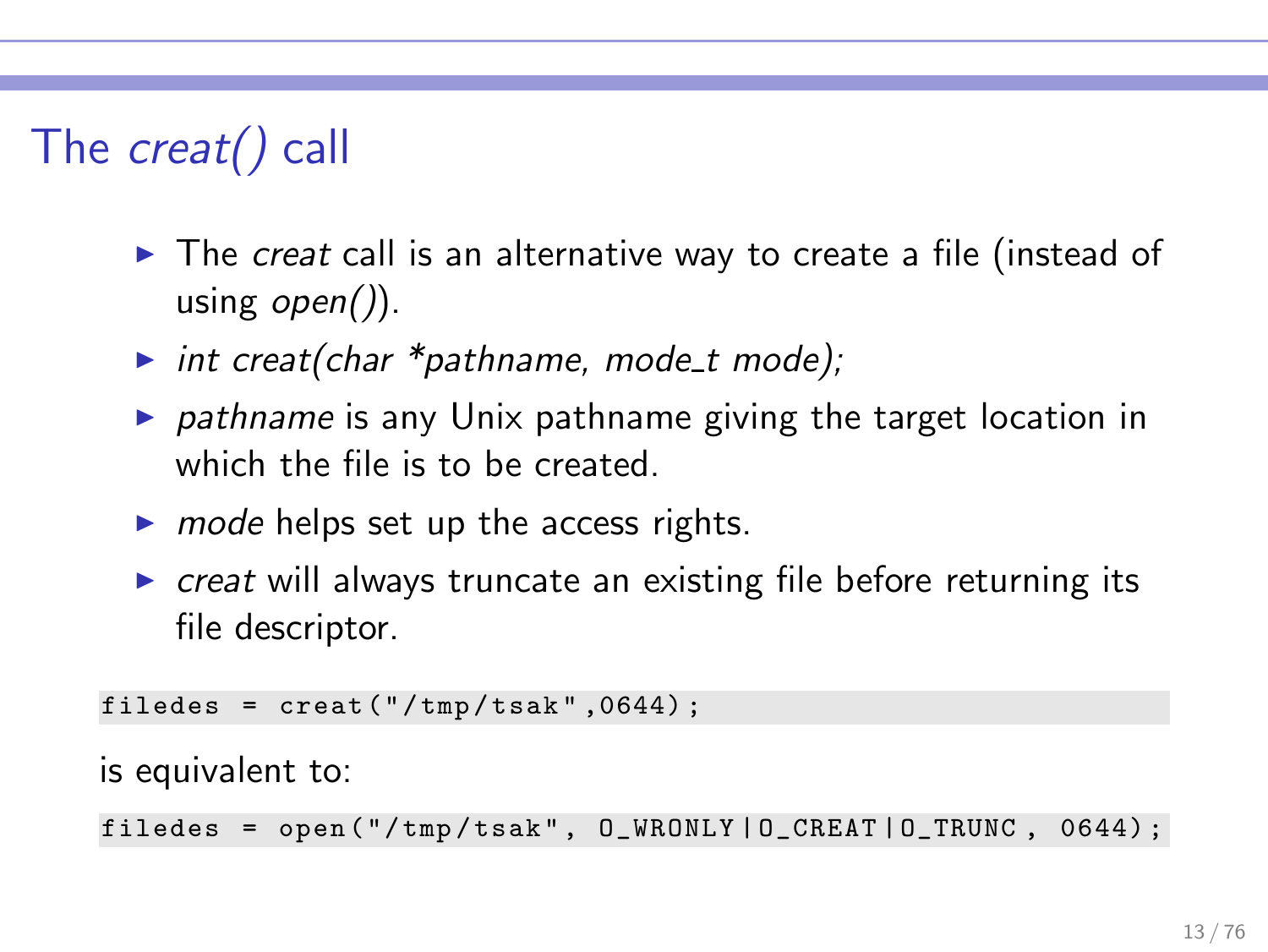# The read() call

- $\triangleright$  ssize\_t read(int filedes, char \*buffer, size\_t n)
- Reads at most n bytes from a file, device, end-point of a pipe, socket that is designated by *filedes* and places the bytes in buffer.
- $\blacktriangleright$  The call returns the number of bytes successfully read, 0 if we are past the last byte-already read, and -1 if a problem occurs.
- When do we read fewer bytes?
	- 1. The file has fewer characters left to be read.
	- 2. The operation is "interrupted" by a signal.
	- 3. Reading on a pipe/socket takes place and a character becomes available (in which case a while-loop is needed to read all characters).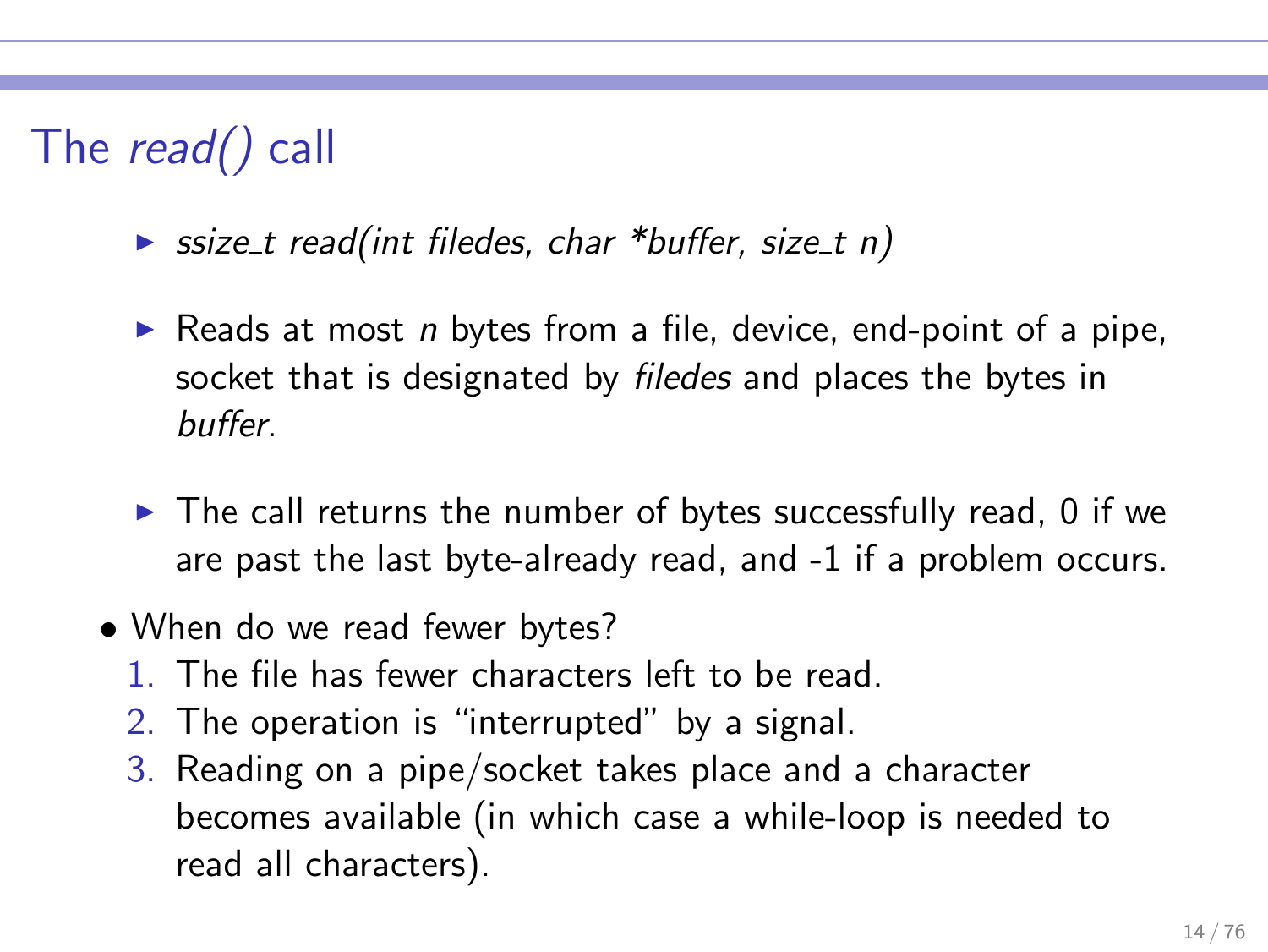# Using the *read()* call (count.c)

```
# include < stdio .h >
#include <stdlib.h>
#include <fcntl.h>
# include < unistd .h >
# define BUFSIZE 27
main () {
    char buffer [BUFSIZE]; int filedes; ssize_t nread; long total=0;
    if ((filees=open("anotherfile", 0_RDDNLY)) == -1)printf ("error in opening anotherfile \n"):
        exit(1);
         }
    while ( (nread=read (filedes, buffer, BUFSIZE)) > 0 )
        total += nread ;
    printf ("Total char in anotherfile %ld \n", total);
    exit (0) ;
}
```
Running the executable:

```
ad@thales :~/ Transparencies / Set004 / src$ ./ a . out
Total char in anotherfile 936
ad@thales :~/ Transparencies / Set004 / src$
```
• What happens if char \*buffer=NULL; is used instead of char buffer[BUFSIZE]; ??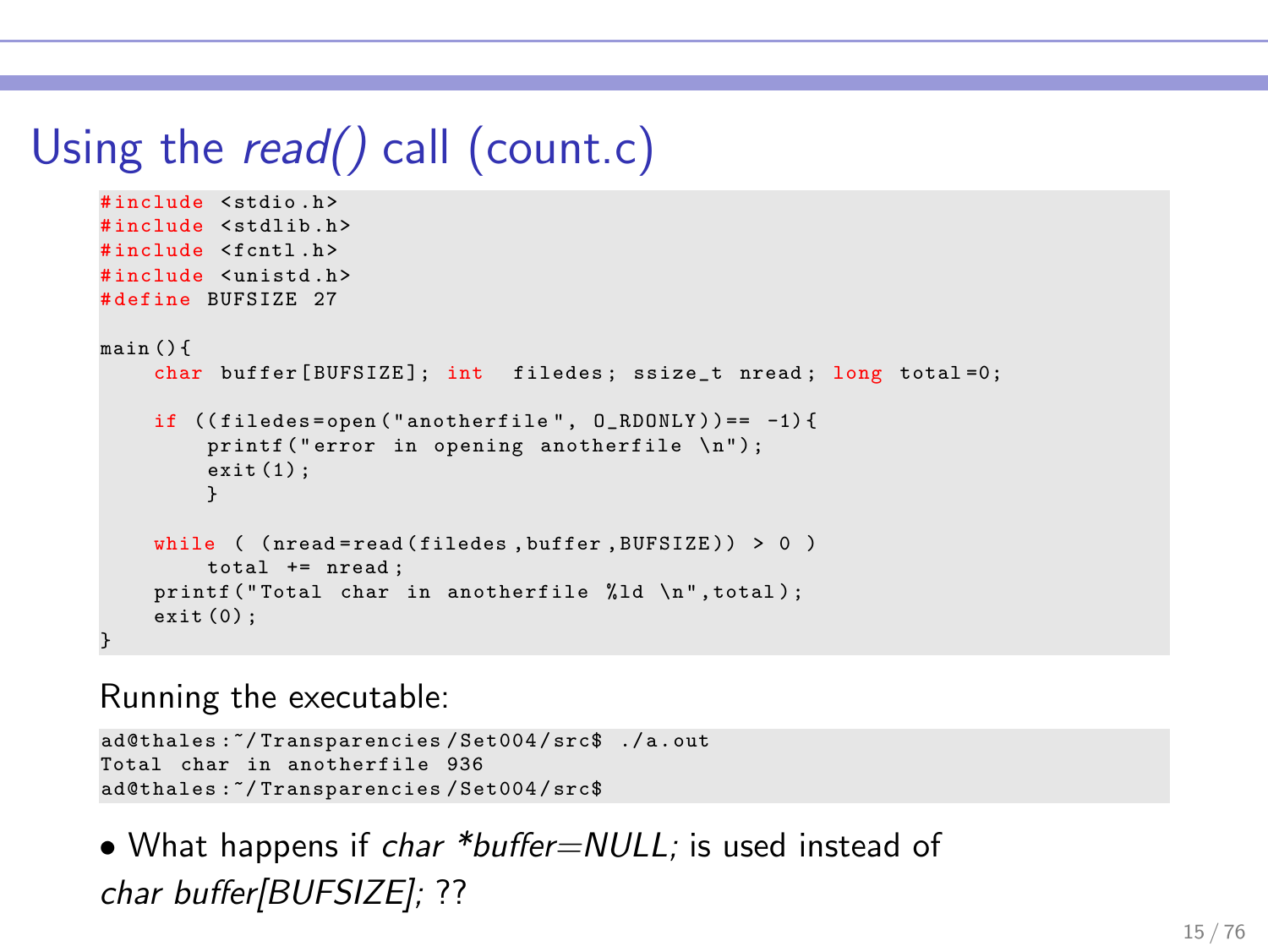# The write() and close() system calls

- $\triangleright$  ssize t write(int filedes, char \*buffer, size t n);
- $\triangleright$  The call writes at most *n* bytes of content from the *buffer* to the file that is described by filedes.
- ▶ write returns the number of bytes successfully written out to the file or -1 in case of failure.
- use the write call with:  $\#include \langle units \rangle$
- $\triangleright$  int close(int filedes);
- $\triangleright$  releases the file descriptor *filedes*; returns 0 in case of successful release and -1 otherwise.
- use the close call with:  $\#include \langle units \rangle$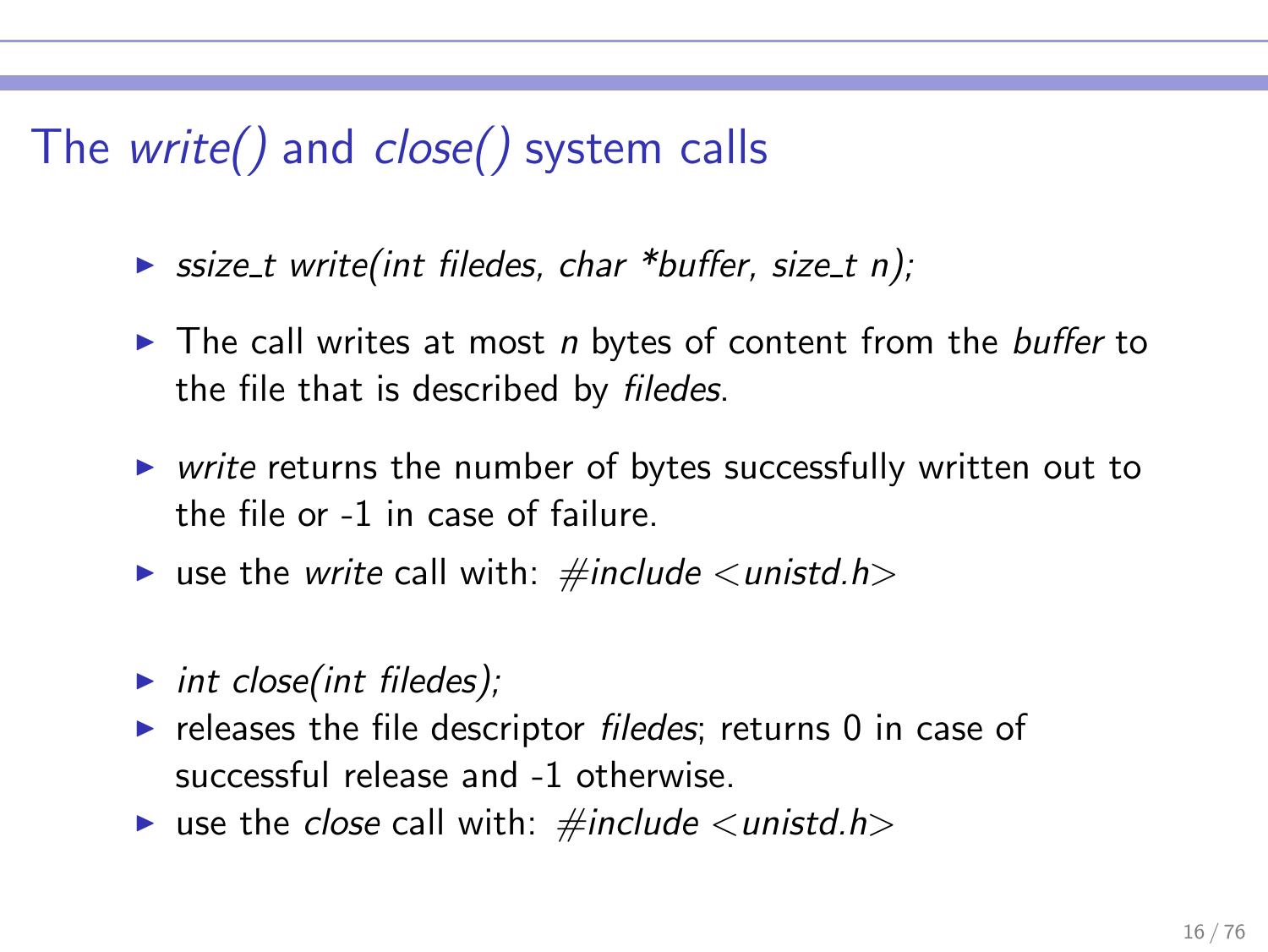### Working with open read, write and close calls

Write a program that appends the contents of a file to the contents of another file.

```
#include <stdio.h>
#include <string.h>
#include <stdlib.h>
# include < fcntl .h >
#include <unistd.h>
#include <svs/stat.h>
# define BUFFSIZE 1024
int main (int argc , char * argv []) {
  int n. from, to: char buf [BUFFSIZE];
  mode_t fdmode = S_IRUSR | S_IWUSR | S_IRGRP | S_IROTH;
  if (\text{arc} != 3) {
    write(2, "Usage: ", 7); write(2, argv[0], strlen(argv[0]));
    write (2, " from-file to-file\n'n", 19); exit(1); }
  if ( ( from = open (argy [1], ( RDONLY ) ) \leq ( ) \{perror("open"); exit (1);if ( (to=open (ary [2], 0_WRONLY | 0_CREAT | 0_APPEND, fdmode)) < 0 ) {
    perror("open"); exit (1);while ( ( n = read ( from, but, size of ( <i>but</i> ) ) > 0 )write (to , buf , n) ;
  close(from): close(to): return(1):}
```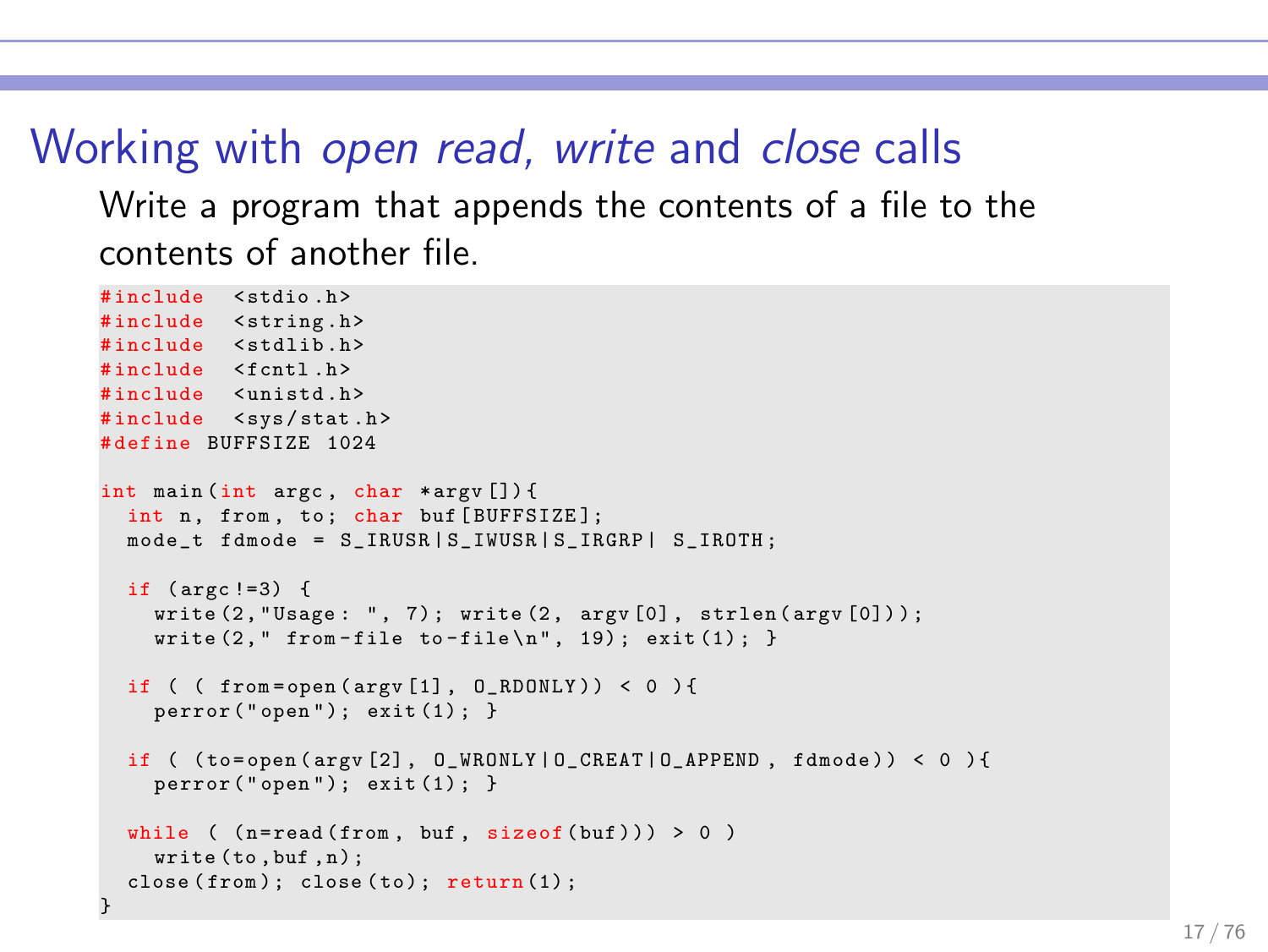### Execution Outcome:

```
ad@thales :~/ Transparencies / Set004 / src$ ls
anotherfile count.c dupdup2file mytest
              writeafterend c
a. out createfile .c errors_demo .c mytest1
buffeffect.c dupdup2.c filecontrol.c readwriteclose.c
ad@thales :~/ Transparencies / Set004 / src$ more mytest
This is Konstantinos Tsakalozos
ad@thales :~/ Transparencies / Set004 / src$ more mytest1
that I use to show something silly
use to show something silly
to show something silly
ad@thales :~/ Transparencies / Set004 / src$ ./ a. out
Usage: ./a.out from-file to-file
ad@thales :~/ Transparencies / Set004 / src$ ./ a. out mytest
    mytest1
ad@thales :~/ Transparencies / Set004 / src$ cat mytest1
that I use to show something silly
use to show something silly
to show something silly
This is Konstantinos Tsakalozos
ad@thales :~/ Transparencies / Set004 / src$
```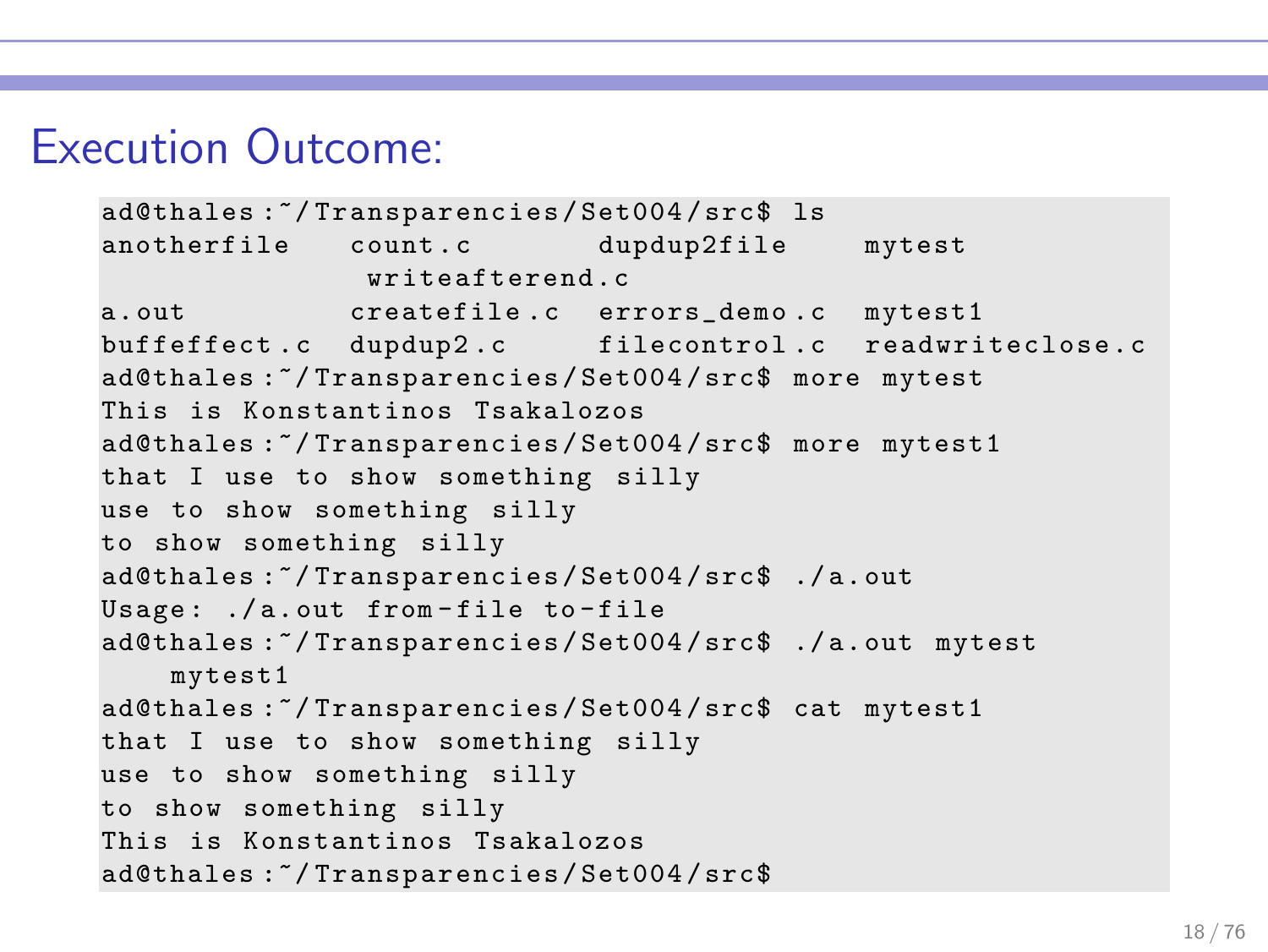#### Using open read, write and close calls

```
# include < stdio .h >
#include <stdlib.h>
#include <fcntl.h>
# include < unistd .h >
#include <sys/stat.h>
int main () {
  int fd, bytes, bytes1, bytes2;
  char buf [50];
  mode t fdmode = S_IRUSR | S_IWUSR ;
  if ( ( fd=open ("t", 0_WRONLY | 0_CCREAT, fdmode ) ) == -1 ){
         perror ( " open " ) ;
         ext(1);
         }
  bytes1 = write (fd, "First write. ", 13);printf ("%d bytes were written. \n \n \nu", bytes1);
  close(fd):
  if ( (fd = open("t", 0 \text{ WRONLY} | 0 \text{ APPEND})) == -1 ) {
         perror ("open");
         ext(1):
         }
  bvtes2 = write fd. "Second Write, \{n\}. 14):
  printf ("%d bytes were written. \n \n \nu", bytes2);
  close(fd):
```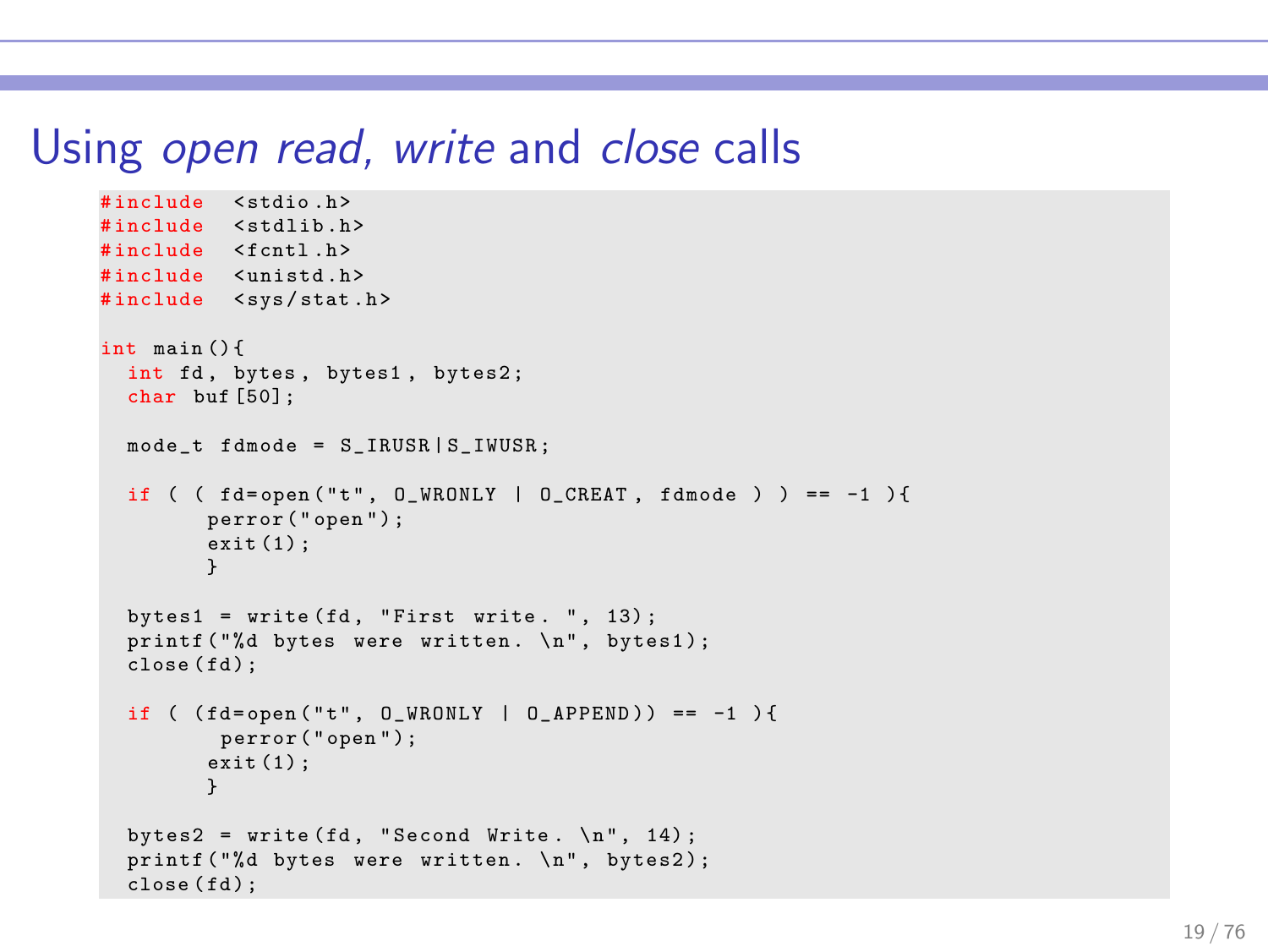```
if ( (fd = open("t", 0 RDOMLY)) == -1 ){
         perror ("open");
         exit (1) ;
         }
  bytes = read ( fd , buf , bytes1 + bytes2 ) ;
 printf ("%d bytes were read \n", bytes);
  close(fd):
 buf [\text{bytes}] = \{0\}:
 printf("%s\nu", but);return (1) ;
}
```
#### Running the program..

```
ad@thales :~/ Transparencies / Set004 / src$ ls
anotherfile count.c errors_demo.c readwriteclose.c
a.out createfile.c mytest
ad@thales :~/ Transparencies / Set004 / src$ ./ a . out
13 bytes were written .
14 bytes were written .
27 bytes were read
First write . Second Write .
ad@thales :~/ Transparencies / Set004 / src$ ls
anotherfile count.c errors_demo.c readwriteclose.c
a.out createfile.c mytest t
ad@thales :~/ Transparencies / Set004 / src$
```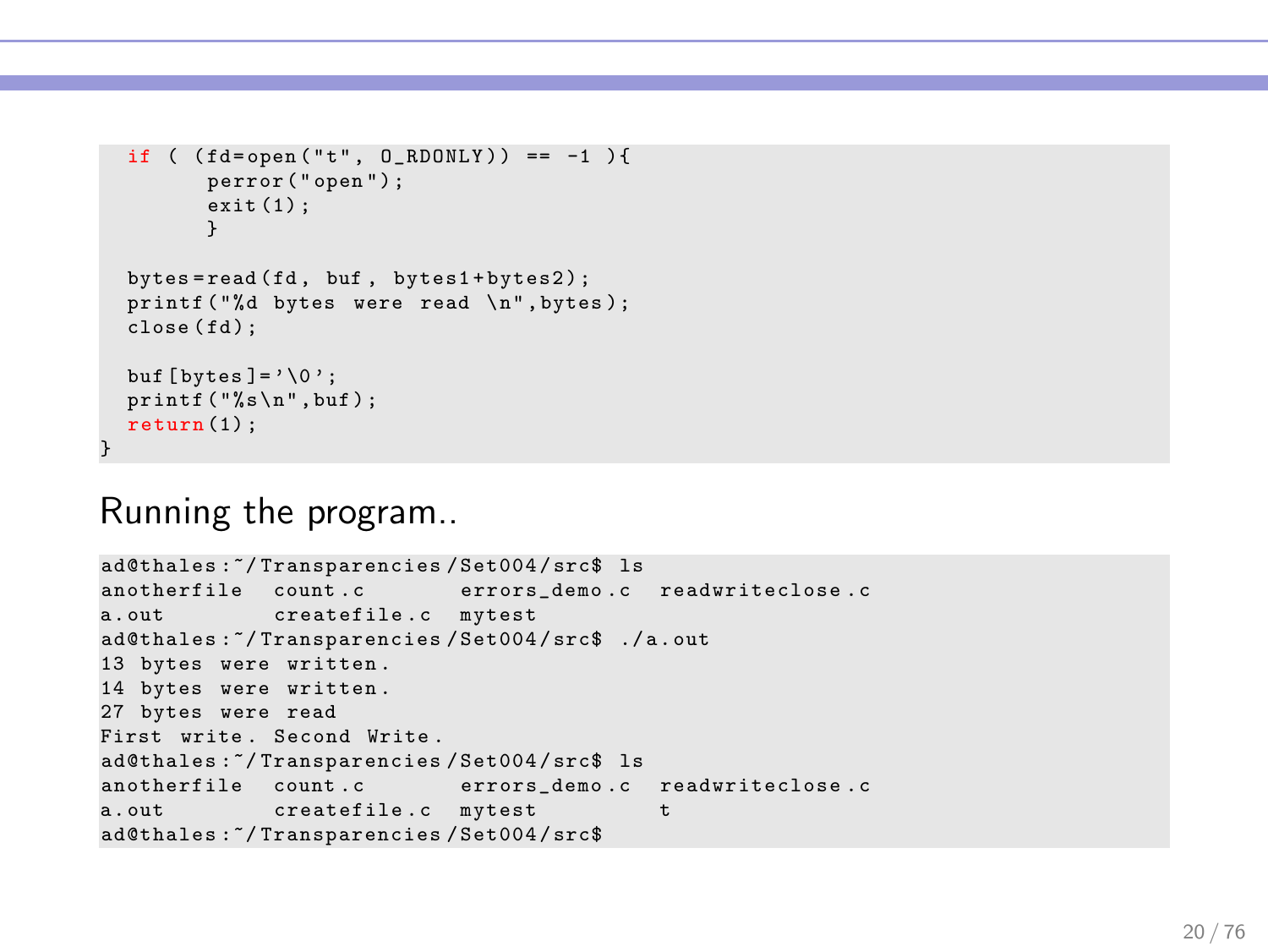#### Copying a file with variable buffer size

```
# include < stdio .h >
#include <stdlib.h>
# include < unistd .h >
# include < fcntl .h >
#include <string.h>
# define SIZE 30<br># define PERM 0644
# define PERM
int mycopyfile ( char * name1 , char * name2 , int BUFFSIZE ) {
         int infile, outfile:
         ssize_t nread ;
         char buffer [BUFFSIZE];
         if (infile=open(name1,0_RDONLY)) == -1)return (-1) ;
         if ( (\text{outfile=open} ( \text{name2} , 0, \text{WRONLY} | 0, \text{CREAT} | 0, \text{TRUNC} , \text{PERM} )) == -1) {
                   close ( infile ) ;
                   return (-2):
                   }
         while ( (nread = read (infile, buffer, BUFFSIZE) ) > 0 ) {
                   if ( write ( outfile , buffer , nread ) < nread ) {
                             close (infile); close (outfile); return (-3);
                              }
          }
close ( infile ) ; close ( outfile ) ;
```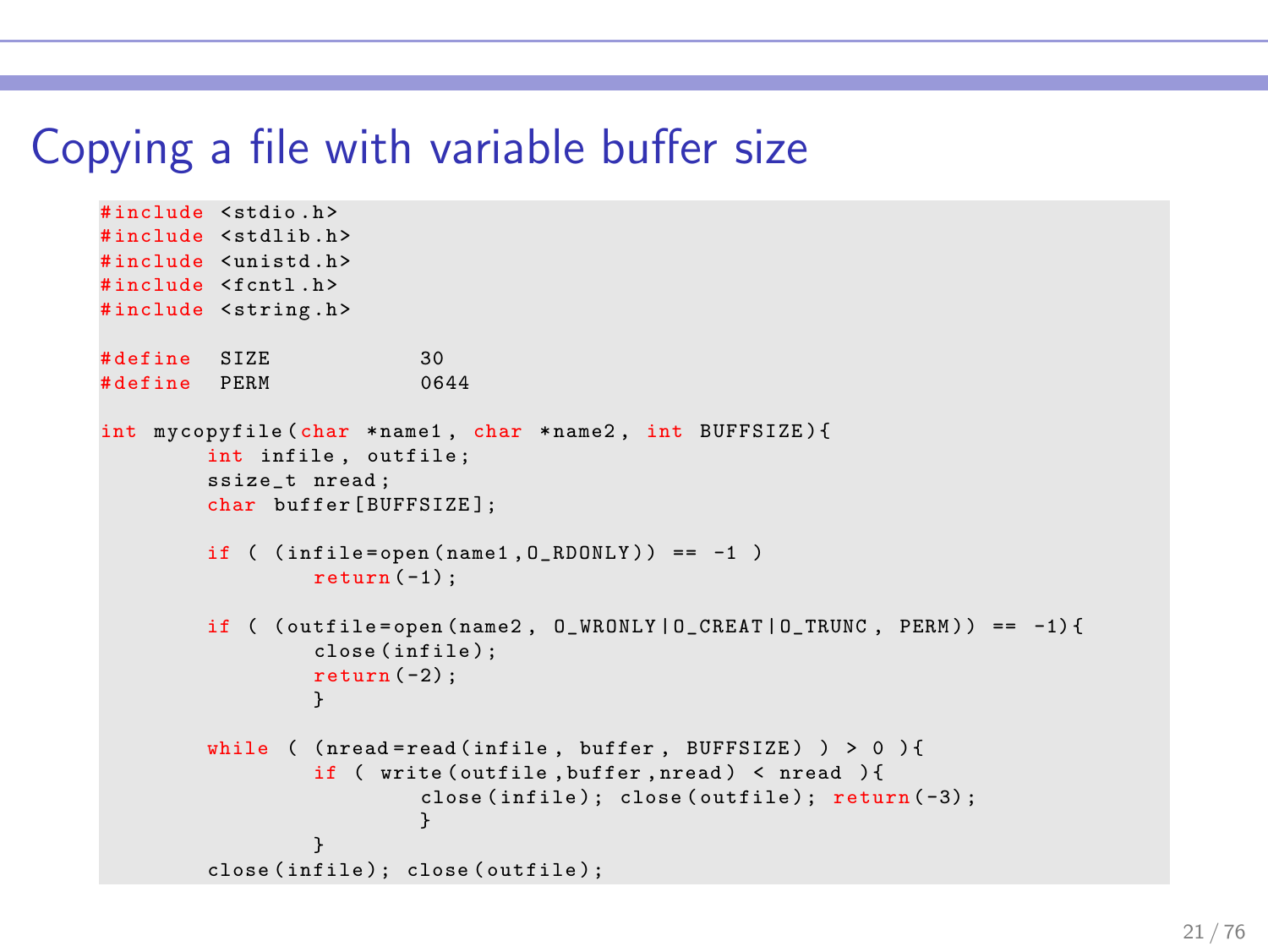#### Copying a file with variable buffer size

```
if (nread == -1 ) return <math>(-4);<br>else return (0):
                     return (0) ;
}
int main (int argc, char * argv [ ]) {<br>int status=0;
                       status = 0:
           status=mycopyfile (argy [1], argy [2], atoi (argy [3]));
           exit (status):
}
```
#### Running the program for various size buffers..

```
ad@thales :~/ Transparencies / Set004 / src$ time ./ a. out / tmp / stuff . ppt / tmp / alex1
     8192
real  0m0.012s user  0m0.000s sys  0m0.012s
ad@thales :~/ Transparencies / Set004 / src$ time ./ a. out / tmp / stuff . ppt / tmp / alex1
     4096
real  0m0.010s user  0m0.000s sys  0m0.008s
ad@thales :~/ Transparencies / Set004 / src$ time ./ a. out / tmp / stuff . ppt / tmp / alex1
     256<br>0 \text{ m}0 071s user
real 0m0.071s user 0m0.000s sys 0m0.072s
ad@thales :~/ Transparencies / Set004 / src$ time ./ a. out / tmp / stuff . ppt / tmp / alex1 32
real  0m0.454s user  0m0.012s sys  0m0.444s
ad@thales :~/ Transparencies / Set004 / src$ time ./ a. out / tmp / stuff . ppt / tmp / alex1 1
real  0m13.738s user  0m0.428s sys  0m13.305s
ad@thales :~/ Transparencies / Set004 / src$
```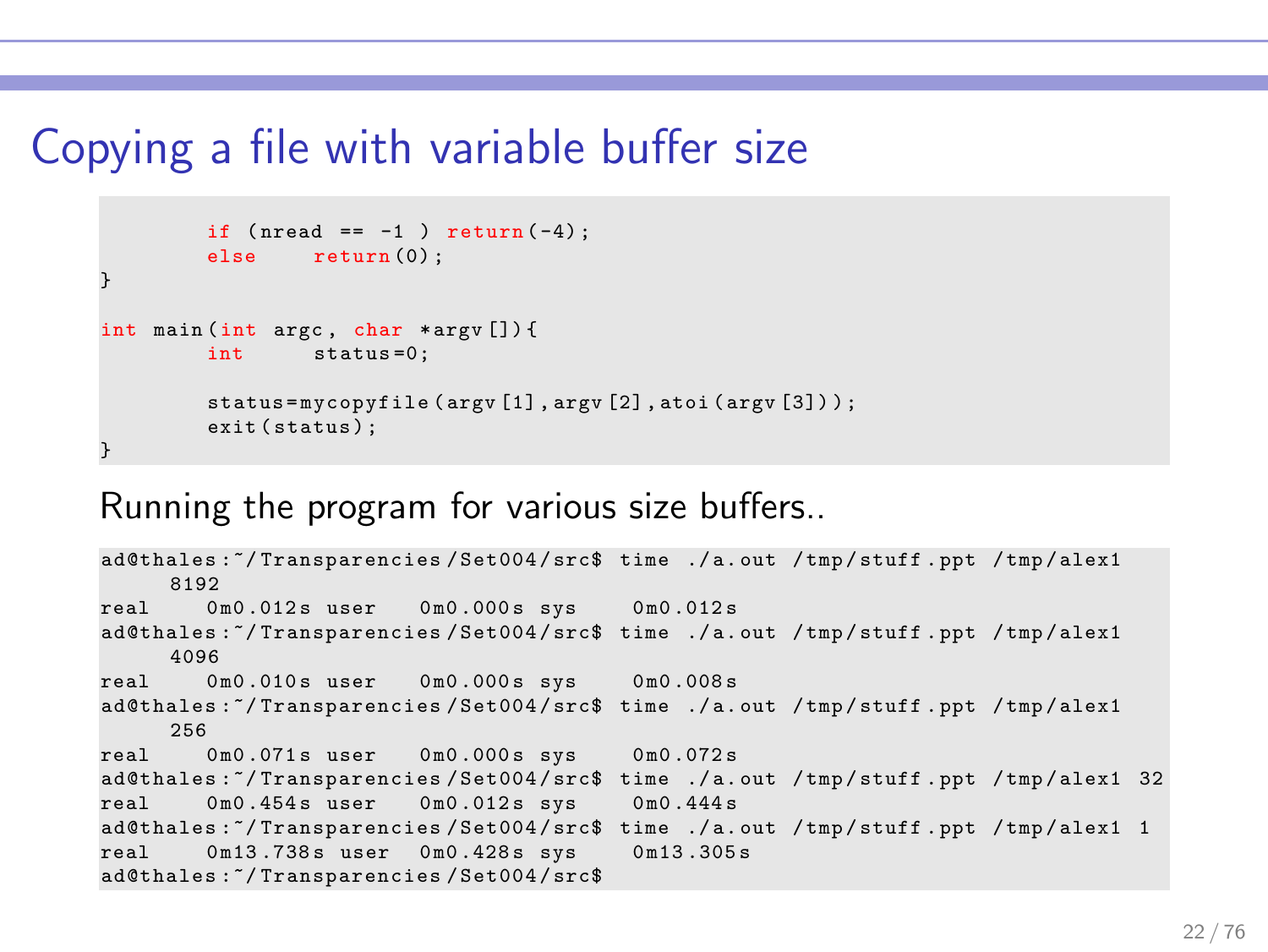# lseek

- $\triangleright$  off t lseek(int filedes, off t offset, int start flag);
- $\triangleright$  lseek repositions the offset of the open file associated with *filedes* to the argument offset according to the directive start flag as follows:
	- 1. SEEK SET: The offset is set to *offset* bytes; usual actual integer value  $= 0$
	- 2. SEEK CUR: The offset is set to its current location plus offset bytes; usual actual integer value  $= 1$
	- 3. SEEK END: The offset is set to the size of the file plus offset bytes. usual actual integer value  $= 2$

```
off_t newposition ;
...
newposition = lseek (fd , ( off_t ) -32 , SEEK_END );
```
Positions the read/write pointer 32 bytes BEFORE the end of the file.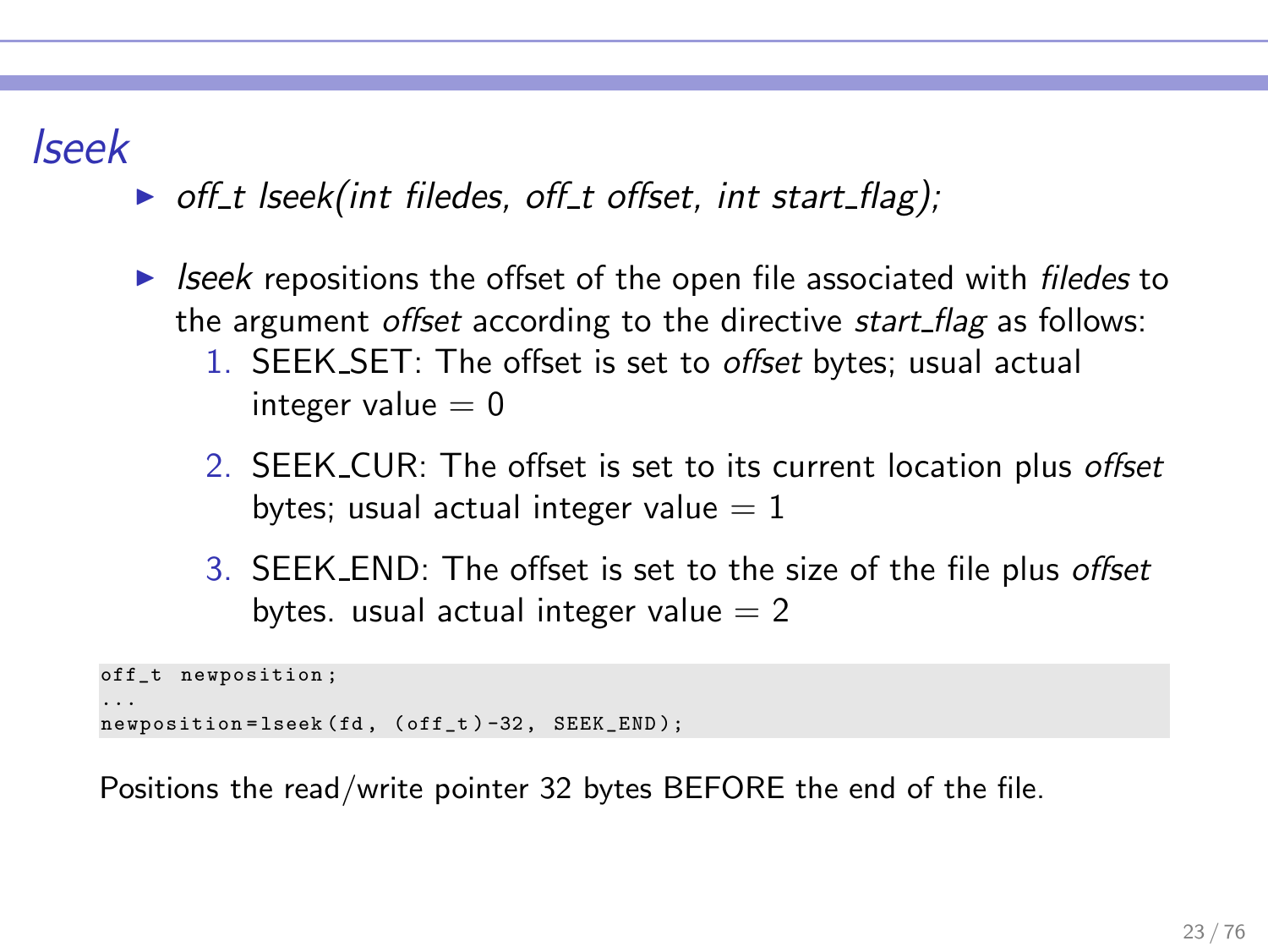# The fcntl() system call

- int fcntl(int filedes, int cmd); int fcntl(int filedes, int cmd, long arg); int fcntl(int filedes, int cmd, struct flock \*lock);
- ▶ provides a degree of control over already-open files; header files required:  $\langle$ sys/types.h>,  $\langle$ unistd.h>,  $\langle$ f $\langle$ rtl.h>.
- $\triangleright$  fcntl() performs one of the operations described below on the open file descriptor filedes. The operation is determined by  $cmd$  – values for the cmd appear in the  $\le$  f $cntl.h$ .
- $\triangleright$  The value of the third optional parameter (arg) depends on what *cmd* does.
- $\triangleright$  Among other operations, fcntl() carries out two commands:
	- 1. F GETFL: Read file status flags; arg is ignored.
	- 2. F SETFL: Set file status flags to value specified by arg.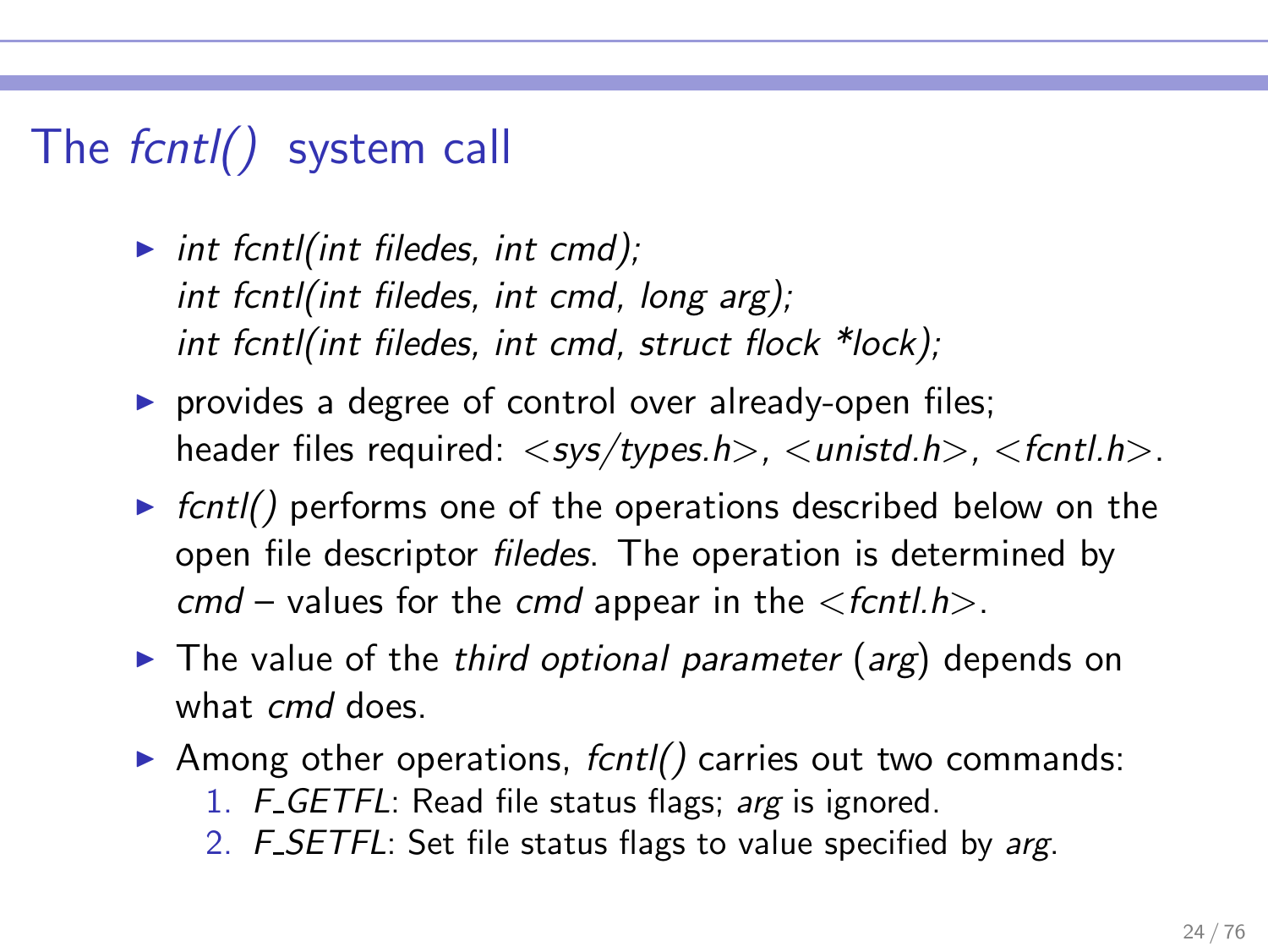# A routine for checking the flags of an open file

```
# include < fcntl .h >
int filestatus ( int filedes ){
    int myfileflags ;
    if ( (myfileflags = fcnt1(filedes, F_GETFL)) == -1) {
        printf ("file status failure\n"); return (-1);
         }
    printf ("file descriptor: %d ",filedes);
    switch ( myfileflags & O_ACCMODE ) { // test against the open file flags
    case O_WRONLY :
        printf ("write-only"); break;
    case O_RDWR :
        printf ("read-write"); break;
    case O_RDONLY :
        printf ("read-only"); break;
    default :
        printf ("no such mode"):
    }
    if ( myfileflags \& D_APPEND ) printf ("- append flag set"); printf ("\n\frac{n}{2});
    return (0) ;
}
```
 $\Rightarrow$  & : bitwise AND operator

 $\Rightarrow$  fcntl can be used to acquire record locks (or locks on file segments).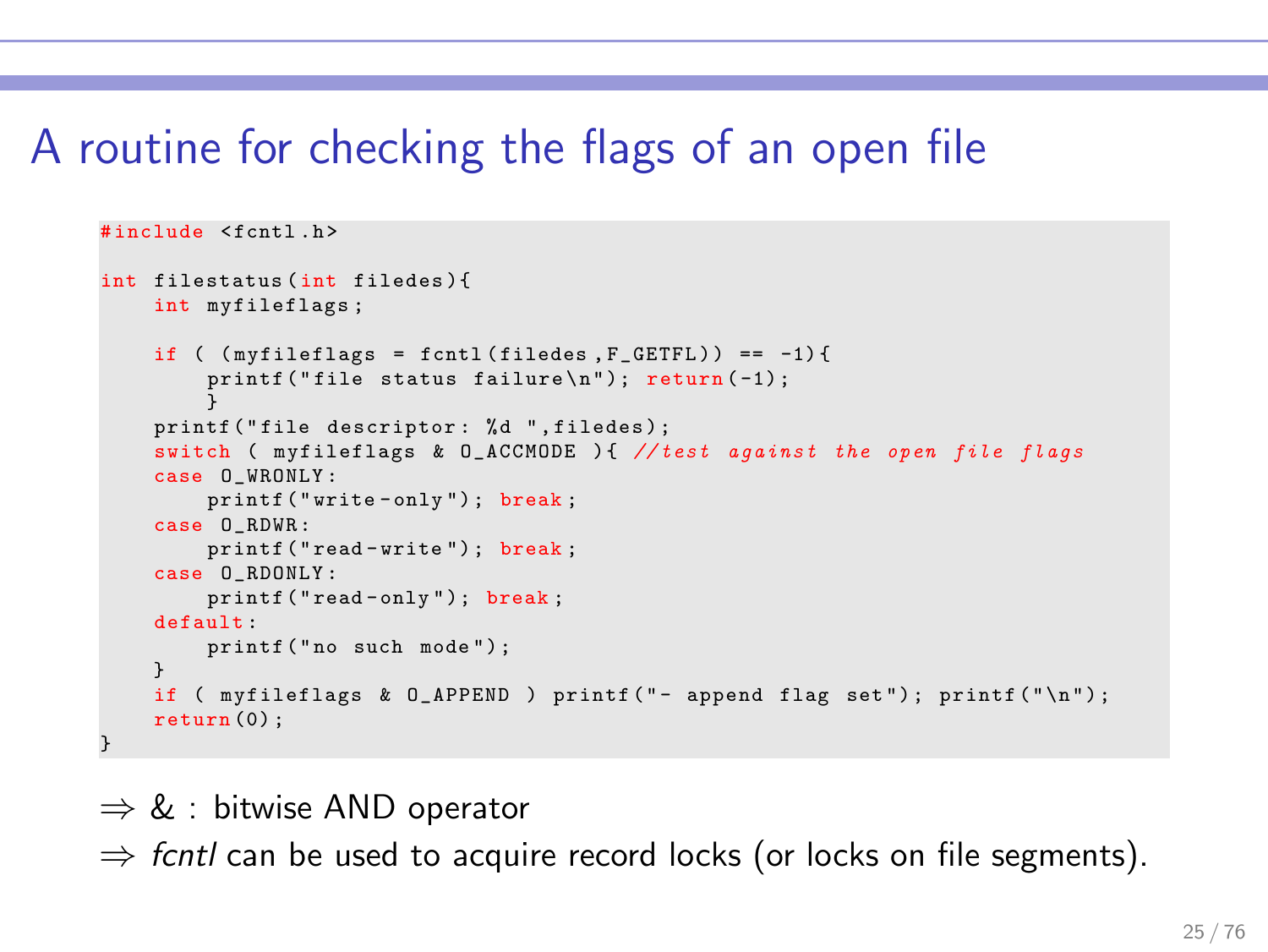# calls: dup, dup2. Duplicate file descriptors

int dup(int oldfd);

uses the lowest-numbered unused descriptor for the new descriptor.

- int dup2(int oldfd, int newfd); makes newfd be the copy of oldfd - note:
	- 1. If oldfd is not a valid file descriptor, then the call fails, and newfd is not closed.
	- 2. If oldfd is a valid file descriptor, and newfd has the same value as oldfd, then  $dup2()$  does nothing, and returns newfd.
- ▶ After a successful return from one of these system calls, the old and new file descriptors may be used interchangeably.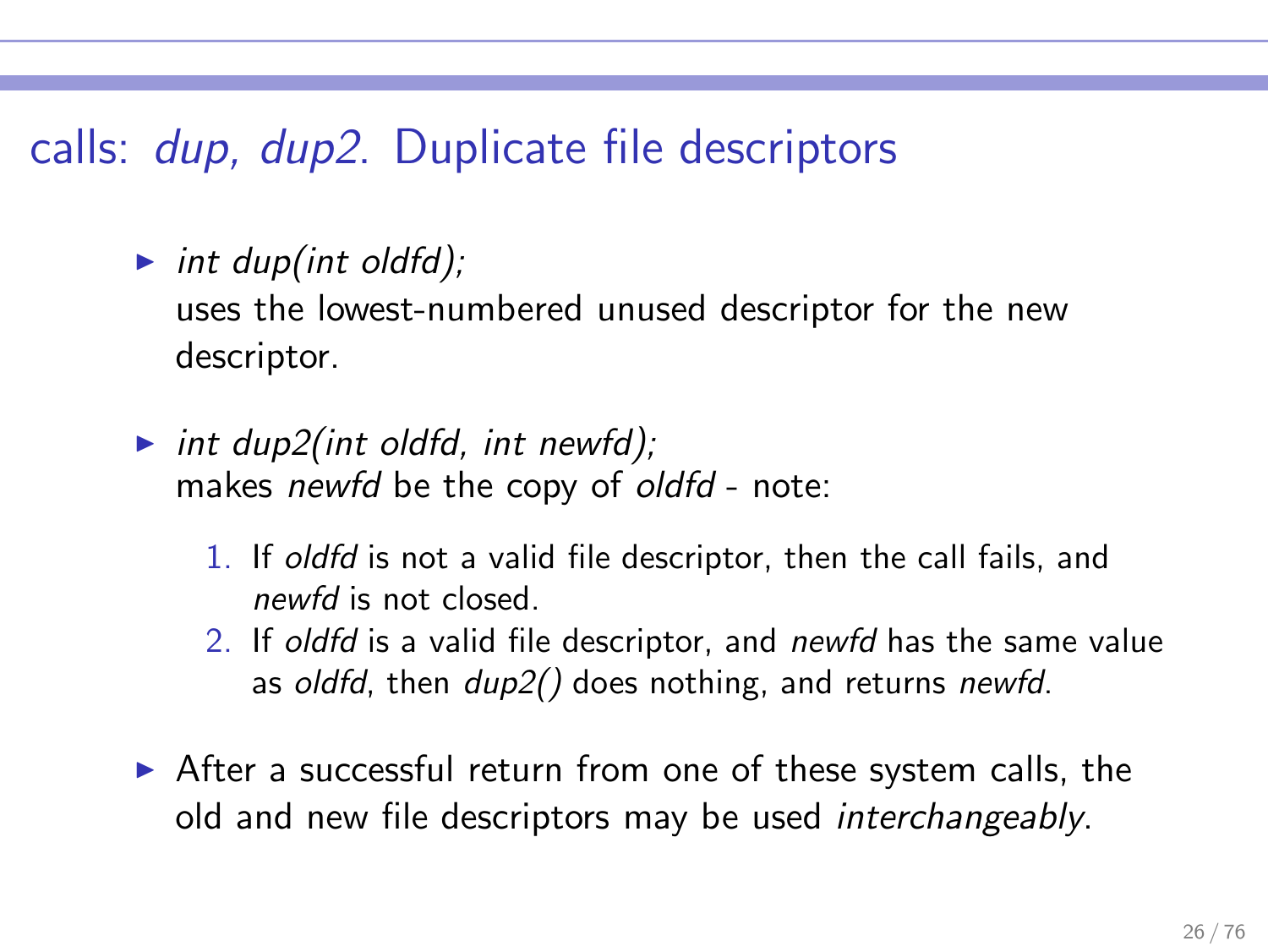#### Example of dup and dup2

```
#include <stdio h>
#include <stdlib.h>
#include <fcntl.h>
# include < unistd .h >
#include <sys/stat.h>
int main () {
  int fd1 , fd2 , fd3 ;
  mode t fdmode = S_IRUSR | S_IWUSR | S_IRGRP | S_IROTH ;
  if ( fd1 = open ("dupdup2file", 0_WRONLY | 0_CREAT | 0_TRUNC, fdmode ) ) == -1
       ) {
    perror ("open");
    exit (1) ;
  }
  printf ("fd1 = %d\n", fd1);
  write (fd1. "What " . 5):fd2 = dup(fd1);printf ("fd2 = %d\n", fd2);
  write ( f d2, "time", 4);close (0) ;
  fd3 = dup (fd1);
  printf ("fd3 = %d \n\pi", fd3);
  write ( fd3, " is it", 6);dup2 (fd2, 2);
  write (2, "? \n', 2);
  close(fd1); close(fd2); close(fd3);return 1;
}
```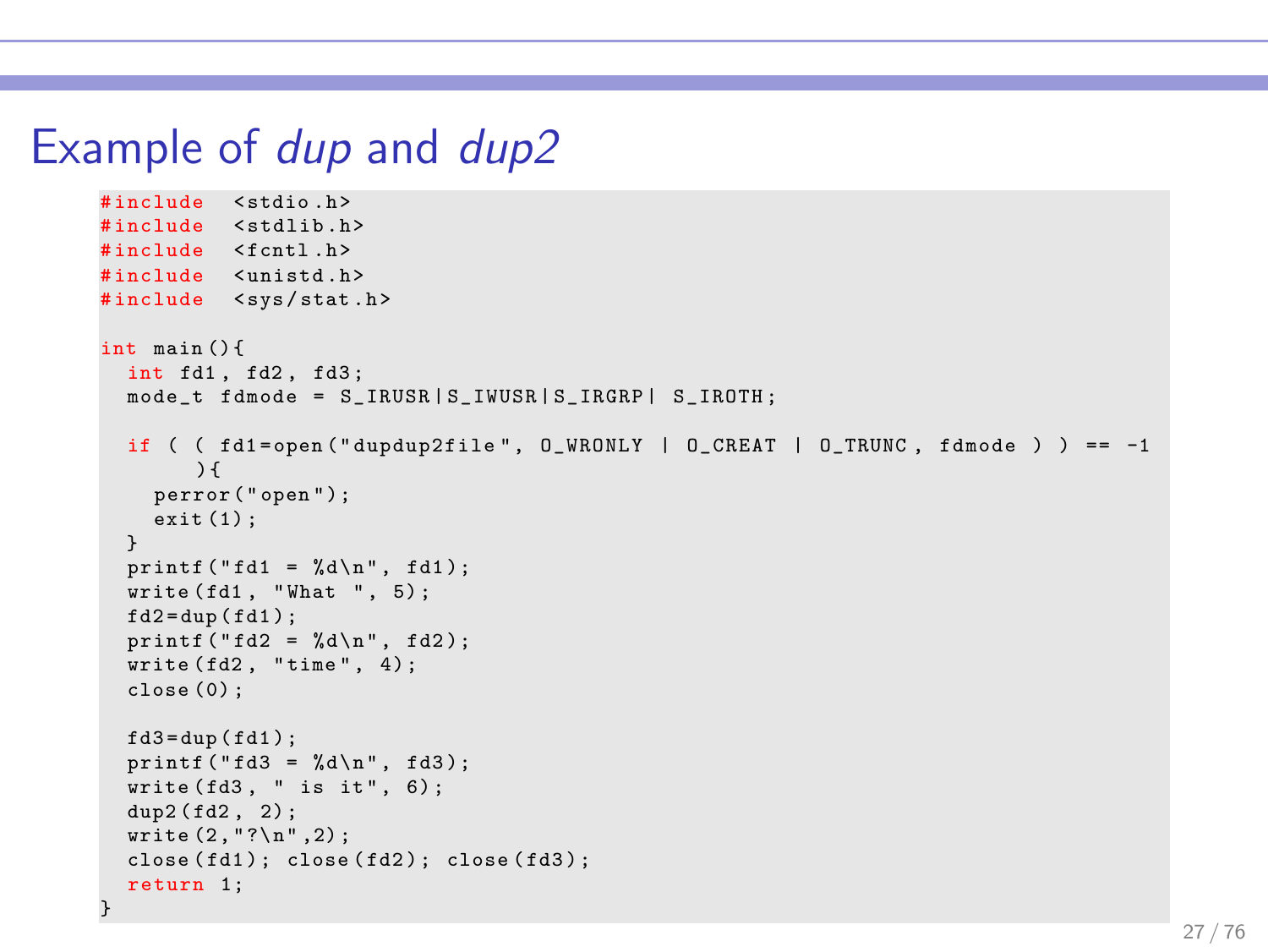#### Execution Outcome:

```
ad@thales :~/ Transparencies / Set004 / src$ ls
anotherfile count.c dupdup2file mytest
a. out createfile .c errors_demo .c readwriteclose . c
buffeffect.c dupdup2.c filecontrol.c
ad@thales :~/ Transparencies / Set004 / src$ ./ a. out
fd1 = 3fd2 = 4f d3 = 0ad@thales :~/ Transparencies / Set004 / src$ ls
anotherfile count.c dupdup2file mytest
a. out createfile .c errors_demo .c readwriteclose . c
buffeffect.c dupdup2.c filecontrol.c
ad@thales :~/ Transparencies / Set004 / src$ cat dupdup2file
What time is it?
ad@thales :~/ Transparencies / Set004 / src$
```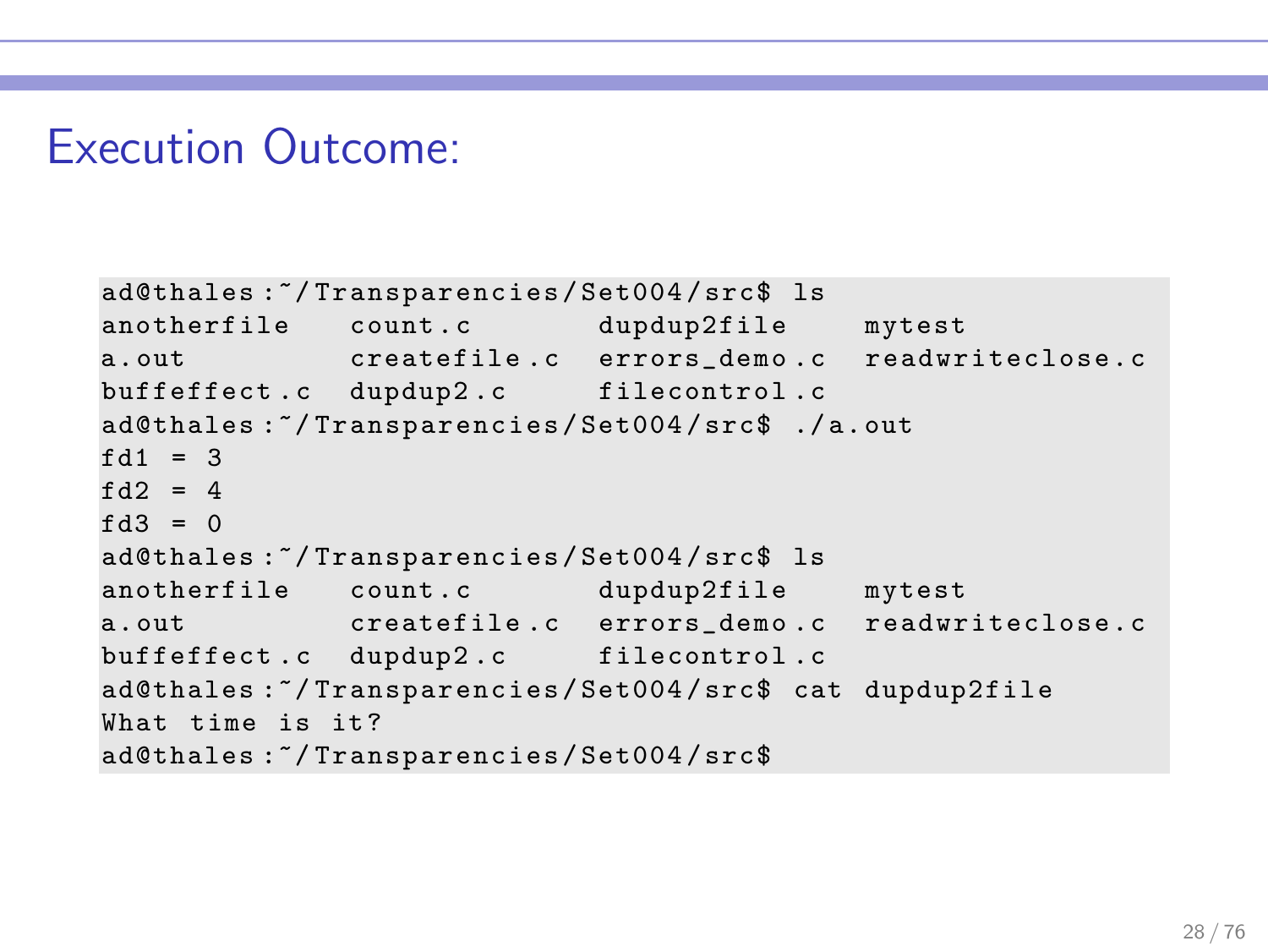# Accessing inode information with stat()

- ▶ int stat(char  $*path$ , struct stat  $*buf$ ); int fstat(int fd, struct stat \*buf); returns information about a file; path points to the file (or  $fd$ ) and the buf structure helps "carry" all derived information.
- $\blacktriangleright$  such information includes:
	- 1. buf→st\_dev: ID of device containing file
	- 2. buf $\rightarrow$ st ino: inode number
	- 3. buf→st\_mode: the last 9 bits represent the access rights of owner, group, and others. The first 4 bits indicate the type of the node (after a bitwise-AND with the constant S IFMT, if the outcome is S IFDIR, the node is a catalog, if outcome is S IFREG, the mode is a regular file etc.)
	- 4. buf $→$ st nlink: number of hard links
	- 5. buf→st uid: user-ID of owner
	- 6. *buf→st\_gid*: group ID of owner
	- 7. buf→st\_size: total size, in bytes
	- 8. buf→st atime: time of last access
	- 9. buf→st mtime: time of last modification of content
	- 10. buf→st ctime: time of last status change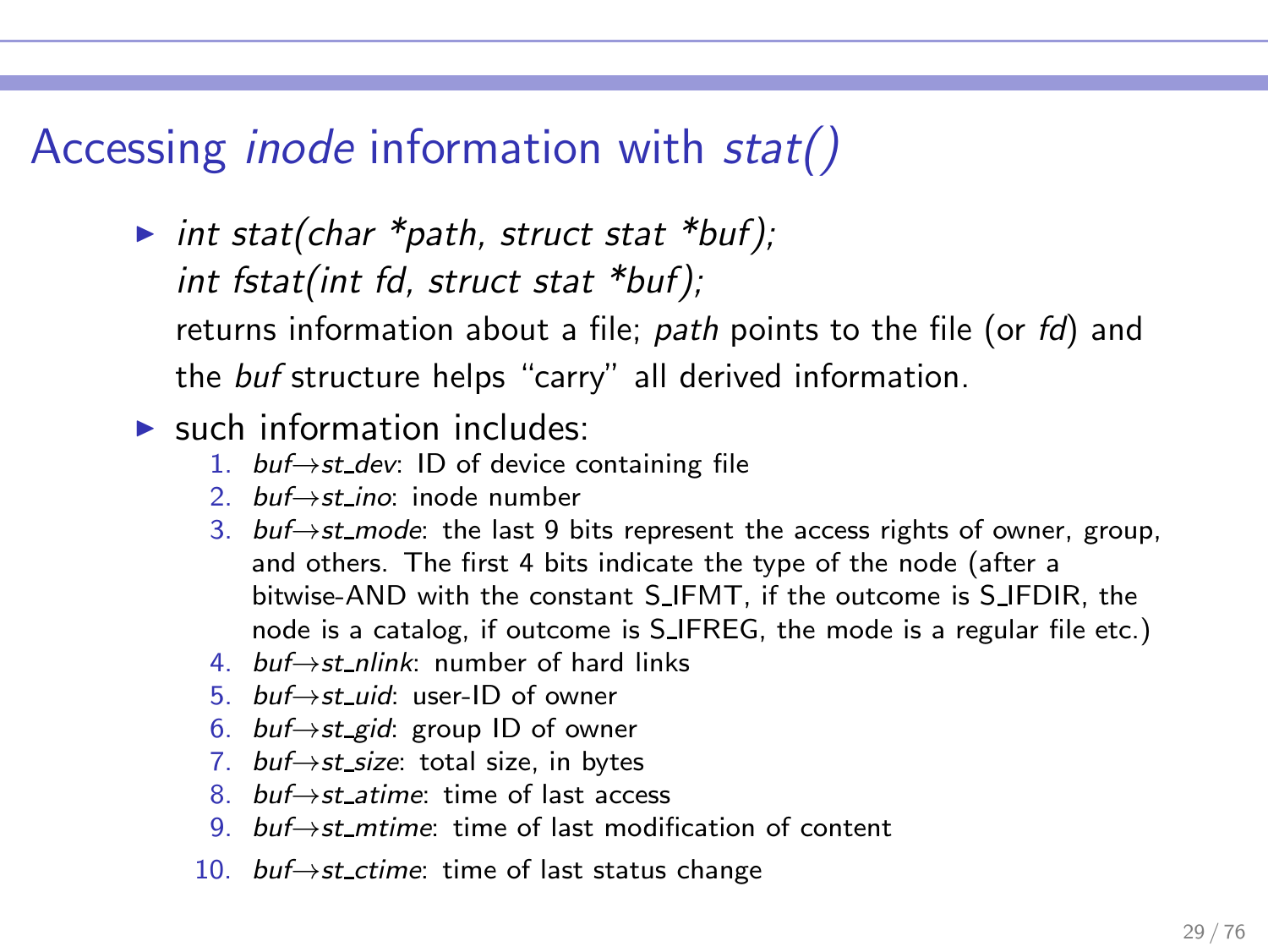# st\_mode is a 16-bit quantity

| type |  |  |        |    |                  | user |   |   | group |   |                   | other |   |                           |
|------|--|--|--------|----|------------------|------|---|---|-------|---|-------------------|-------|---|---------------------------|
|      |  |  | ₽<br>ಹ | g. | sticky           |      |   |   |       |   |                   |       |   |                           |
|      |  |  | s      | g  | $\epsilon$<br>÷. |      | W | x | -     | W | $\checkmark$<br>Ā | -     | W | $\ddot{\phantom{0}}$<br>- |

- 1. 4 first bits indicate the type of the file (16 possible values less than 10 file types are in use now: regular file, dir, block-special, char-special, fifo, symbolic link, socket).
- 2. the next three bits set the flags: set-user-ID, set-group-ID and the sticky bits respectively.
- 3. next three groups of 3 bits a piece indicate the read/write/execute access right for the the groups: owner, group and others.
- 4. masking can be used to decipher the permissions each file entry is given.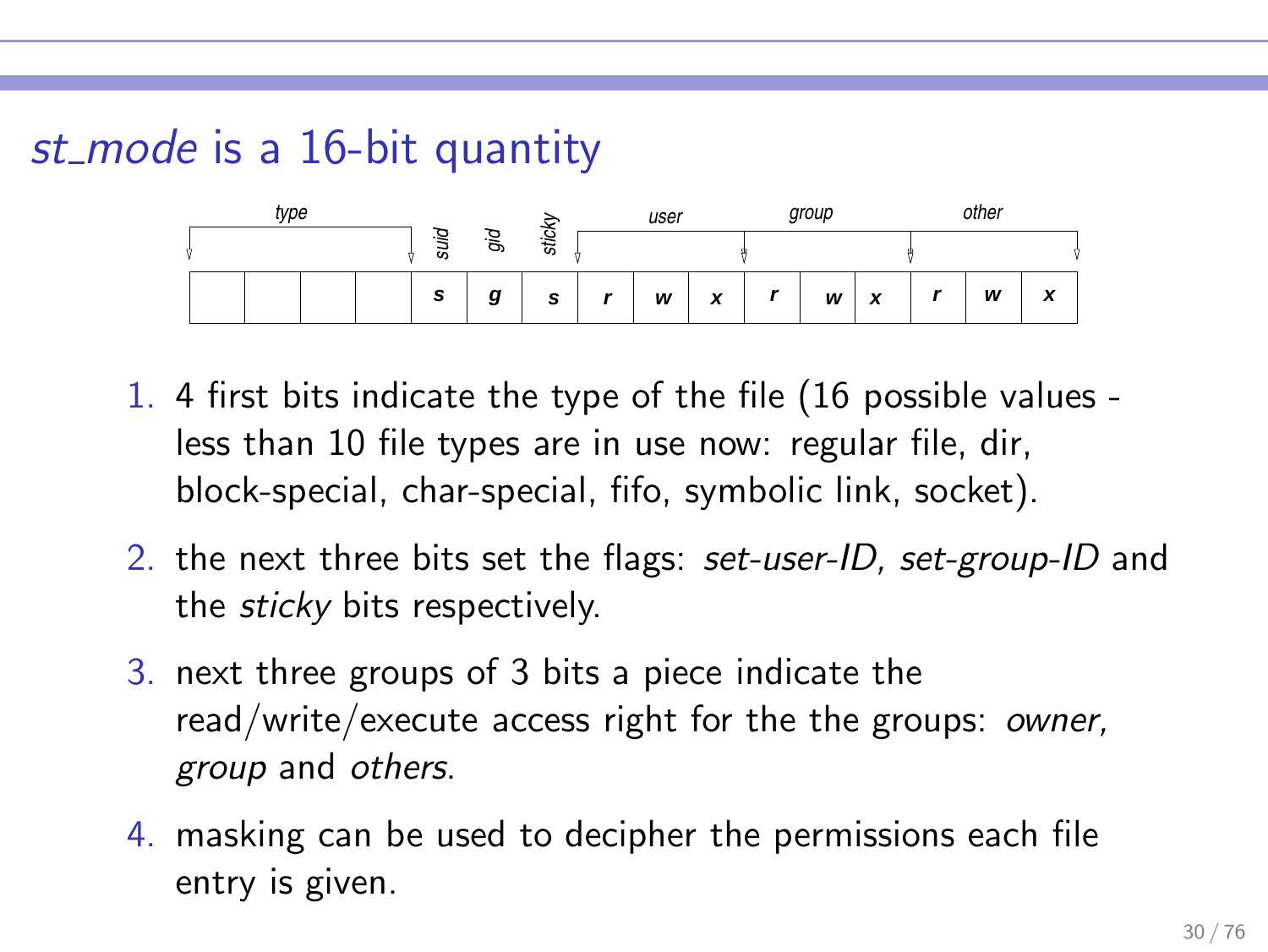# stat-ing inodes

- $\blacktriangleright$  The fields st atime, st mtime and st ctime designate time as number of seconds past since  $1/1/1970$  of the Coordinated Universal Time (UTC).
- $\blacktriangleright$  The function *ctime* helps bring the content of the fileds st atime, st mtime and st ctime in a more readable format (that of the *date*). The call is: *char*  $*$ *ctime*(*time\_t*  $*$ *timep*);
- $\triangleright$  stat returns 0 if successful; otherwise, -1
- $\blacktriangleright$  Header files needed:

 $\langle$  sys/stat.h  $>$  and  $\langle$  sys/types.h  $>$ 

- int fstat(int fd, struct stat \*buf); is identical to stat but it works with file descriptors.
- int lstat(char \*path, struct stat \*buf); is identical to stat, except that if path is a symbolic link, then the link itself is stat-ed, not the file that it refers to.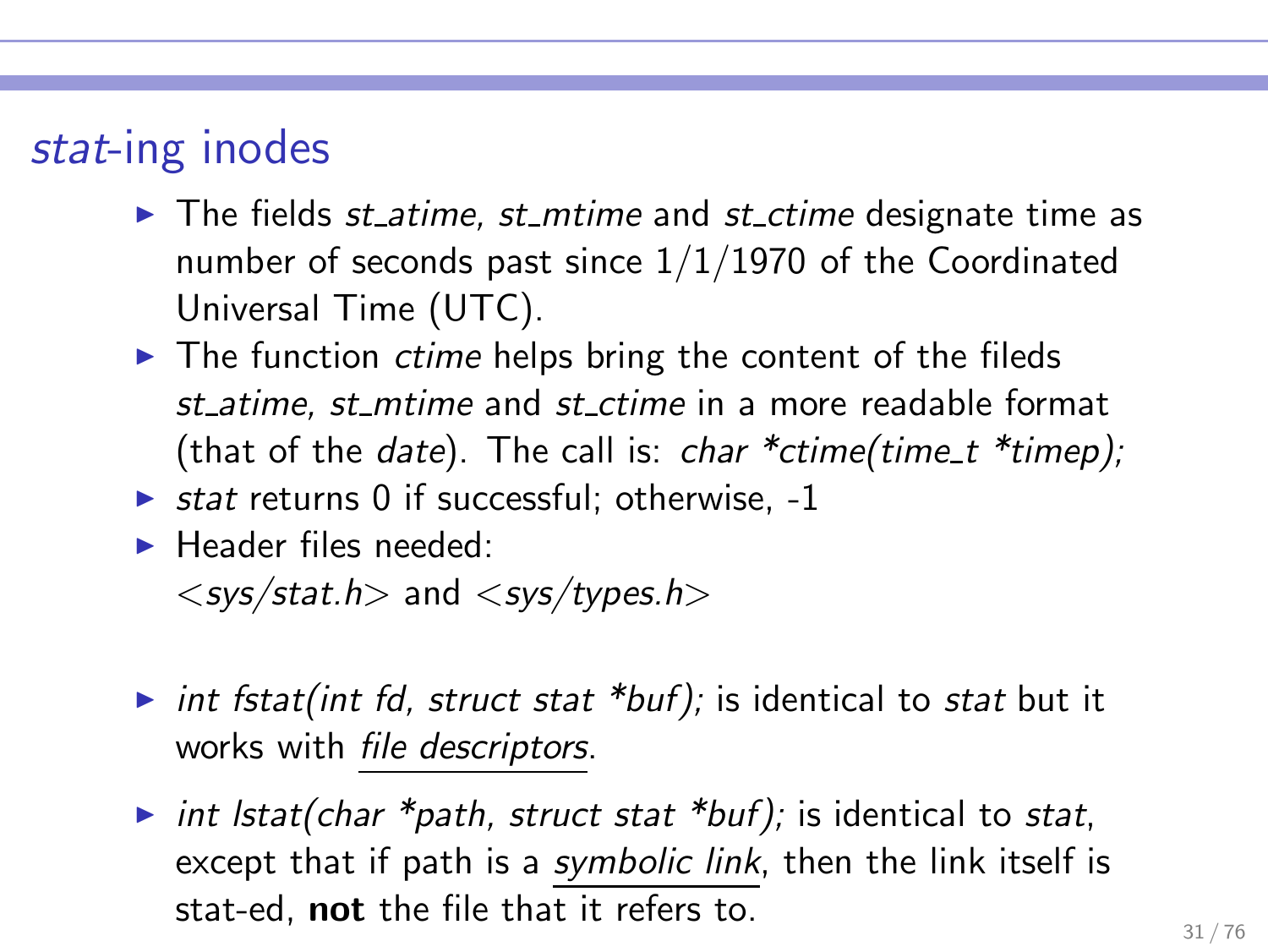# Definitions in  $\langle$  sys/stat.h>

| #define | S IFMT                   | 0170000 | $/* type of file*/$          |
|---------|--------------------------|---------|------------------------------|
| #define | $S$ <sub>-</sub> $IFREG$ | 0100000 | $/*$ regular $*/$            |
| #define | S IFDIR                  | 0040000 | $/*$ directory $*/$          |
| #define | S IFBLK                  | 0060000 | $/* block special */$        |
| #define | S IFCHR                  | 0020000 | $/*$ character sspecial $*/$ |
| #define | S IFIFO                  | 0010000 | $/*$ fifo $*/$               |
| #define | S IFLNK                  | 0120000 | $/*$ symbolic link $*/$      |
| #define | S_IFSOCK                 | 0140000 | $/*$ socket $*/$             |

Testing for a specific type of a file is easy using code fragments of the following style:

```
if ( (info.st_mode & S_IFMT) == S_IFIFO )printf ("this is a fifo queue.\n \n \begin{bmatrix}\n n' \\
 n''\n \end{bmatrix};
```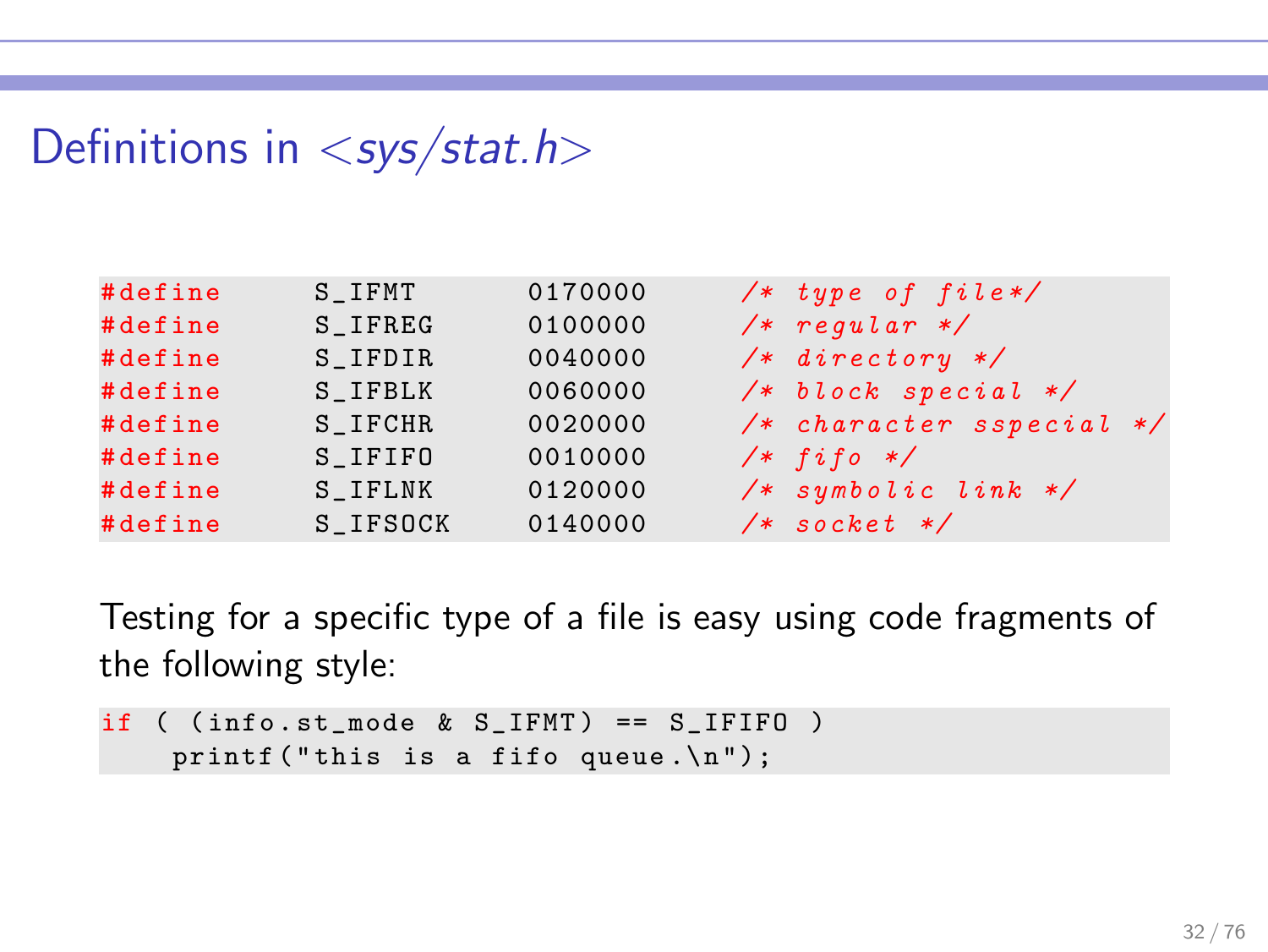# Accessing information from inode

```
# include < stdio .h >
#include <stdlib.h>
# include < time .h >
#include <svs/stat.h>
int main (int argc , char * argv []) {
    struct stat statbuf ;
    if (\text{stat}(\text{argv}[1], \text{kstat}(\text{out})) == -1)perror ("Failed to get file status");
         ext(2):
          }
     else
         printf ("%s accessed: %s modified: %s", argy [1].
             ctime (& statbuf . st_atime ) , ctime (& statbuf . st_mtime ) ) ;
     return (1):
}
```
Running the program..

```
ad@thales :~/ Transparencies / Set004 / src$ ./ a. out samplestat . c
samplestat.c accessed: Sat Apr 10 00:04:08 2010
modified : Sat Apr 10 00:04:08 2010
ad@thales :~/ Transparencies / Set004 / src$
```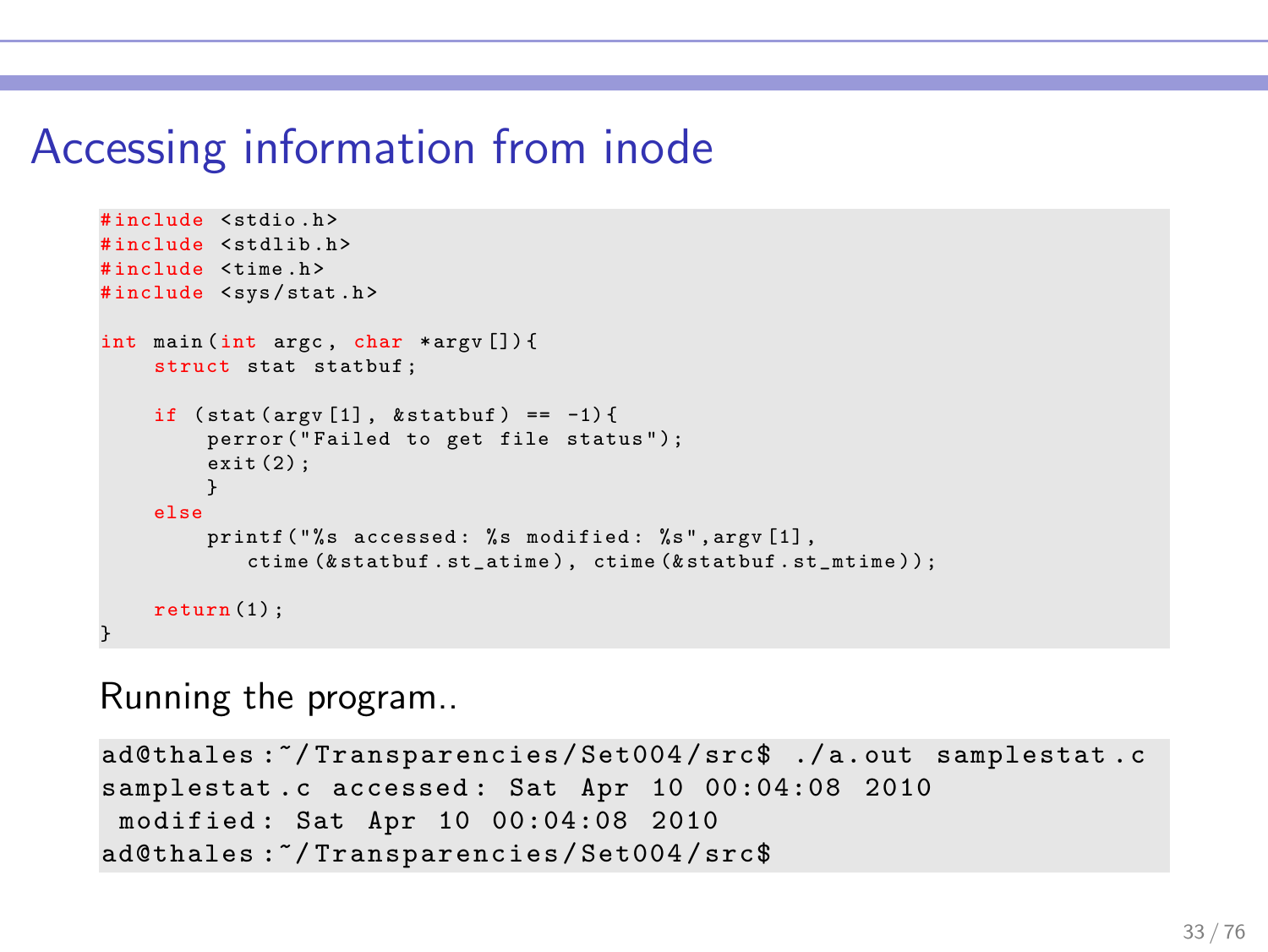# Accessing Catalog Content

- $\triangleright$  The catalog content (i.e., pairs of *inodes* and node names) can be accessed with the help of the calls: opendir, readdir and closedir.
- Accessing of a catalog happens via a pointer  $DIR * (similar to$ the  $FILE * pointer$  that is used by stdio).
- $\triangleright$  Every item in the catalog is weaved around a structure called struct dirent that includes the following two elements:
	- 1. *d\_ino*: inode number;
	- 2. d\_name<sub>[</sub>]: a character string giving the filename (null terminated)
- ► Using these calls, it is not feasible to change the content of the directory or its structure.
- Required header files:  $\langle$  sys/types.h and  $\langle$  dirent.h  $\rangle$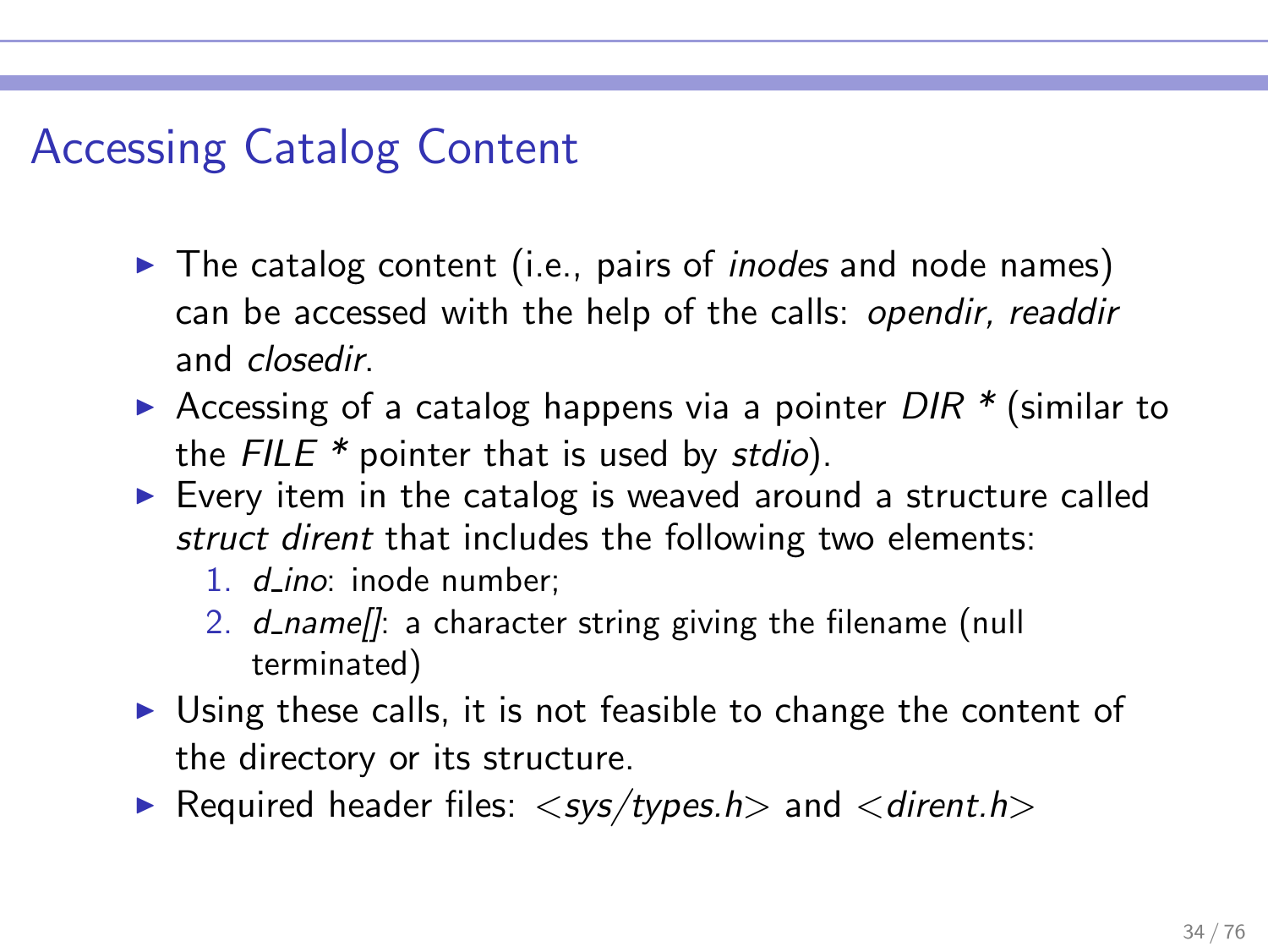# calls: opendir, readdir, closedir

- ► DIR \*opendir(char \*name):
	- 1. Opens up the catalog termed name and returns a pointer type DIR for accessing the catalog.
	- 2. If there is a mistake, the call returns NULL
- ► struct dirent \*readdir(DIR \*dirp);
	- 1. the call returns a pointer to a dirent structure representing the next entry in the directory pointed to by dirp
	- 2. if for the current entry the field  $d$  ino (of struct dirent) is 0, the respective entry has been deleted.
	- 3. returns NULL if there are no more entries to be read.
- int closedir( $DIR *dirp$ );
	- 1. closes the directory associated with dirp
	- 2. function returns 0 on success. On error, -1 is returned, and errno is set appropriately.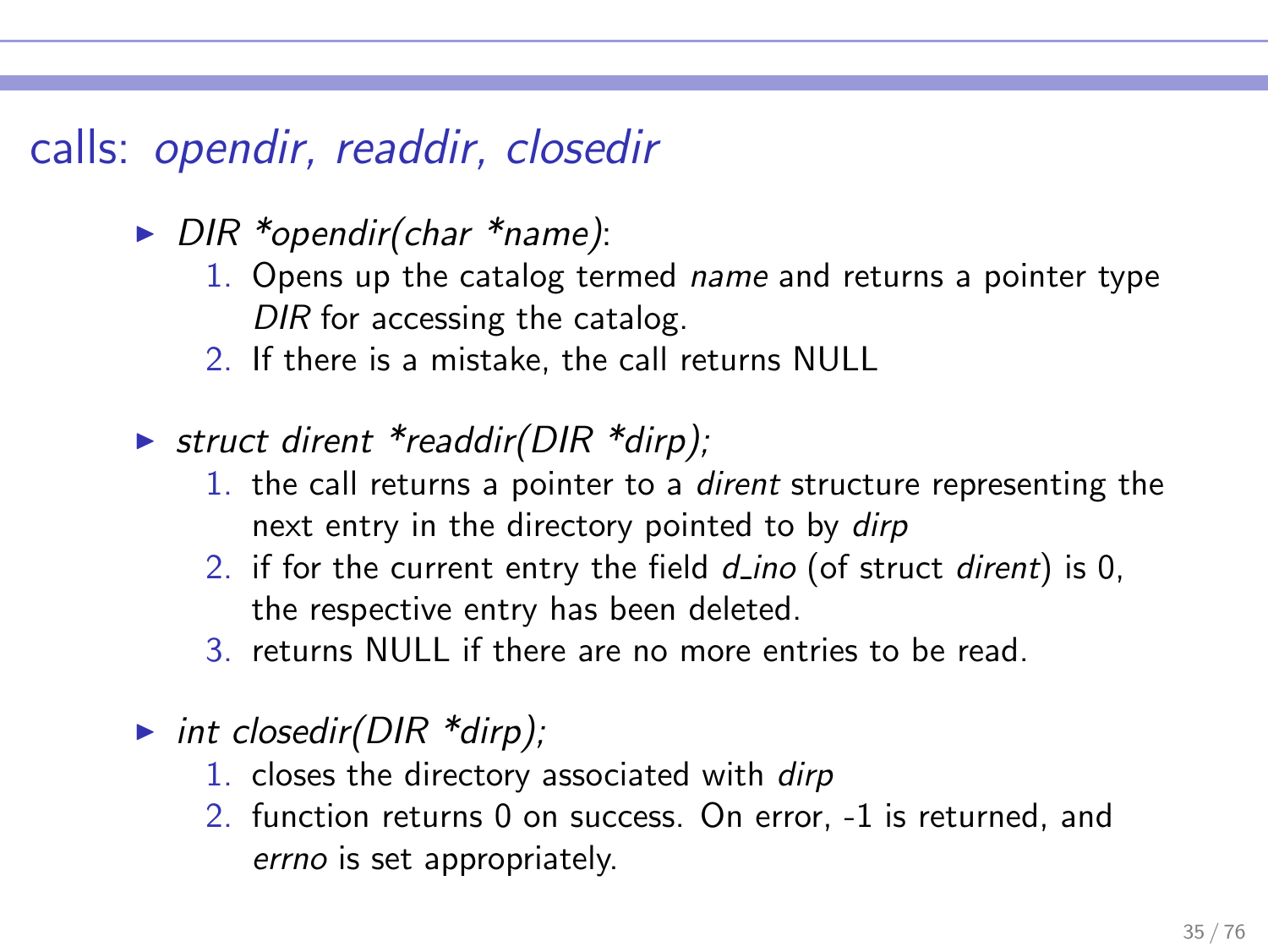# Example

```
#include <stdio.h>
#include <sys/types.h>
#include <dirent.h>
void do_ls ( char dirname []) {
DIR * dir_ptr ;
struct dirent *direntp;
if ( ( dir_ptr = opendir ( dirname ) ) == NULL )
    fprintf (stderr, "cannot open %s \n", dirname);
else {
    while ( ( direntp=readdir (dir_ptr) ) != NULL )
         print(f("%s\nu", direntp -> d_name);
      closedir ( dir_ptr ) ;
      }
}
int main (int argc , char * argv []) {
if (\text{argc} == 1) \text{do} \text{ls} (".");
else while ( --argc ){
         printf ("%s: \n\n\mathbb{R}^n, **+argy);
         do<sub>-</sub>ls (*argv);
    }
}
```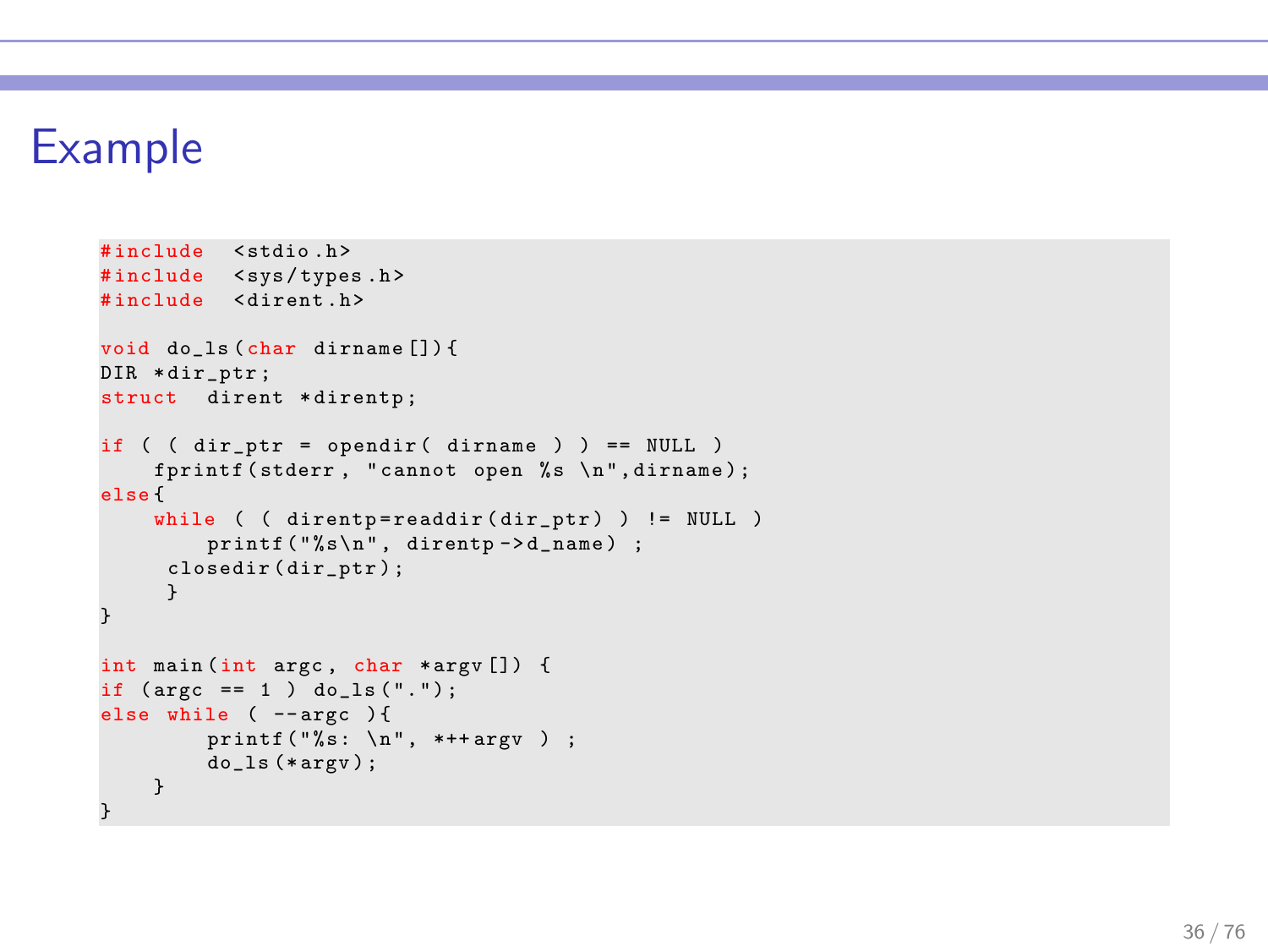#### Execution Outcome

```
ad@thales :~/ Transparencies / Set004 / src$ ./ a. out
.
count . c
dupdup2 .c
mytest
a. out
createfile . c
samplestat . c
writeafterend . c
readwriteclose .c
filecontrol .c
openreadclosedir . c
buffeffect . c
mytest1
dupdup2file
errors_demo .c
anotherfile
..
ad@thales :~/ Transparencies / Set004 / src$
```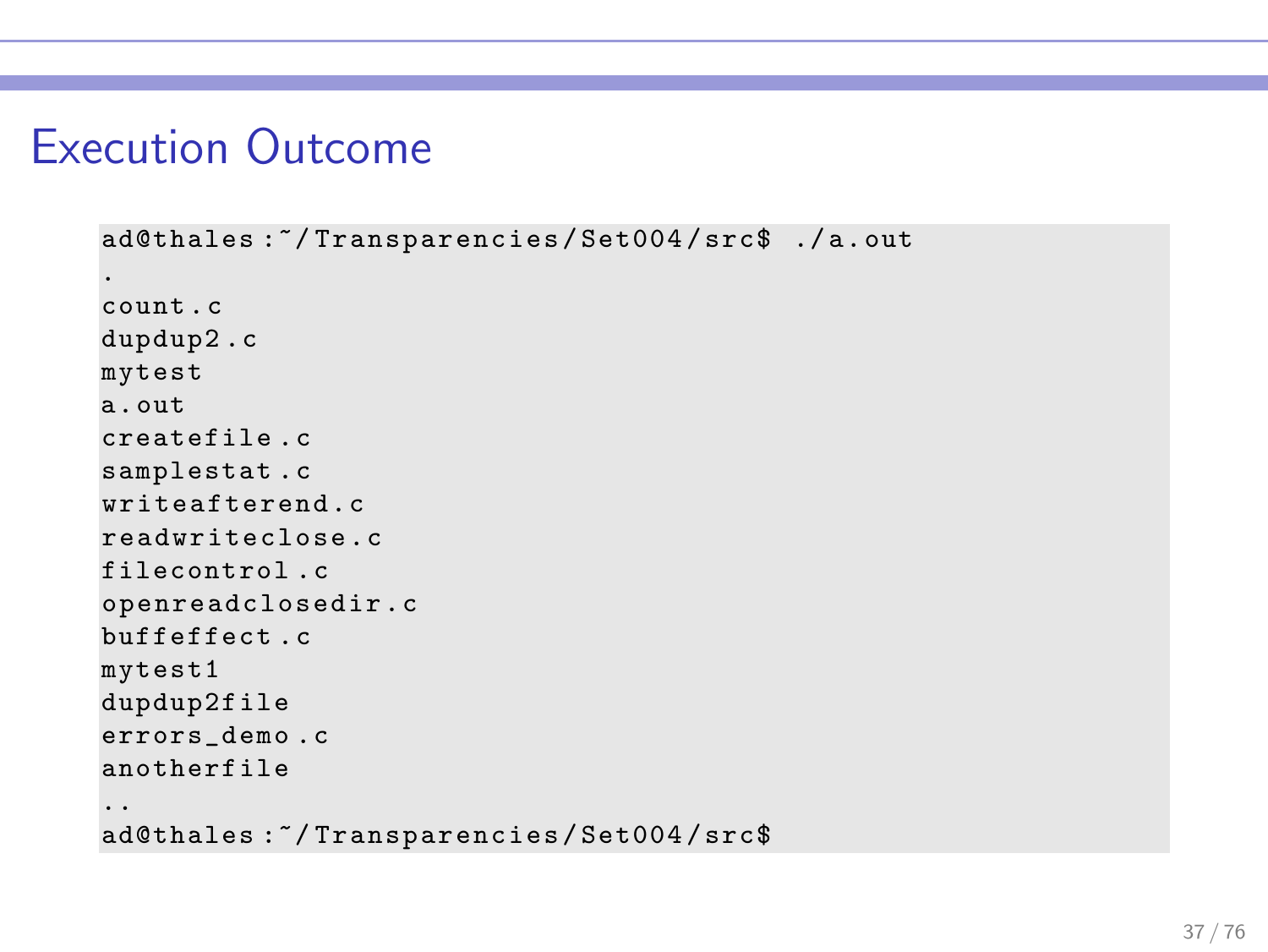#### Creating a program that behaves like Is-la

```
# include < sys / types .h >
#include <sys/stat.h>
#include <dirent.h>
# include < stdio .h >
#include <stdlib.h>
#include <string.h>
# include < time .h >
char *modes \lceil 1-f'' - - -''', " - -x'', " -w -'', " -wx", "r - -", "r -x", "rw -", "rwx" } \rceil;
                // eight distinct modes
void list (char *) ;
void printout (char *) ;
main (int argc , char * argv []) {
struct stat mybuf ;
if ( argc <2) { list ( " . " ); exit (0) ;}
while (- - \arccos 1)if (\text{stat}(*++\text{arg}v, \text{km}ybuf) < 0) {
     perror (* argv ) ; continue ;
     }
  if ((mybuf.st_model & S_IFMT) == S_IFDIR)list (*argv); // directory encountered
  else printout (*argv); // file encountered
  }
}
```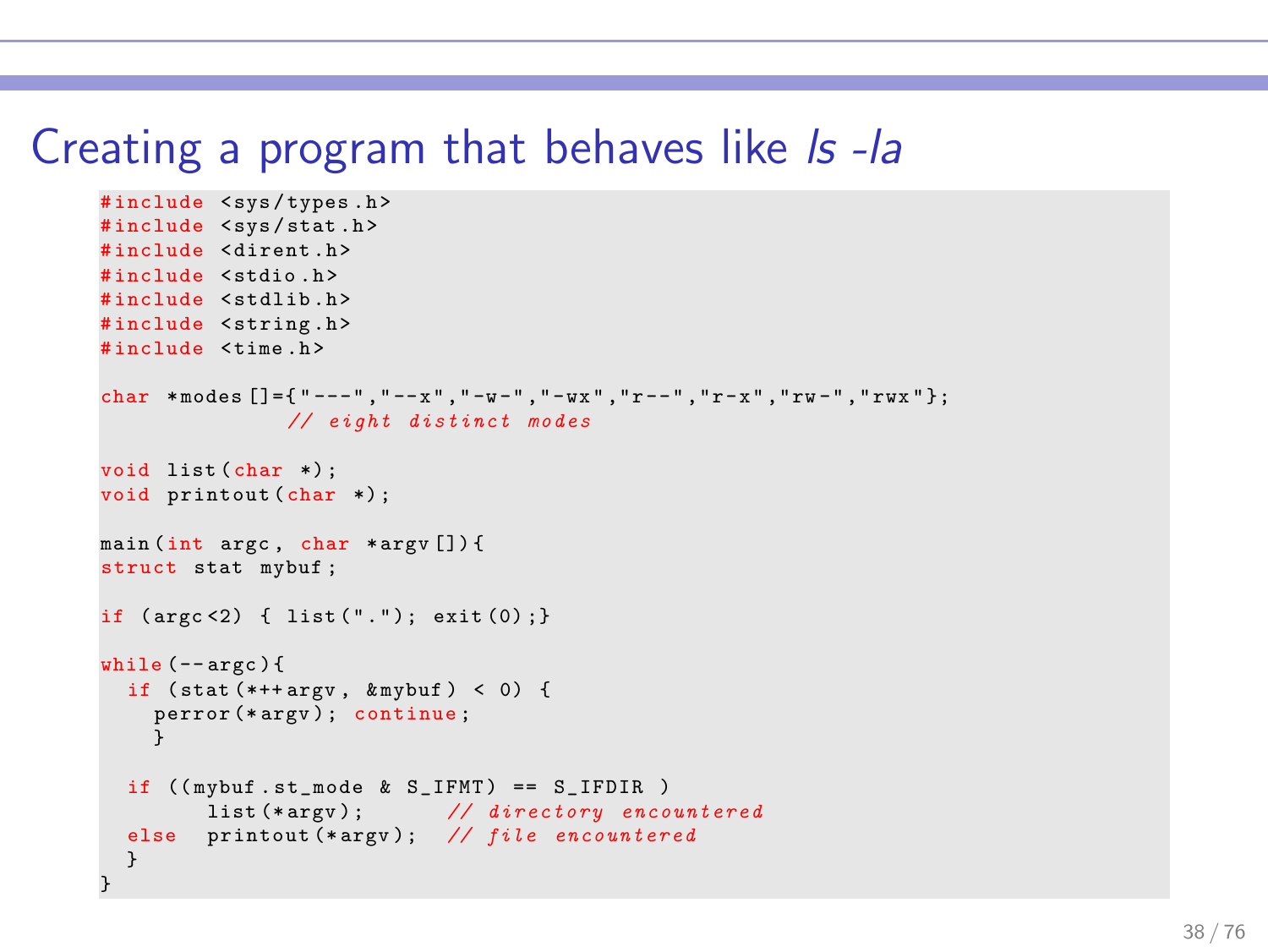#### Creating a program that behaves like Is-la

```
void list (char * name) {<br>DIR * dp:
          * dp :
struct dirent *dir;<br>char *newname:
         * newname;
     if ((dp = opendir(name)) == NULL) {
          perror ("opendir"); return;
          }
     while ((dir = readdir(dp)) := NULL ) {
          if dir ->d_ino == 0 ) continue;
          newname = ( char *) malloc ( strlen ( name ) + strlen ( dir ->d_name ) +2) ;
          strcpy ( newname , name ) ;
          strcat (newname, "/");
          strcat (newname, dir ->d_name);
          printout ( newname ) ;
          free (newname); newname=NULL :
     }
close ( dp ) ;
}
```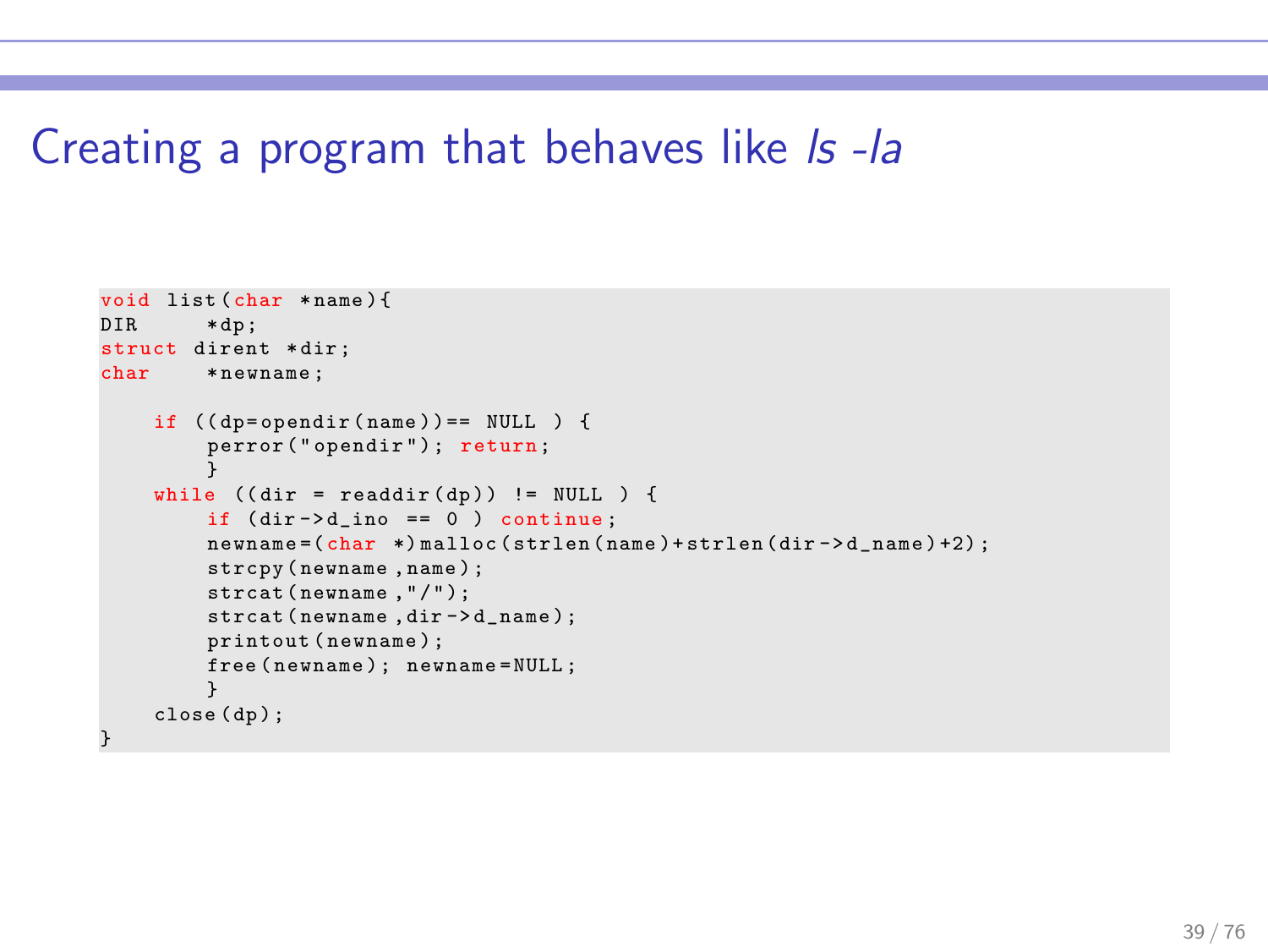#### Creating a program that behaves like Is-la

```
void printout (char * name) {<br>struct stat mybuf:
struct stat
char type, perms [10];<br>int i.i:
          i, j ;
    stat (name, & mybuf);
    switch ( mybuf . st_mode & S_IFMT ){
    case S_IFREG : type = '-'; break ;
    case S_IFDIR: type = 'd'; break;default type = '?'; break;
    }
    * \texttt{perms} = ' \ 0';for (i=2; i>=0; i--) {
         j = (mybuf.st_model \rightarrow (i*3)) & 07;strcat (perms, modes [j]);
          }
    printf ("%c%s%3d %5d/%-5d %7d %.12s %s \n",\
         type , perms , mybuf . st_nlink , mybuf . st_uid , mybuf . st_gid , \
         mybuf .st_size , ctime (& mybuf .st_mtime ) +4 , name ) ;
}
```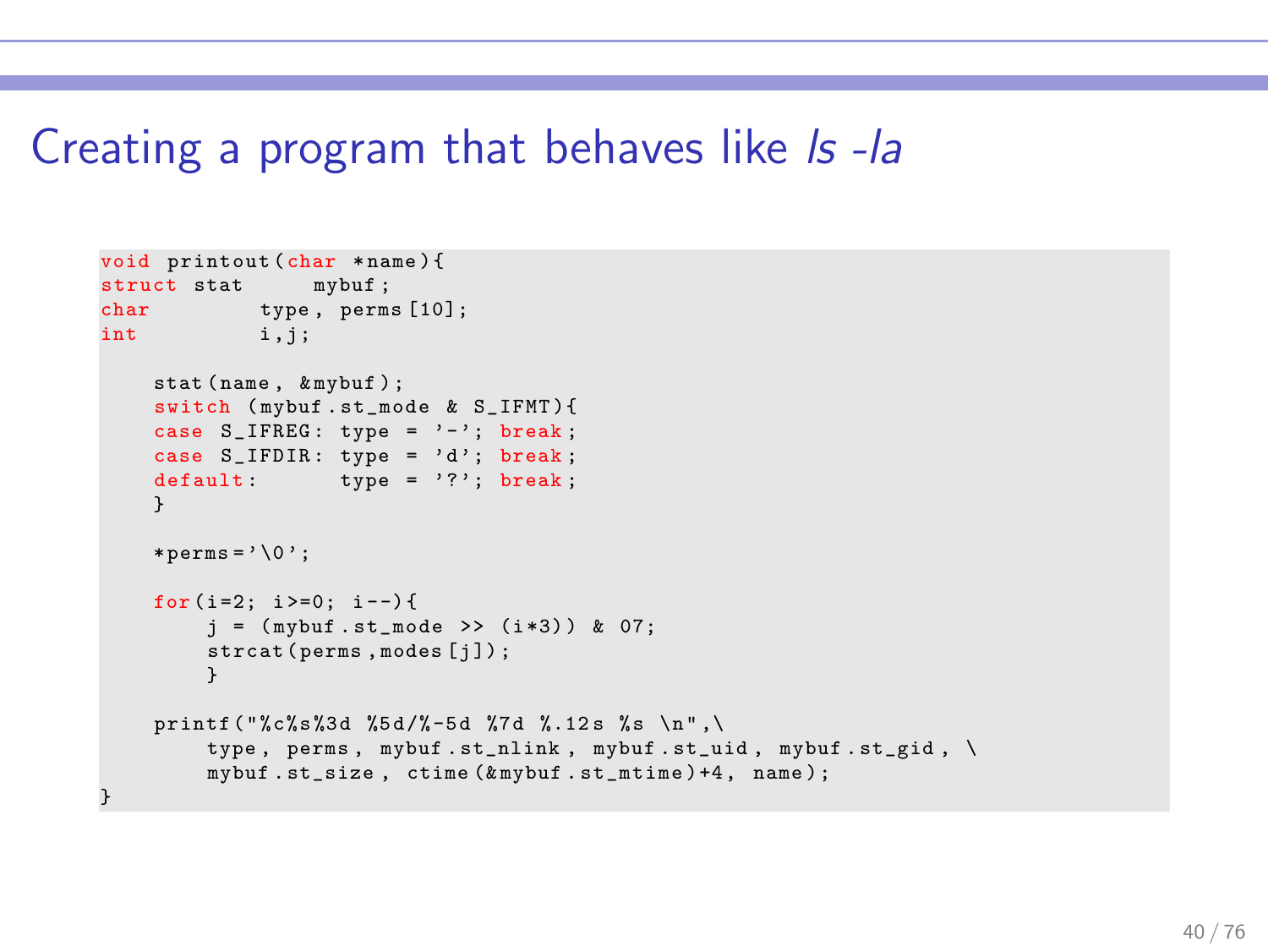|                                         |                | ad@thales:"/Transparencies/Set004/src\$ ./a.out |      |  |  |                   | mydir      |  |
|-----------------------------------------|----------------|-------------------------------------------------|------|--|--|-------------------|------------|--|
| $drwxr - xr - x 10$                     |                | 1000/1000                                       |      |  |  | 4096 Apr 11 01:05 | $mydir/$ . |  |
| $drwxr - xr - x$                        | $\mathfrak{D}$ | 1000/1000                                       | 4096 |  |  | Apr 10 01:24      | mydir/e    |  |
| $drwxr - xr - x$                        | $\mathfrak{D}$ | 1000/1000                                       | 4096 |  |  | Apr 10 01:24      | mydir/g    |  |
| $-rw-r--r--$                            | $\mathbf{1}$   | 1000/1000                                       | 368  |  |  | Apr 11 01:05      | mydir/i    |  |
| $drwxr - xr - x$                        | $\mathfrak{D}$ | 1000/1000                                       | 4096 |  |  | Apr 10 01:24      | mydir/f    |  |
| $-rw-r--r--$                            | $\mathbf{1}$   | 1000/1000                                       | 750  |  |  | Apr 11 01:05      | mydir/i    |  |
| $drwxr - xr - x$                        | $\mathfrak{D}$ | 1000/1000                                       | 4096 |  |  | Apr 10 01:24      | mydir/b    |  |
| $drwxr - xr - x$                        | $\mathfrak{D}$ | 1000/1000                                       | 4096 |  |  | Apr 10 01:24      | mydir/h    |  |
| $drwxr - xr - x$                        | $\mathfrak{D}$ | 1000/1000                                       | 4096 |  |  | Apr 10 01:24      | mydir/c    |  |
| $drwxr - xr - x$                        | $\mathfrak{D}$ | 1000/1000                                       | 4096 |  |  | Apr 10 01:24      | mydir/d    |  |
| $drwx$ ------                           | 3              | 1000/1000                                       | 4096 |  |  | Apr 11 01:04      | $mydir/$   |  |
| $-rw-r--r--$                            | $\mathbf{1}$   | 1000/1000                                       |      |  |  | 12 Apr 11 01:05   | mydir/k    |  |
| $drwxr - xr - x$                        | $\mathfrak{D}$ | 1000/1000                                       |      |  |  | 4096 Apr 10 01:24 | mydir/a    |  |
| ad@thales:"/Transparencies/Set004/src\$ |                |                                                 |      |  |  |                   |            |  |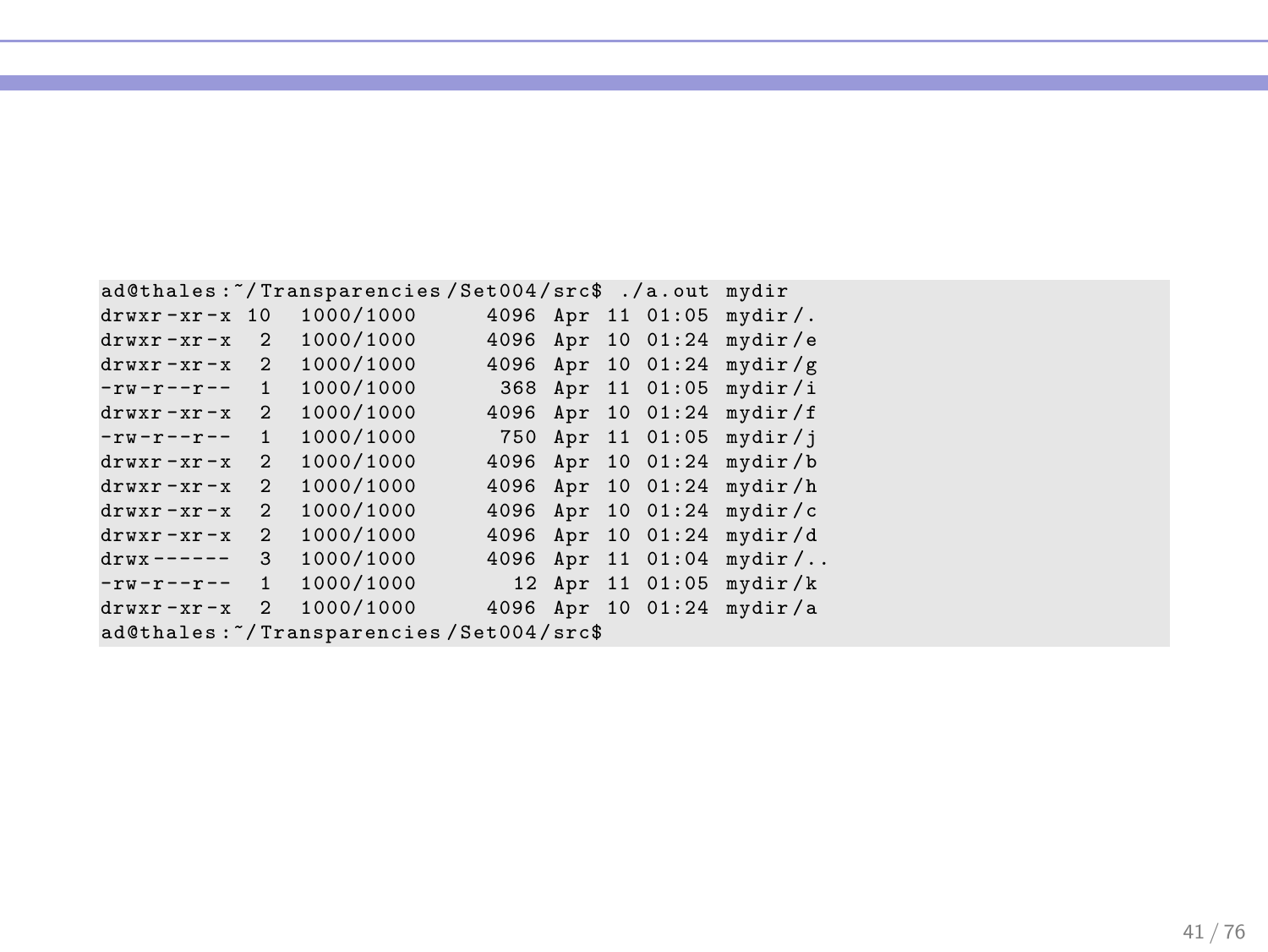# link and unlink

#### int unlink(char  $*$ pathname)

- $\triangleright$  Deletes a name from the file system; if that name is the last link to a file and no other process has the file open, the file is deleted and its space is made available.
- int link(char \*oldpath, char \*newpath)
- It creates a new hard link to an existing file. If newpath exists, it will not be overwritten.
- $\triangleright$  The created link essentially connects the inode of the *oldpath* with the name of the *newpath*.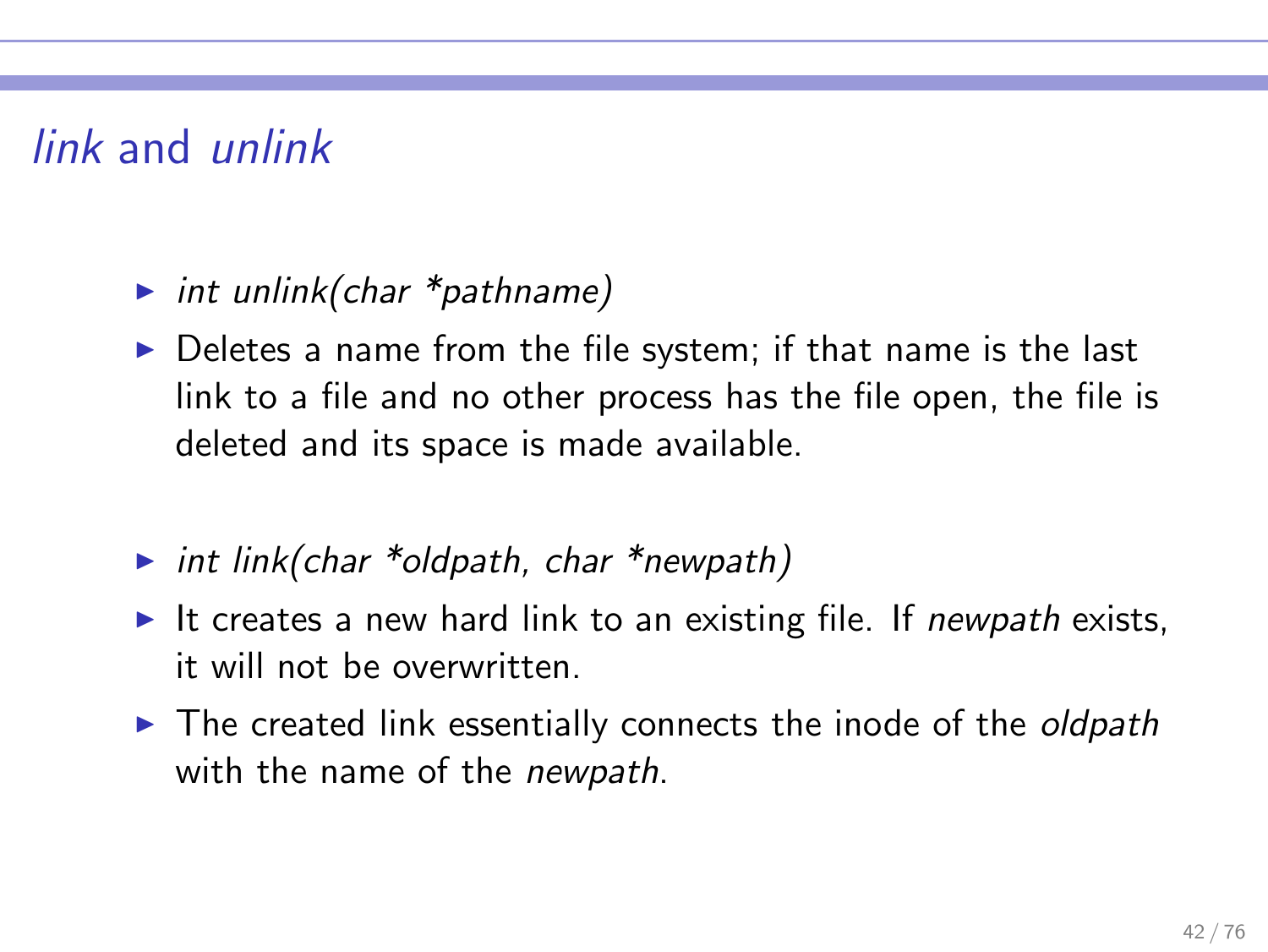### Example on link



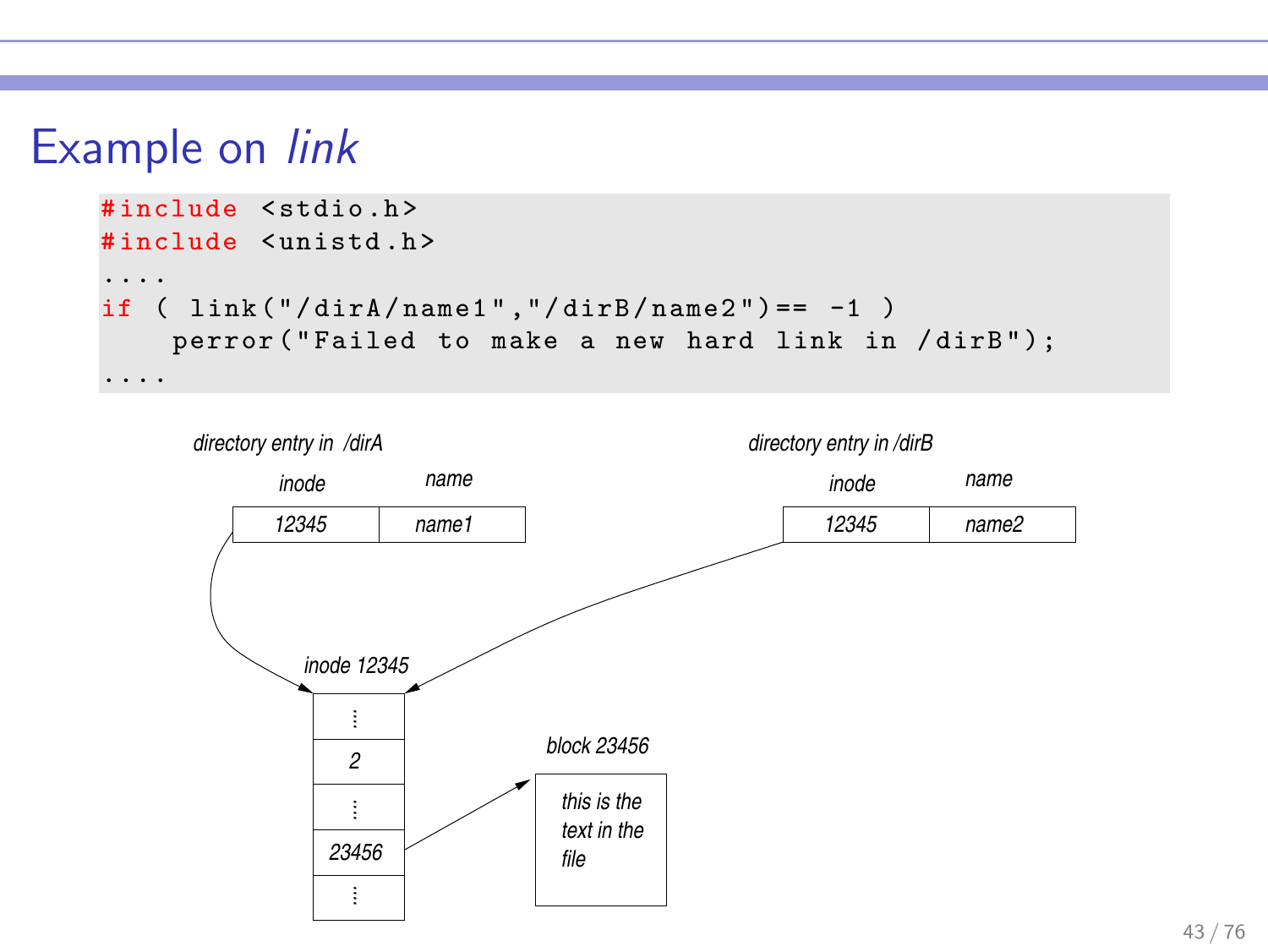### chmod, rename calls

- int chmod(char  $*$ path, mode t mode) int fchmod(int fd, mode t mode)
- $\triangleright$  Change the permissions (on files with path name or having an fd descriptor) according to what mode designates.
- $\triangleright$  On success, 0 is returned; otherwise -1
- int rename(const char \*oldpath, const char \*newpath)
- ▶ Renames a file, moving it between directories (indicated with the help of oldpath and newpath) if required.
- $\triangleright$  On success, 0 is returned; otherwise -1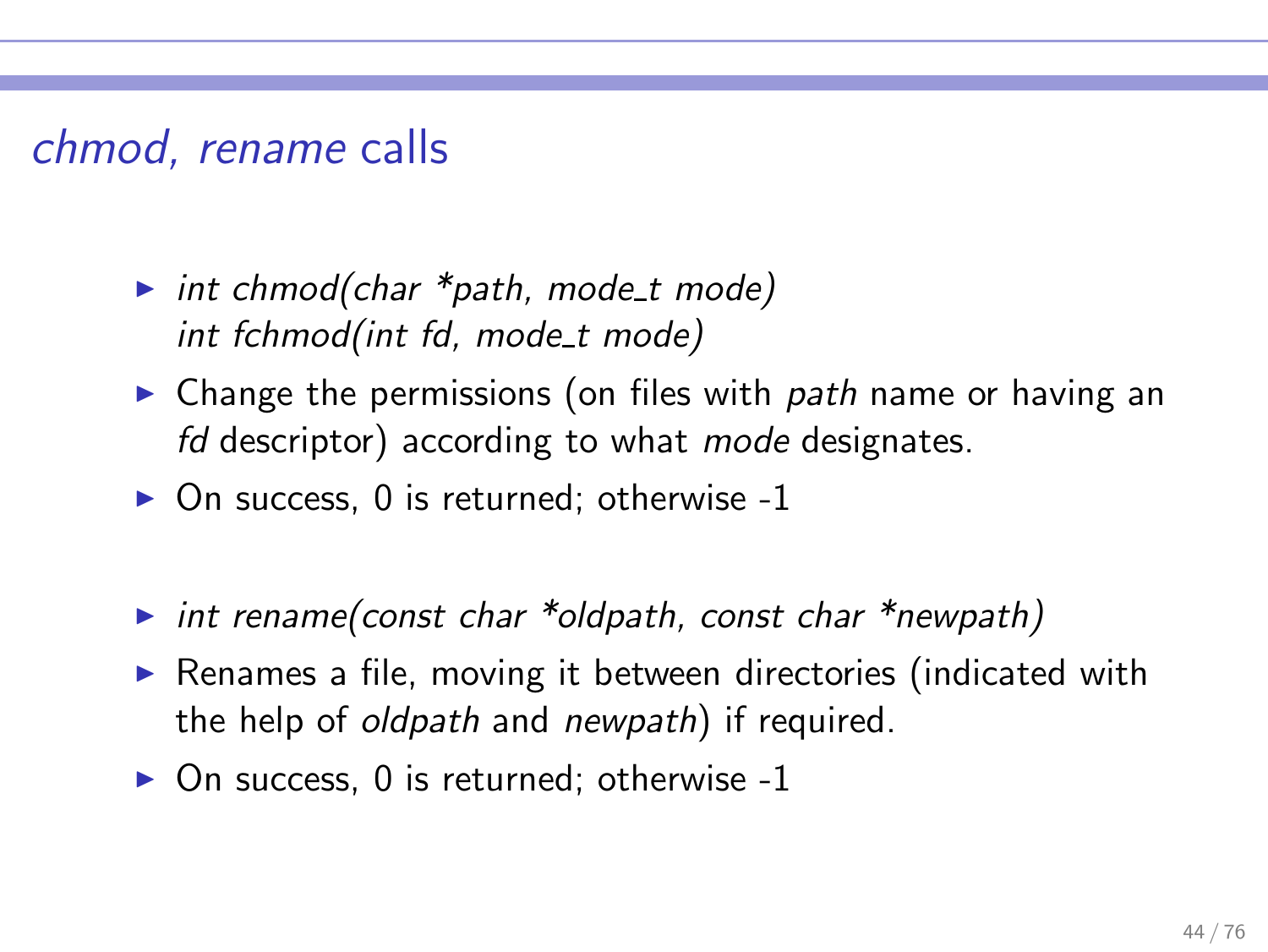## symlink and readlink calls

- int symlink(const char \*oldpath, const char \*newpath)
- $\triangleright$  Creates a symbolic link named *newpath* that contains the string *oldpath*.
- $\triangleright$  A symbolic link (or soft link) may point to an existing file or to a nonexistent one; the latter is known as a dangling link.
- ▶ On success, zero is returned. On error, -1 is returned, and errno is set appropriately.
- ► ssize\_t readlink (char \*path, char \*buf, size\_t bufsiz)
- $\triangleright$  Places the contents of the symbolic link path (i.e., the string for the path that the link points to) in the buffer buf that has size bufsiz.
- ▶ On success, readlink returns the number of bytes placed in buf; otherwise, -1.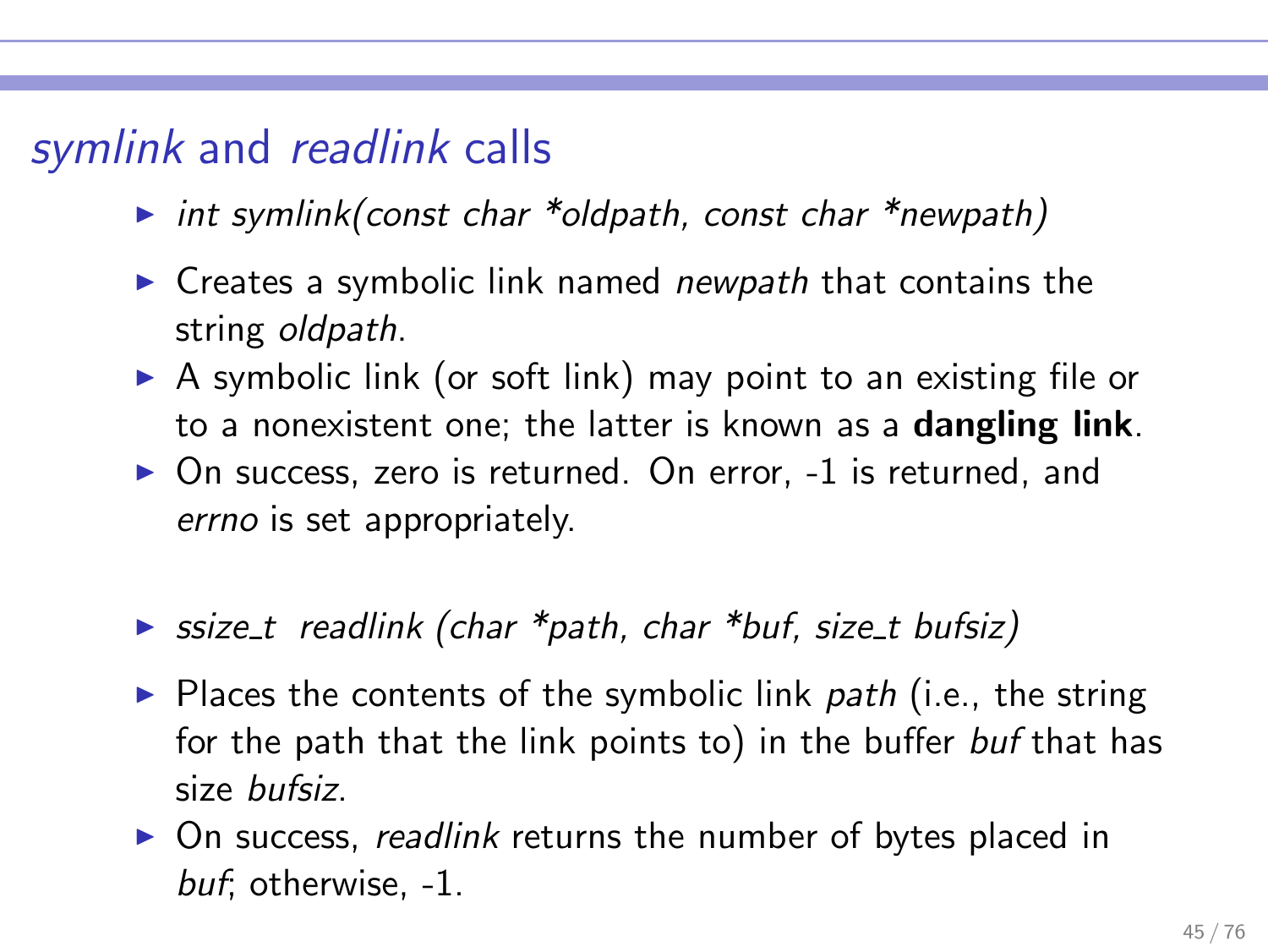# **Signals**

- ► Signals provide a simple method to transmit software interrupts to processes. They occur when:
	- There is an error during the execution of a job.
	- Events created with the help of input devices (control-z, control-d, control-\ etc.
	- A process notifies another about an event.
	- Issuing of a kill command to a job.
- $\triangleright$  Signals are identified with integer number.
	- a unique number represents each different type of signal.
- ▶ Signals provide a way to handle asynchronous events: a user at a terminal typing the interrupt key to suspend a program in execution.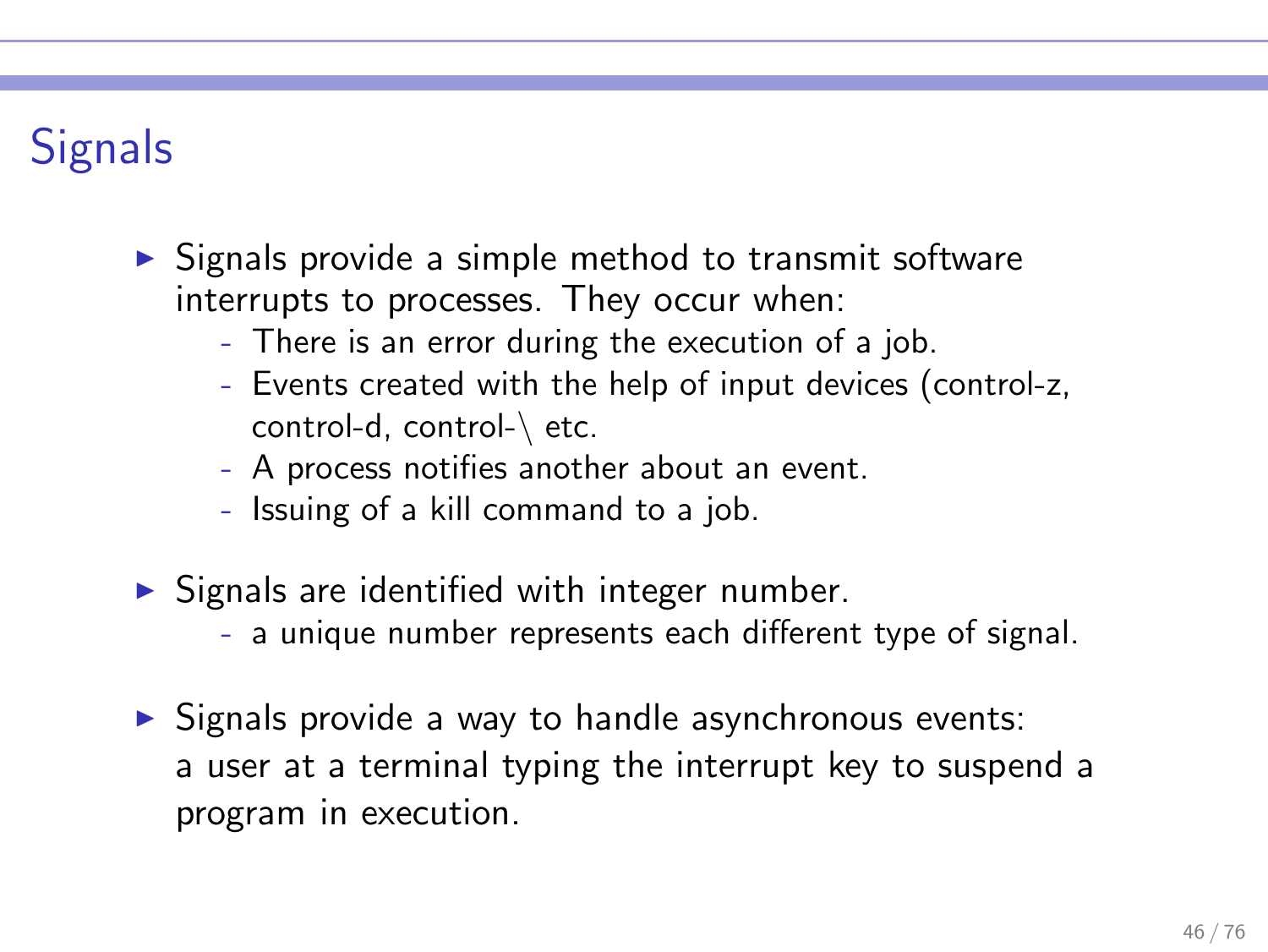# **Signals**

- ► Signals take place at what appears to be "random time" to the process.
- $\triangleright$  We can ask the kernel to do one of the following things when a signal occurs:
	- $\triangleright$  Ignore the signal (two signals can never be ignored, though: SIGKILL & SIGSTOP).
	- $\triangleright$  Catch the signal (we do that by informing the kernel to call a function of ours whenever a signal occurs).
	- $\triangleright$  Let the default action apply (every signal has a default action)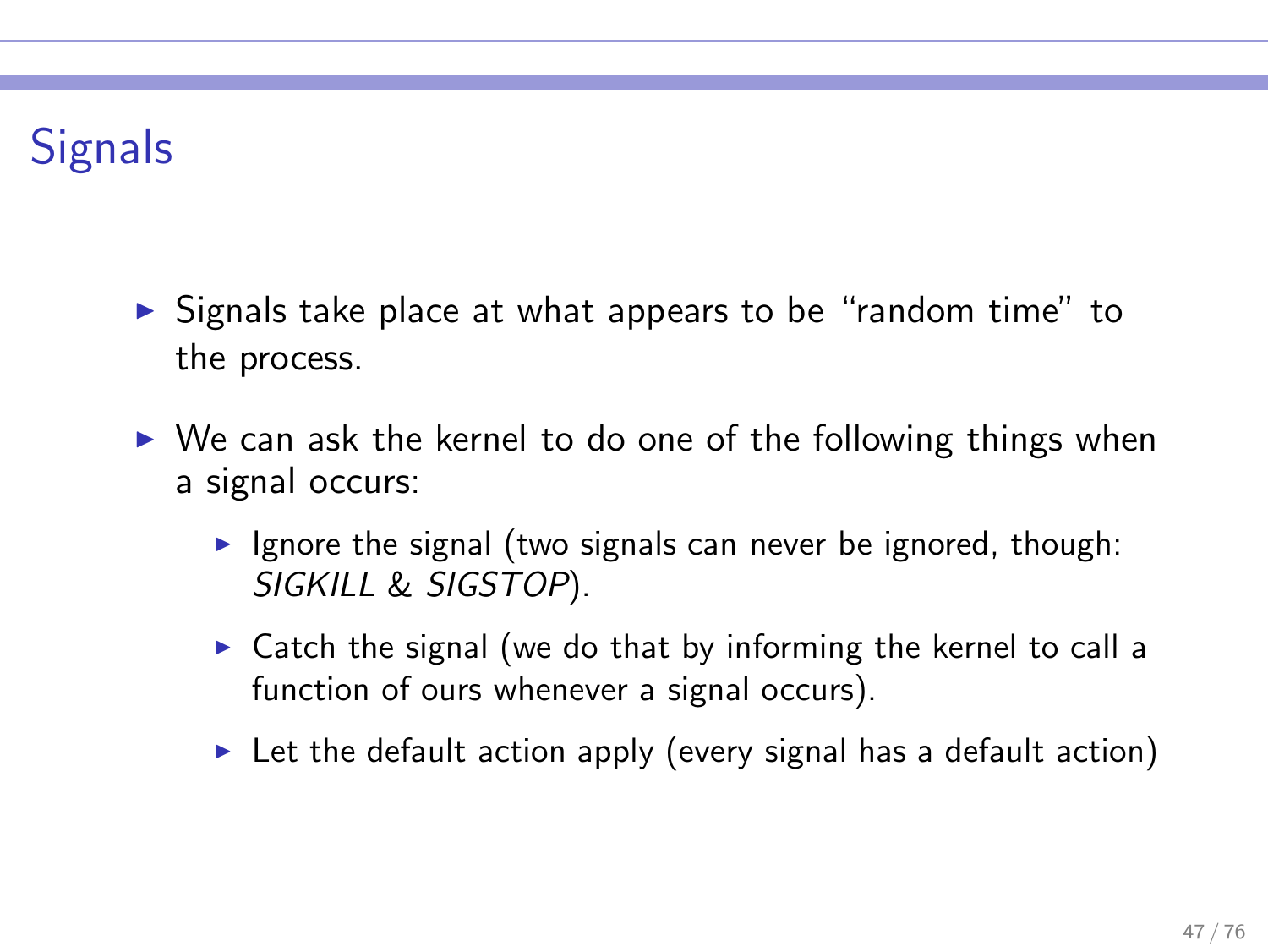# Some of the POSIX Signals

|                     |                | Action    |                                         |
|---------------------|----------------|-----------|-----------------------------------------|
|                     |                | $- - - -$ |                                         |
| SIGHUP              | $\mathbf{1}$   | Term      | Hangup detected on controlling terminal |
|                     |                |           | or death of controlling process         |
| SIGINT              | 2              | Term      | Interrupt from keyboard                 |
| SIGQUIT             | 3              | Core      | Quit from keyboard                      |
| SIGILL.             | $\overline{4}$ | Core      | Illegal Instruction                     |
| <b>SIGABRT</b>      | 6              | Core      | Abort signal from abort (3)             |
| <b>SIGFPE</b>       | 8              | Core      | Floating point exception                |
| SIGKILL.            | 9              | Term      | Kill signal                             |
| <b>SIGSEGV</b>      | 11             | Core      | Invalid memory reference                |
| <b>SIGPIPE</b>      | 13             | Term      | Broken pipe: write to pipe with no      |
|                     |                |           | readers                                 |
| <b>STGALRM</b>      | 14             | Term      | Timer signal from alarm (2)             |
| SIGTERM             | 1.5            | Term      | Termination signal                      |
| SIGUSR <sub>1</sub> | 10             | Term      | User-defined signal 1                   |
| SIGUSR2             | 12             | Term      | User-defined signal 2                   |
| SIGCHLD             | 17             | Ign       | Child stopped or terminated             |
| SIGCONT             | 18             | Cont      | Continue if stopped                     |
| SIGSTOP             | 19             | Stop      | Stop process                            |
| SIGTSTP             | 20             | Stop      | Stop typed at tty                       |
| SIGTTIN             | 2.1            | Stop      | tty input for background process        |
| SIGTTOU             | 22             | Stop      | tty output for background process       |
| <b>SIGBUS</b>       | $\overline{7}$ | Core      | Bus error (bad memory access)           |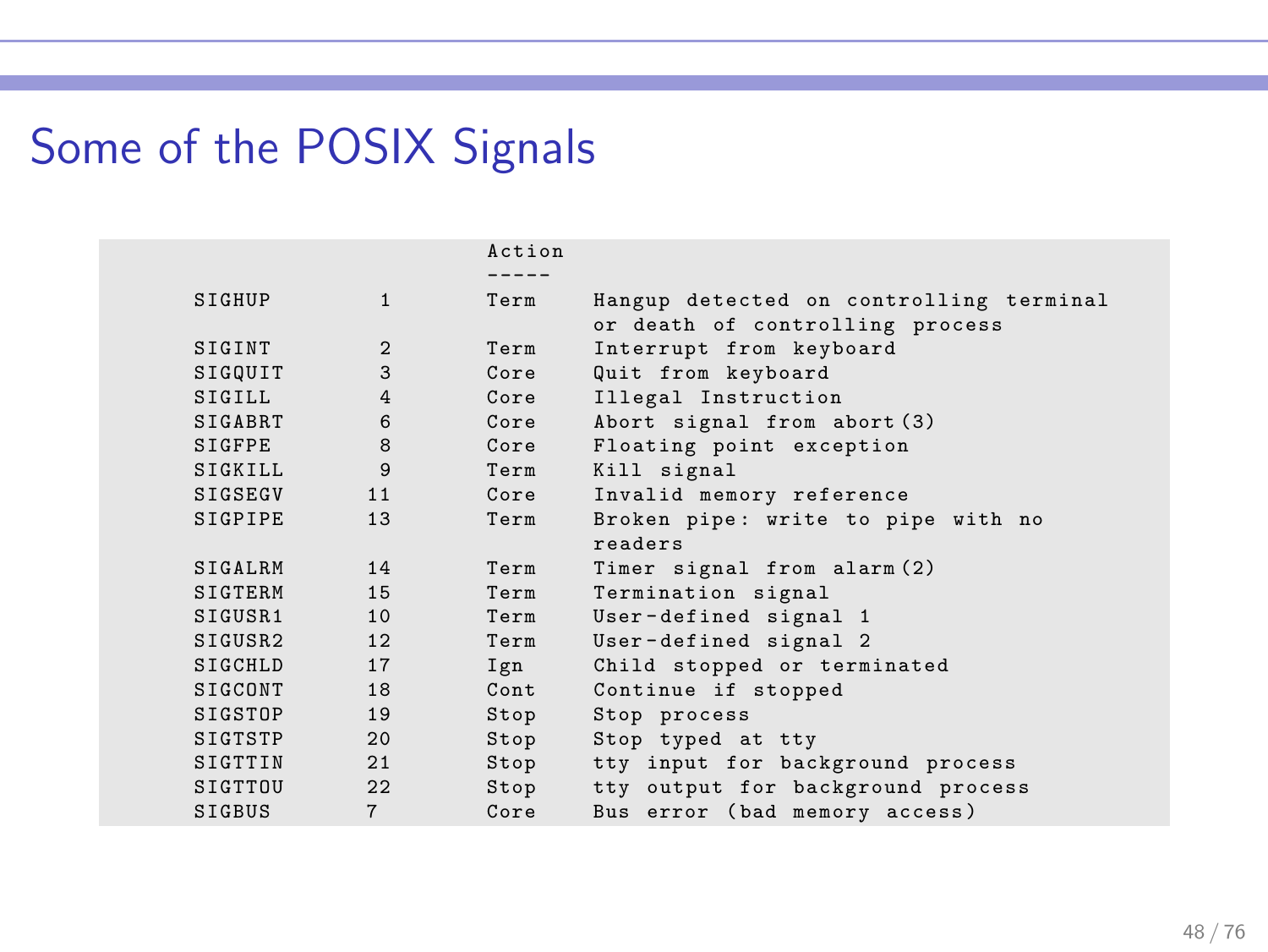### Actions

The "Action" column above specifies the default disposition for each (how the process behaves when it is delivered the signal):

- ▶ Term: Default action is to terminate the process.
- $\blacktriangleright$  Ign: Default action is to **ignore** the signal.
- $\triangleright$  Core: Default action is to terminate the process & dump-core.
- $\triangleright$  Stop: Default action is to stop the process.
- $\triangleright$  Cont: Default action is to **continue** the process if it is currently stopped.

• If any of the signals is used, the header file  $\langle$  signal.h  $\rangle$  must be included.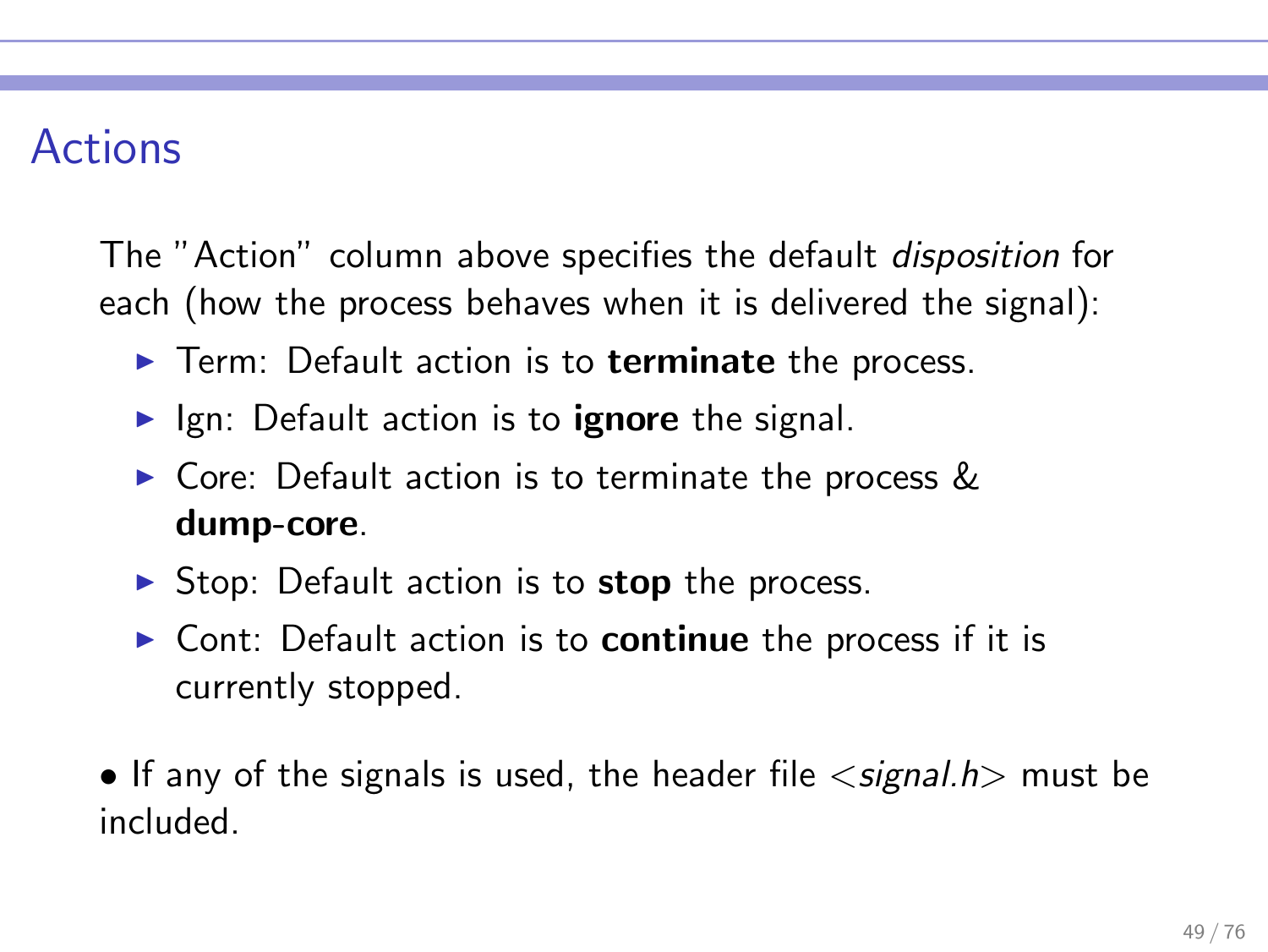# Sending a signal with kill

```
\triangleright kill [ -signal ] pid ...
   kill \int -s signal \int pid ...
   send a specific signal to process(es)
```
kill - USR1 3424 kill -s USR1 3424 kill -9 3424

ightharpoonup kill -l  $\int$  signal  $\int$ : provide a listing of all available signals

```
ad@sydney :~/ Desktop / Set004$ kill -l
 1) SIGHUP 2) SIGINT 3) SIGQUIT 4) SIGILL 5) SIGTRAP
 6) SIGABRT 7) SIGBUS 8) SIGFPE 9) SIGKILL 10) SIGUSR1
11) SIGSEGV 12) SIGUSR2 13) SIGPIPE 14) SIGALRM 15) SIGTERM
16) SIGSTKFLT 17) SIGCHLD 18) SIGCONT 19) SIGSTOP 20) SIGTSTP
21) SIGTTIN 22) SIGTTOU 23) SIGURG 24) SIGXCPU 25) SIGXFSZ
26) SIGVTALRM 27) SIGPROF 28) SIGWINCH 29) SIGIO 30) SIGPWR
31) SIGSYS 34) SIGRTMIN 35) SIGRTMIN+1 36) SIGRTMIN+2 37) SIGRTMIN+3<br>38) SIGRTMIN+4 39) SIGRTMIN+5 40) SIGRTMIN+6 41) SIGRTMIN+7 42) SIGRTMIN+8
38) SIGRTMIN +4 39) SIGRTMIN +5 40) SIGRTMIN +6 41) SIGRTMIN +7
43) SIGRTMIN +9 44) SIGRTMIN +10 45) SIGRTMIN +11 46) SIGRTMIN +12 47) SIGRTMIN +13
48) SIGRTMIN +14 49) SIGRTMIN +15 50) SIGRTMAX -14 51) SIGRTMAX -13 52) SIGRTMAX -12
53) SIGRTMAX -11 54) SIGRTMAX -10 55) SIGRTMAX -9 56) SIGRTMAX -8 57) SIGRTMAX -7
58) SIGRTMAX -6 59) SIGRTMAX -5 60) SIGRTMAX -4 61) SIGRTMAX -3 62) SIGRTMAX -2
63) SIGRTMAX -1 64) SIGRTMAX
ad@sydney :~/ Desktop / Set004$
```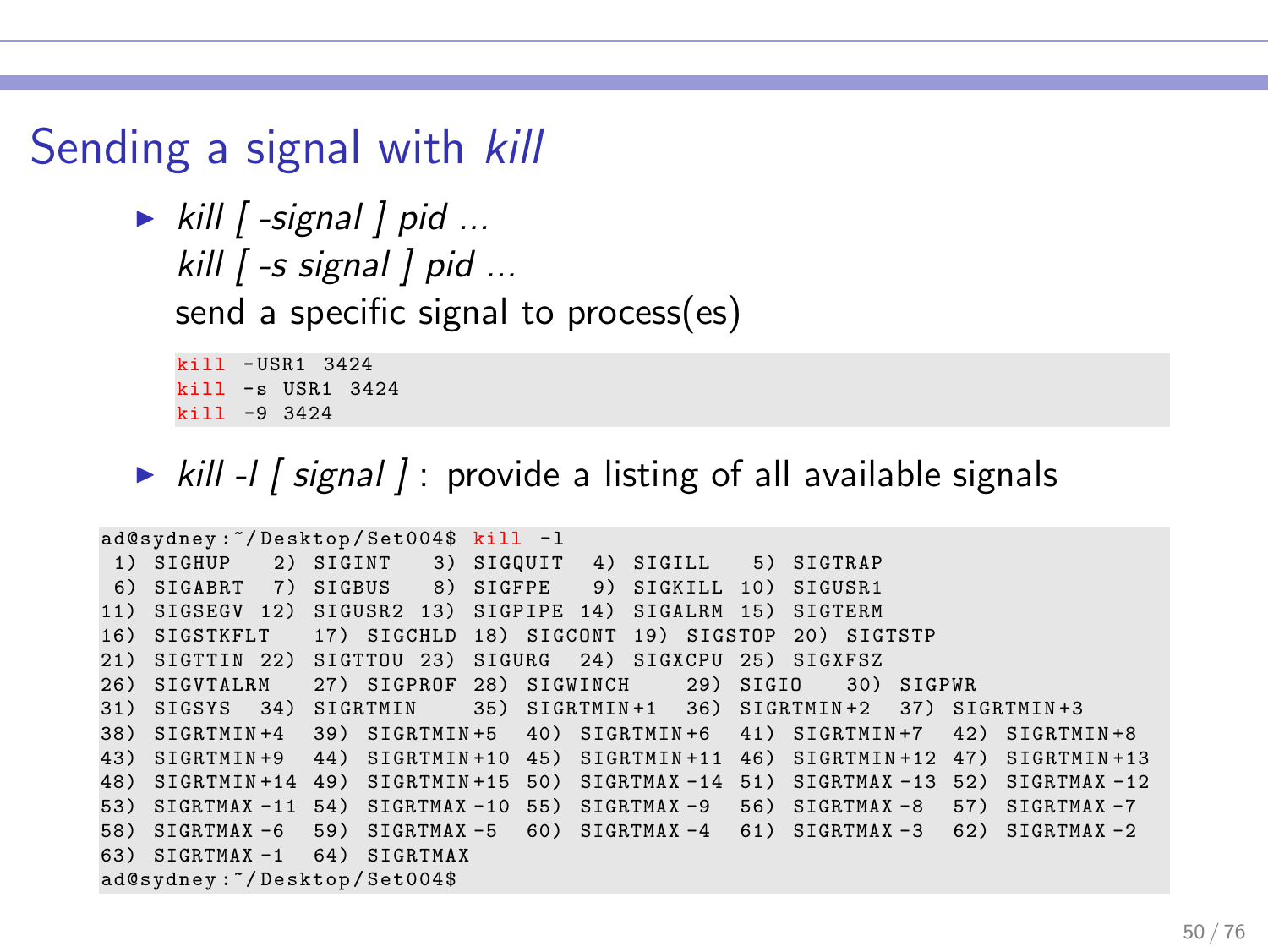### Sending a signal to a process through the kill system call

- $\blacktriangleright$  #include  $\langle$  sys/types.h $\rangle$  $\#$ include  $\lt$ signal.h $>$ int kill(pid\_t pid, int sig);
- $\triangleright$  Signal sig is sent to process with pid
- ▶ Should the receiving and dispatching processes belong to the same user or the dispatching process is the superuser the signal can be successfully sent.
- If sig is 0 then no signal is dispatched.
- ▶ On success (at least one signal was sent), zero is returned. On error, -1 is returned, and errno is set appropriately.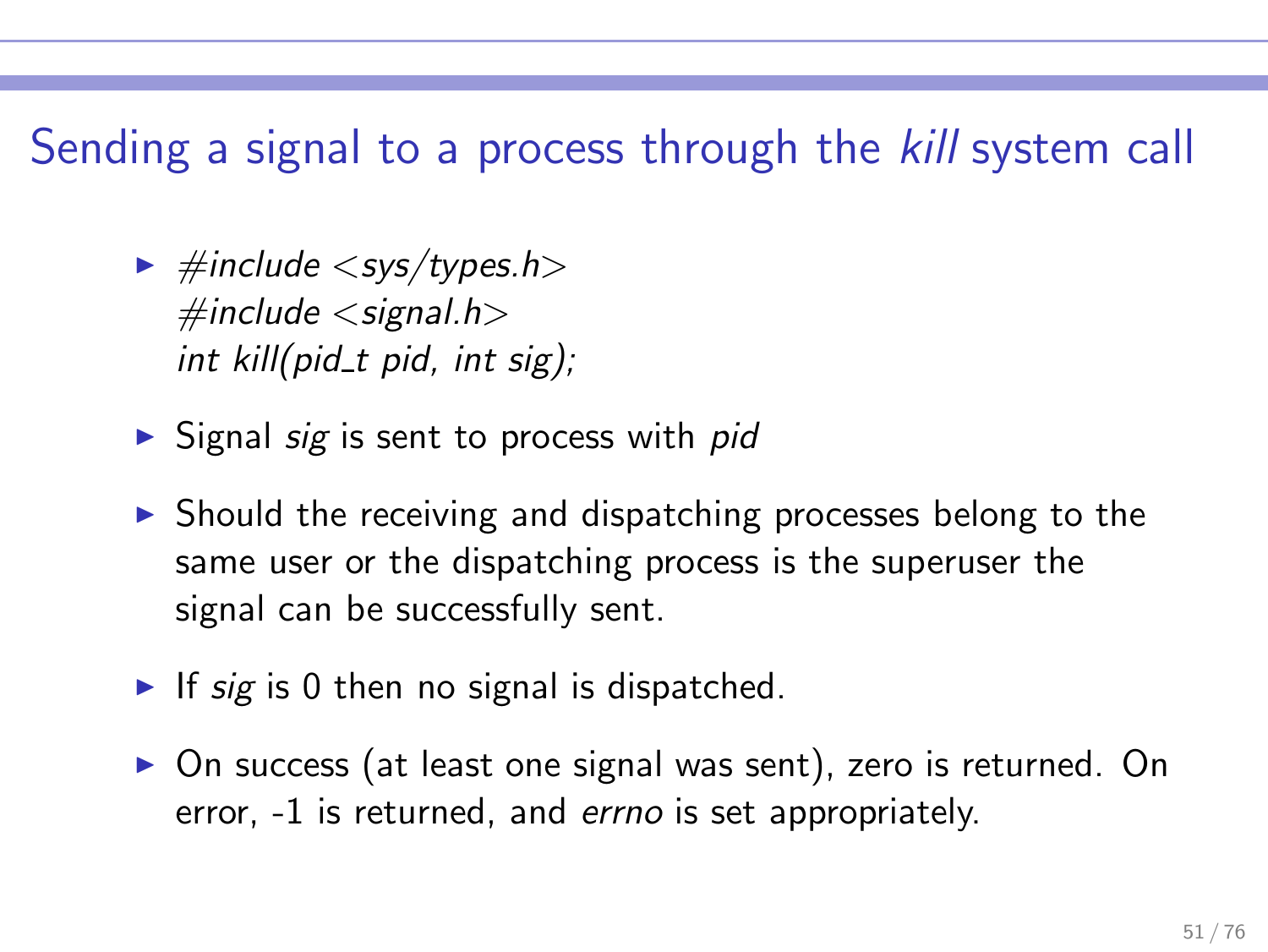### The *signal* system call

- $\blacktriangleright$  #include  $\lt$  signal.h $>$ typedef void (\*sighandler t)(int); sighandler t signal(int signum, sighandler t handler);
- $\triangleright$  The signal() call installs a new signal handler for the signal with number *signum*. The signal handler is set to *handler* which may be a user-specified function or either SIG\_IGN or SIG DFL.
- $\triangleright$  signal() returns the previous value of the signal handler, or SIG ERR on error.
- $\triangleright$  This call is the traditional way of handling signals.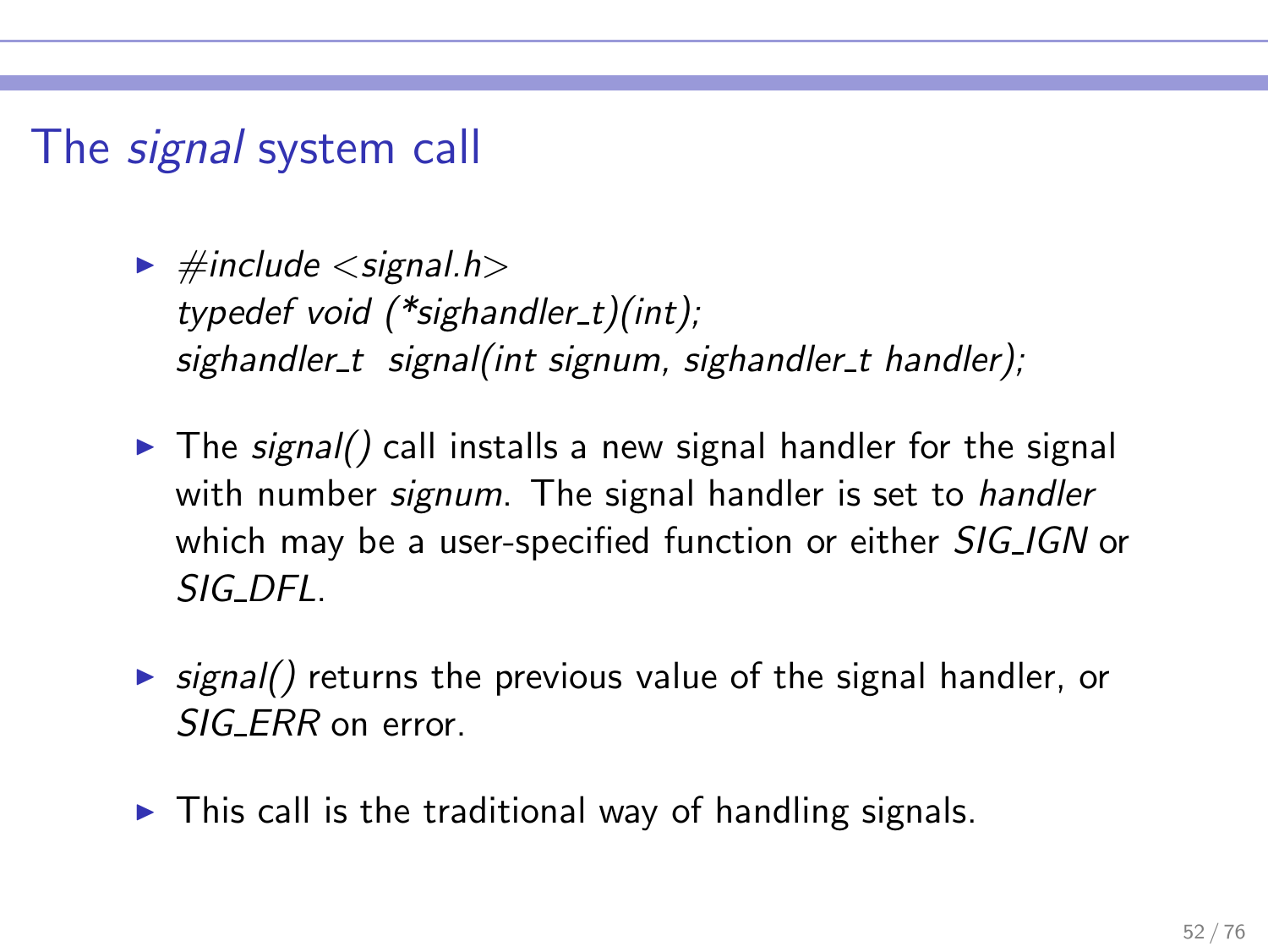### Example

```
# include < stdio .h >
#include <signal.h>
void f(int):
int main () {
 int i:
  signal (SIGINT, f);
  for (i=0:i<5:i++)print(f("hello \n');
    sleep (1) ;
    }
}
void f(int signum){ /* no explicit call to function f */
  signal (SIGINT, f); /* re-establish disposition of the signal SIGINT */
 print(f("OUCH! \n\cdot \n);
}
```

```
ad@sydney :~/ Desktop / Set004 / src$ ./ a. out
hello
hello
\hat{C} COUCH !
hello
hello
\hat{C} COUCH !
hello
^{\circ} COUCH ^{\circ}ad@sydney :~/ Desktop / Set004 / src$
```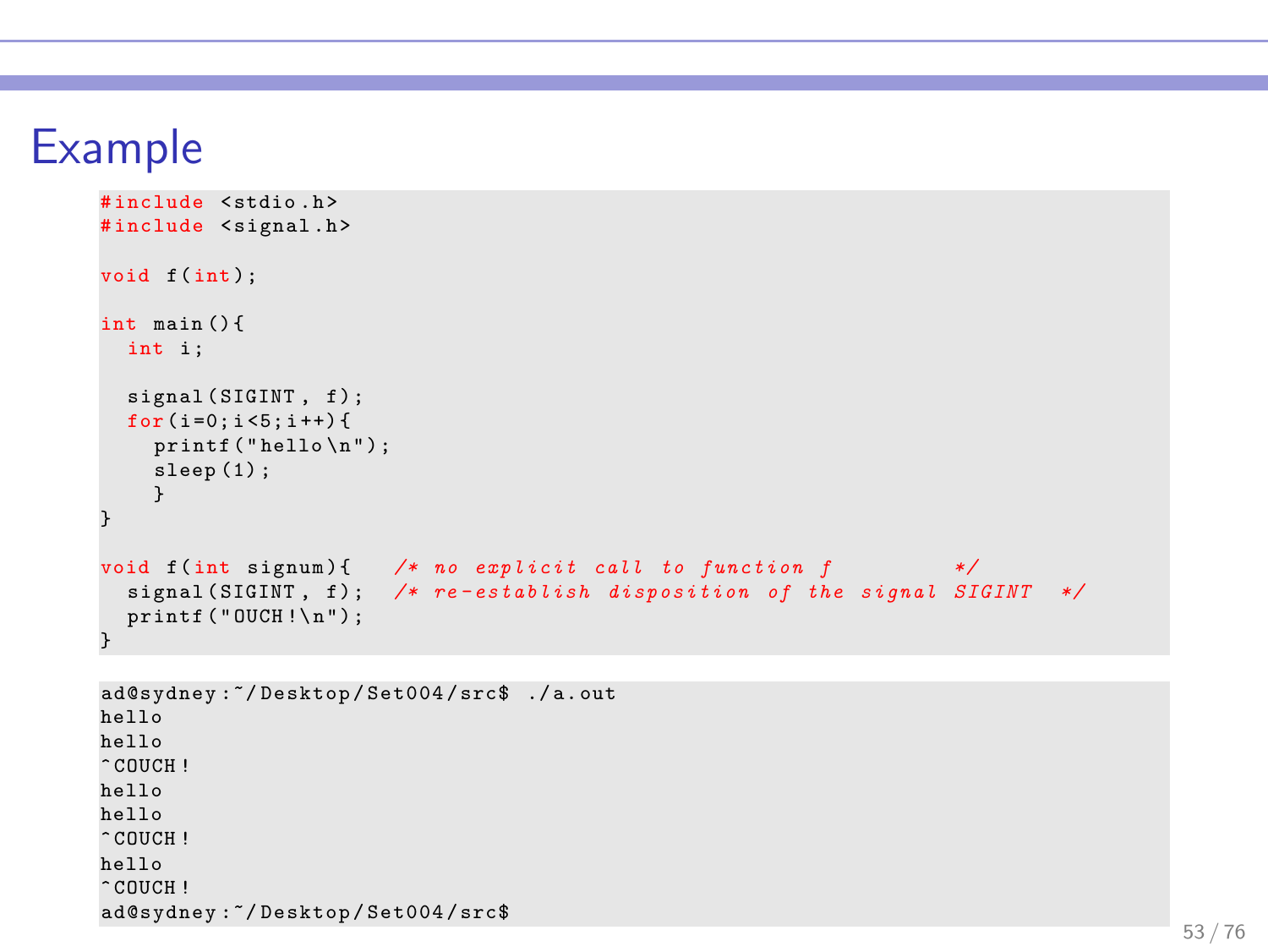# Ignoring a Signal

```
# include < stdio .h >
#include <signal.h>
int main () {
 int i:
  signal (SIGINT, SIG_IGN);
  printf ("you can't stop me here! \n \n \begin{bmatrix}\n 1 & 0 \\
 0 & 1\n \end{bmatrix}while (1) {
     sleep (1) ;
     print(f(" haha \n\ n");
}
} /* use cntrl -\ to get rid of this process */
```

```
ad@sydney :~/ Desktop / Set004 / src$ ./ a. out
you can't stop me here!
haha
haha
haha
^ Chaha
haha
haha
^ Ghaha
haha
^ Chaha
haha
haha
\hat{\ }ad@sydney :~/ Desktop / Set004 / src$
```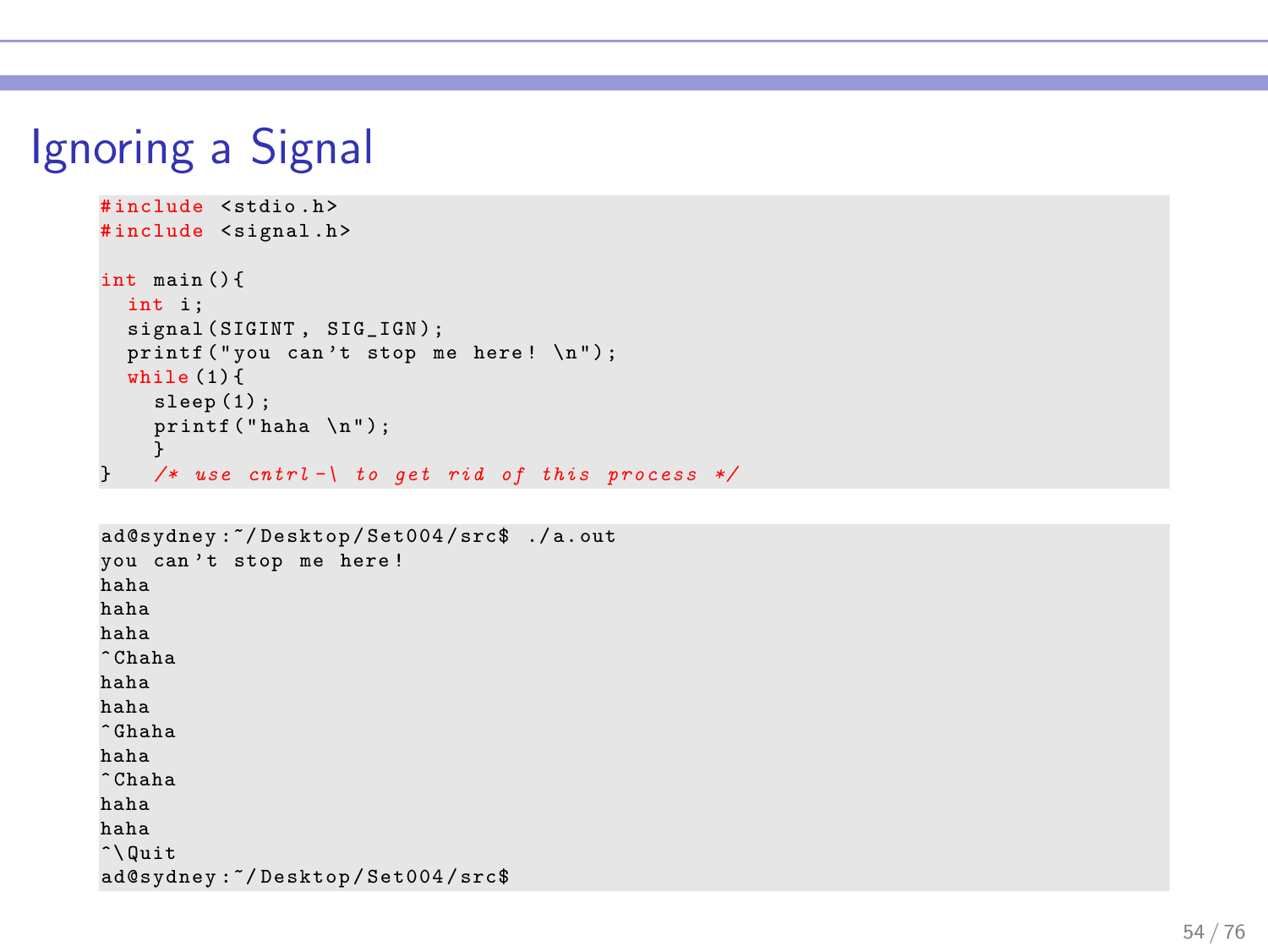#### The pause, raise calls

- $\blacktriangleright$  #include  $\lt$ unistd.h $>$ int pause(void);
- $\triangleright$  causes the invoking process (or thread) to sleep until a signal is received that either terminates it or causes it to call a signal-handler.
- $\triangleright$  returns when a signal was caught and the signal-handling function returned. In this case pause returns -1, and errno is set to EINTR.
- $\blacktriangleright$  #include  $\lt$  signal.h $>$ int raise(int sig);
- $\triangleright$  sends a signal to the invoking process; it is equivalent to: kill(getpid(), sig);
- ▶ returns 0 on success, non-zero for failure.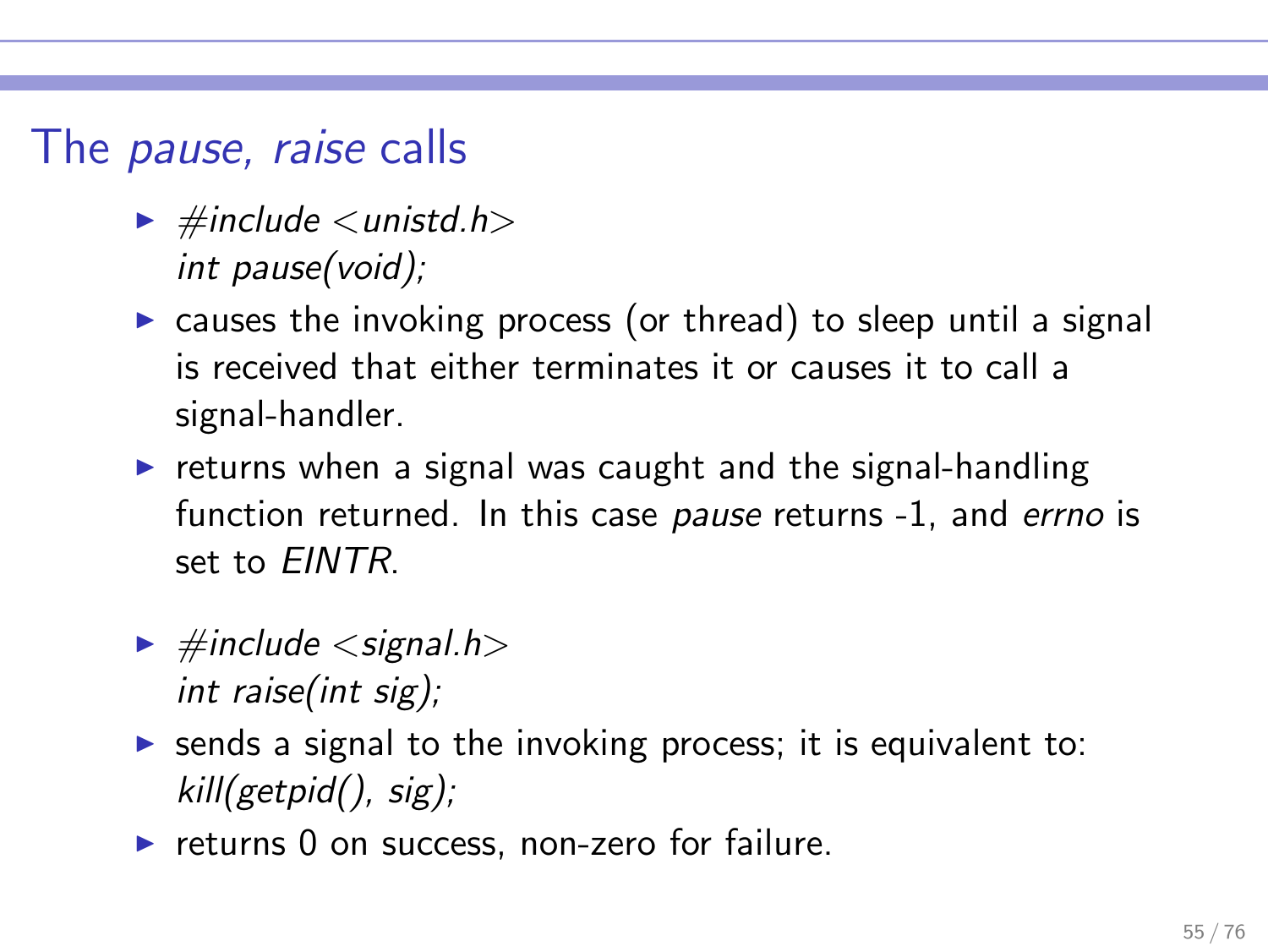### The alarm call

- $\blacktriangleright$  #include  $\lt$ unistd.h> unsigned int alarm(unsigned int seconds);
- $\triangleright$  alarm() delivers a SIGALRM to the invoking process in seconds secs.
- In any event, any previously set alarm() is cancelled.
- $\triangleright$  returns the number of seconds remaining until any previously scheduled alarm was due to be delivered; otherwise, 0.

```
# include < stdio .h >
# include < unistd .h >
main () {
    alarm (3) ; // schedule an alarm signal
    printf ("Looping for good!");
    while (1) :
    printf ("This line should be never part of the output \{n\});
     }
```

```
ad@sydney :~/ Desktop / Set004 / src$ date ; ./ a . out ; date
Mon Apr 12 22:20:41 EEST 2010
Alarm clock
Mon Apr 12 22:20:44 EEST 2010
ad@sydney :~/ Desktop / Set004 / src$
```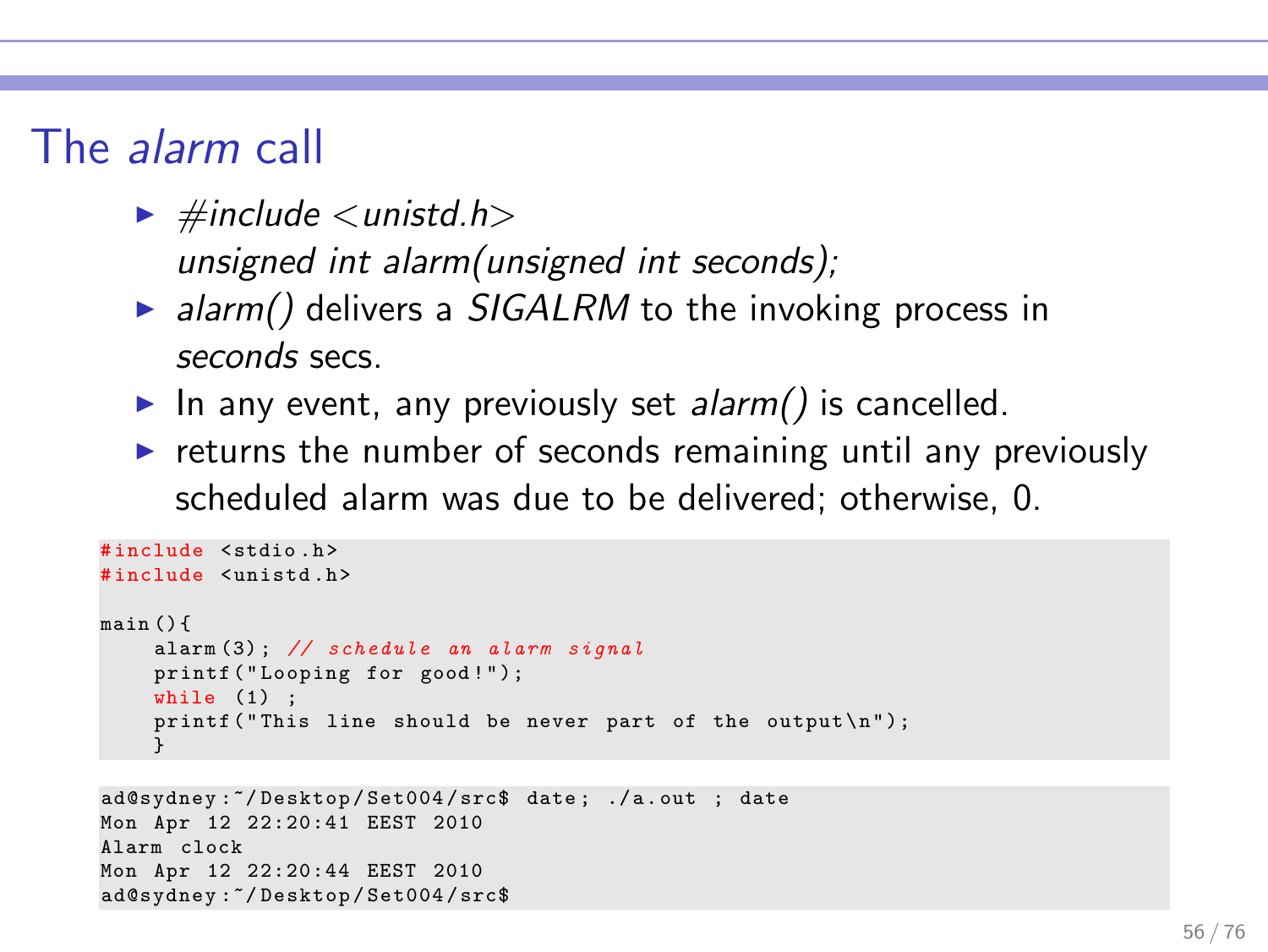#### Example with signal, alarm and pause

```
# include < stdio .h >
#include <signal.h>
main () {
  void wakeup (int):
  printf ("about to sleep for 5 seconds \langle n'' \rangle;
  signal (SIGALRM, wakeup);
  alarm (5) ;
  pause () ;
  printf ("Hola Amigo \n");
}
void wakeup (int signum) {
  printf ("Alarm received from kernel\n");
}
```
ad@sydney :~/ Desktop / Set004 / src\$ ./ a. out about to sleep for 5 seconds Alarm received from kernel Hola Amigo ad@sydney :~/ Desktop / Set004 / src\$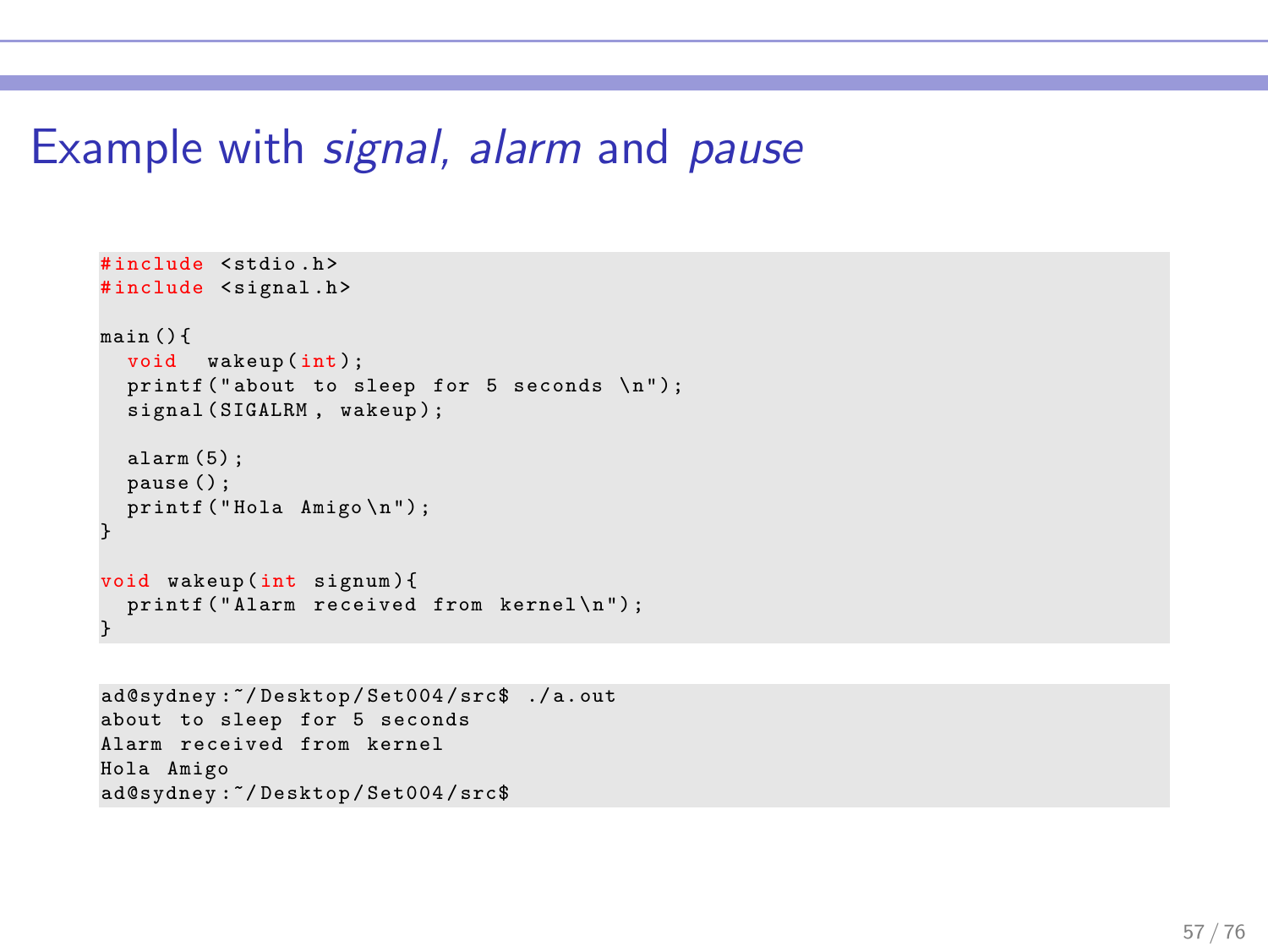## Unreliable Signals – a headache in "older" Unix

```
int sig_int () ;
     ....
    signal (SIGINT, sig_int();
     ...
sig_int () {
    /* this is the point of possible problems */
    signal (SIGINT, sig_int);
     ...
    }
```
- 1. After a signal has occurred but before the call to sig int is in the signal handler body, another signal occurs.
- 2. The second signal would cause the default action which is for the signal to terminate the process.
- 3. Although we may think it works correctly, the mechanism does not work well as we "lose" a signal in the process.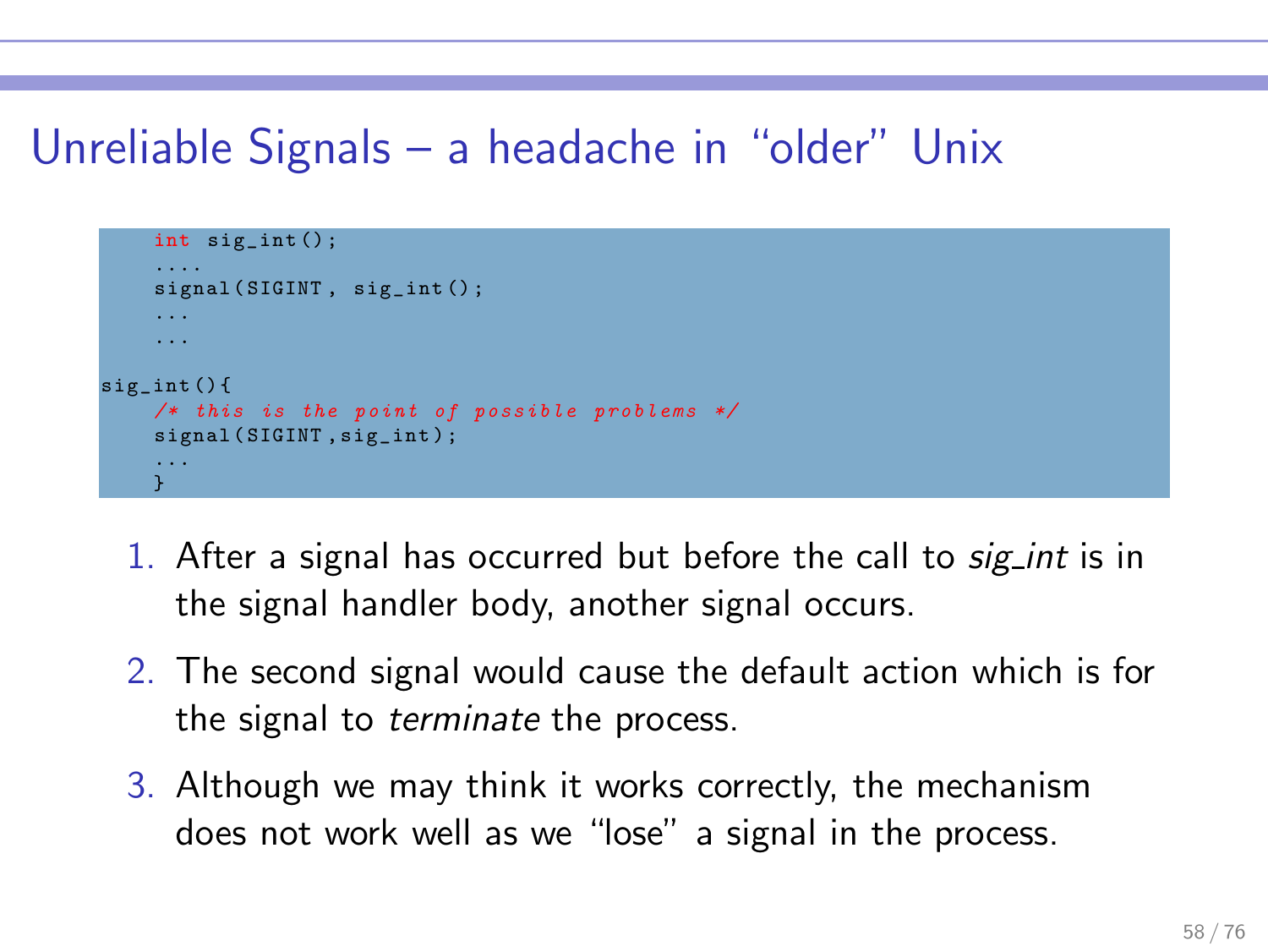# Unreliable Signals

• Processes could NOT turn a signal off if they did not "want" the signal to occur.

• Impossible to reliably wait until some condition is satisfied

```
int my_sig_flag =0;
...
main () {
    int my_sig_int () ;
     ...
    signal (SIGINT, my_sig_int);
     ...
    while (mv sig flag == 0)
         /* point with possible problem in here */
         pause () ;
     ...
     }
my sig int () {
    signal (SIGINT, my sig_int) ;
    my_sig_flag =1;
     }
```
 $\diamond$  Under "normal" circumstances the process would "pause" until it received a SIGINT and then continue on to other actions (past the while statement) as the predicate would be false.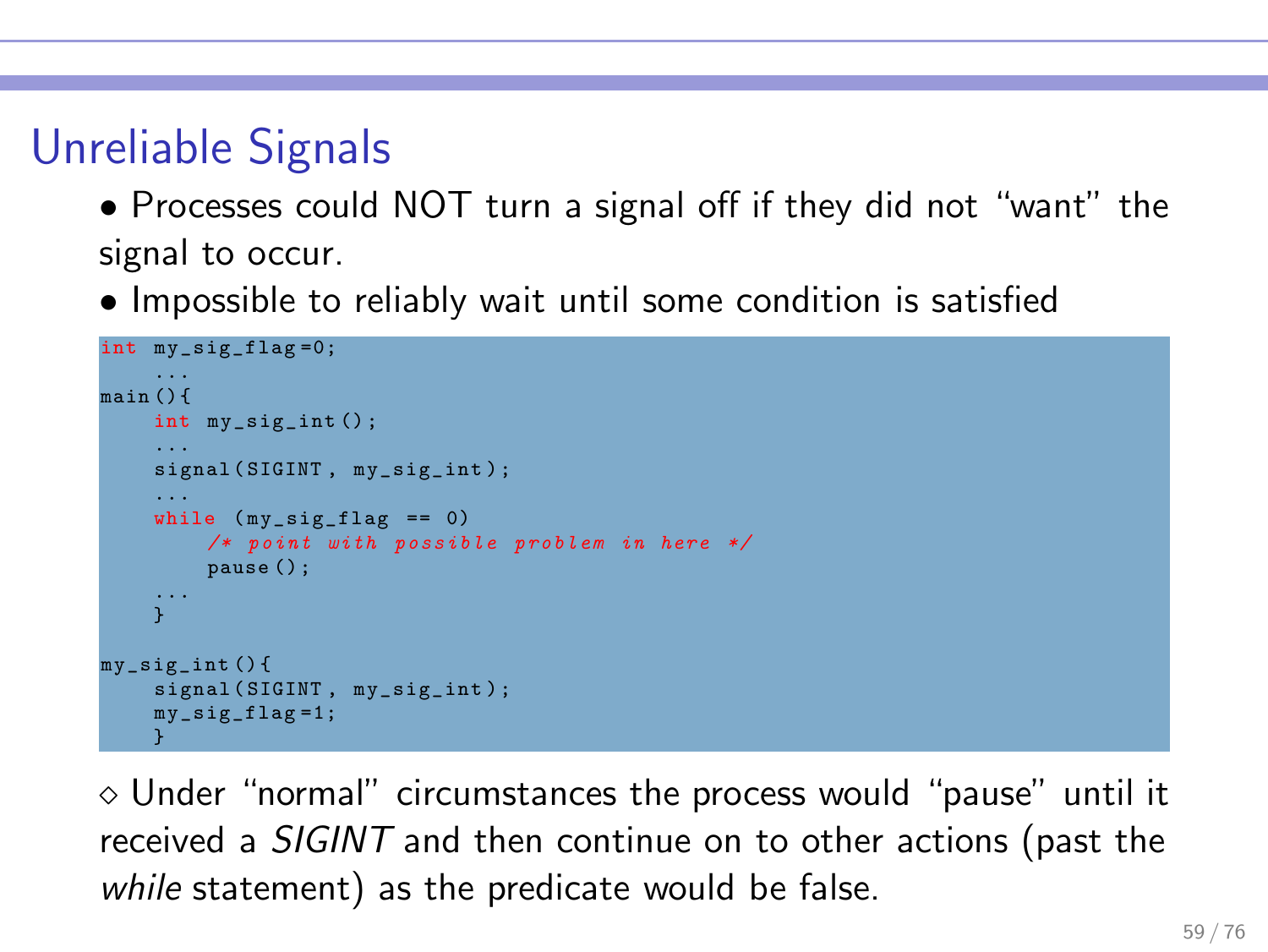# Unreliable Signals

There is a small chance that things would go wrong...

- 1. If the signal takes place after the predicate evaluation but before the call to *pause*, the process could go on to sleep for ever! (provided that another signal is not generated)
- 2. In the above scenario the signal is *lost!*
- 3. Such code is not correct yet it works most of the time...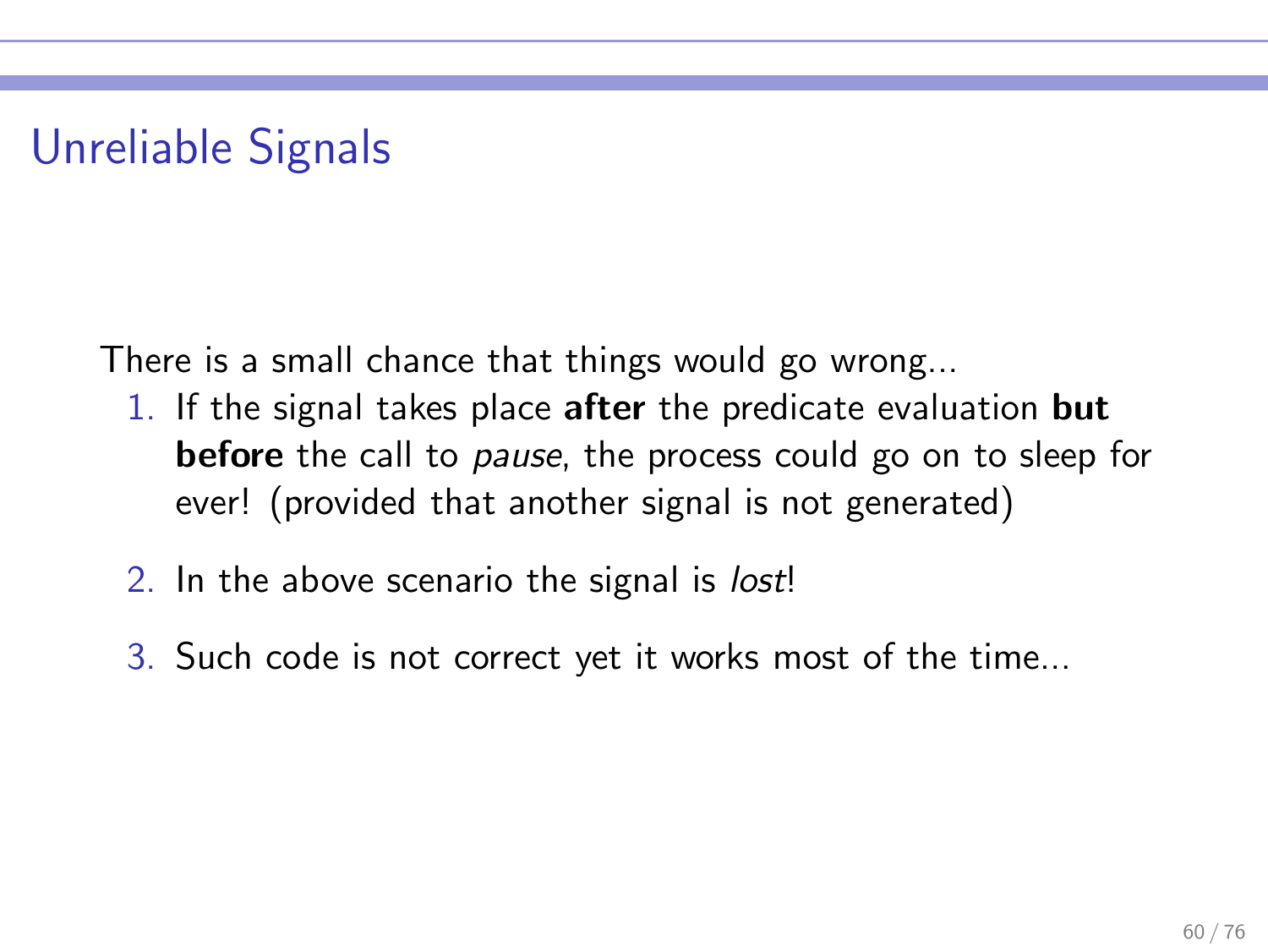#### Unreliable Signal-ing

```
\#include \leqstdio h >
# include < unistd .h >
# include < sys / types .h >
#inculate \leq signal . hvoid foohandler ( int ) ;
int flag =0;
int main () {
  int lpid =0;
  printf ("The process ID of this program is % d \nvert n", getpid ());
  lpid = getpid();
  signal (SIGINT, foohandler);
  while (flag == 0) {
    kill (lpid, SIGINT): /* this is the ''first'' signal */pause () ;
     }
}
void foohandler (int signum) { /* no explicit call to handler foo */
  signal (SIGINT, foohandler); /* re-establish handler for next time */
  flag = 1;
}
```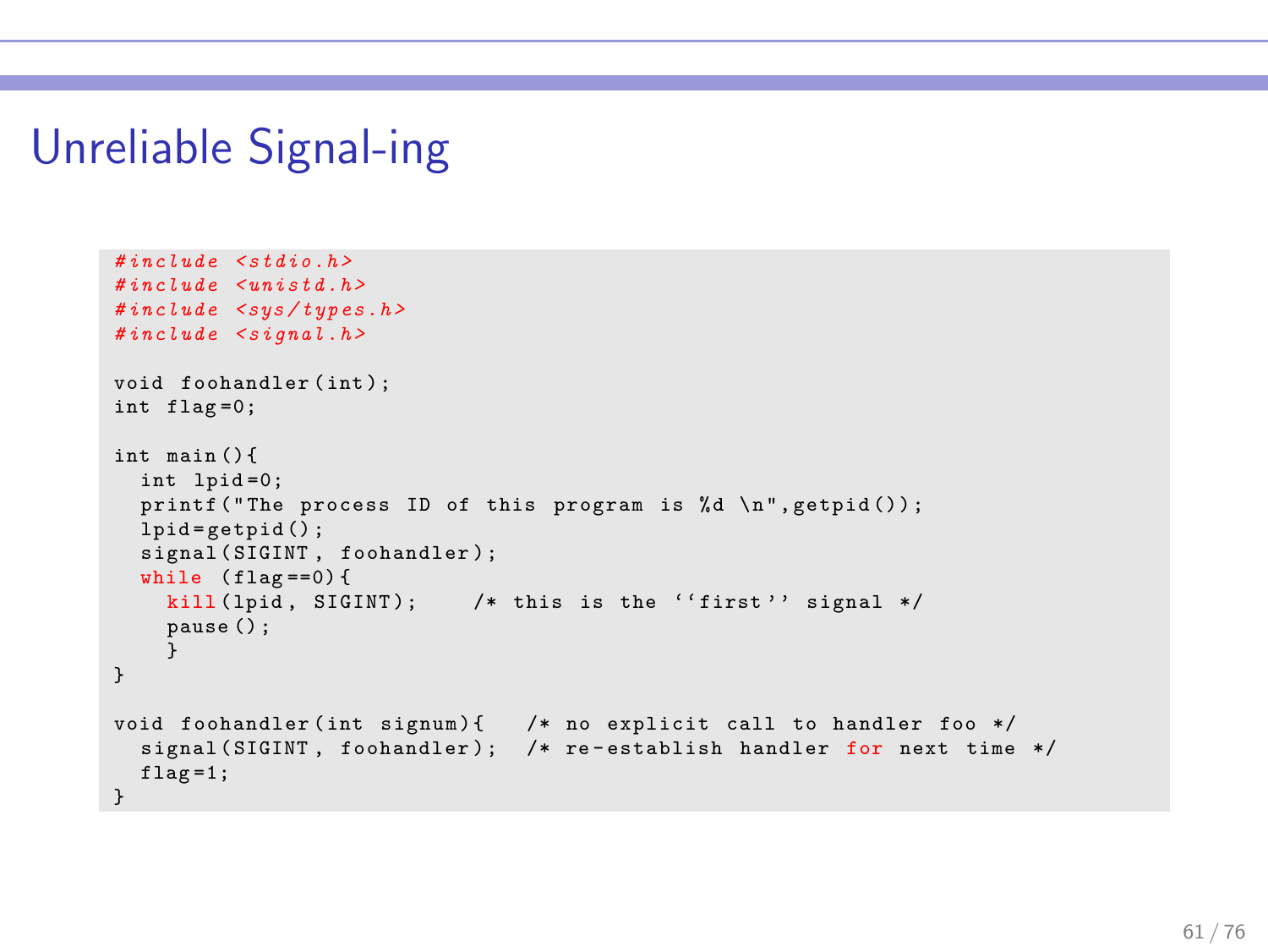## Unreliable signal-ing

• Running the program, we get into the *pause* (the first signal does not appear to get into handler):

ad@ad - desktop :~/ Set004 / src\$ ./ a. out The process ID of this program is 5725

The (first) signal seems to be "lost"..

• Forcing a second interrupt with control-C, ends the program (normally):

```
ad@ad - desktop :~/ Set004 / src$ ./ a. out
ad@ad - desktop :~/ Set004 / src$ ./ a. out
The process ID of this program is 5725
^ Cad@ad - desktop :~/ Set004 / src$
```
⊙ Signal Sets provide a (POSIX) reliable way to deal with signals.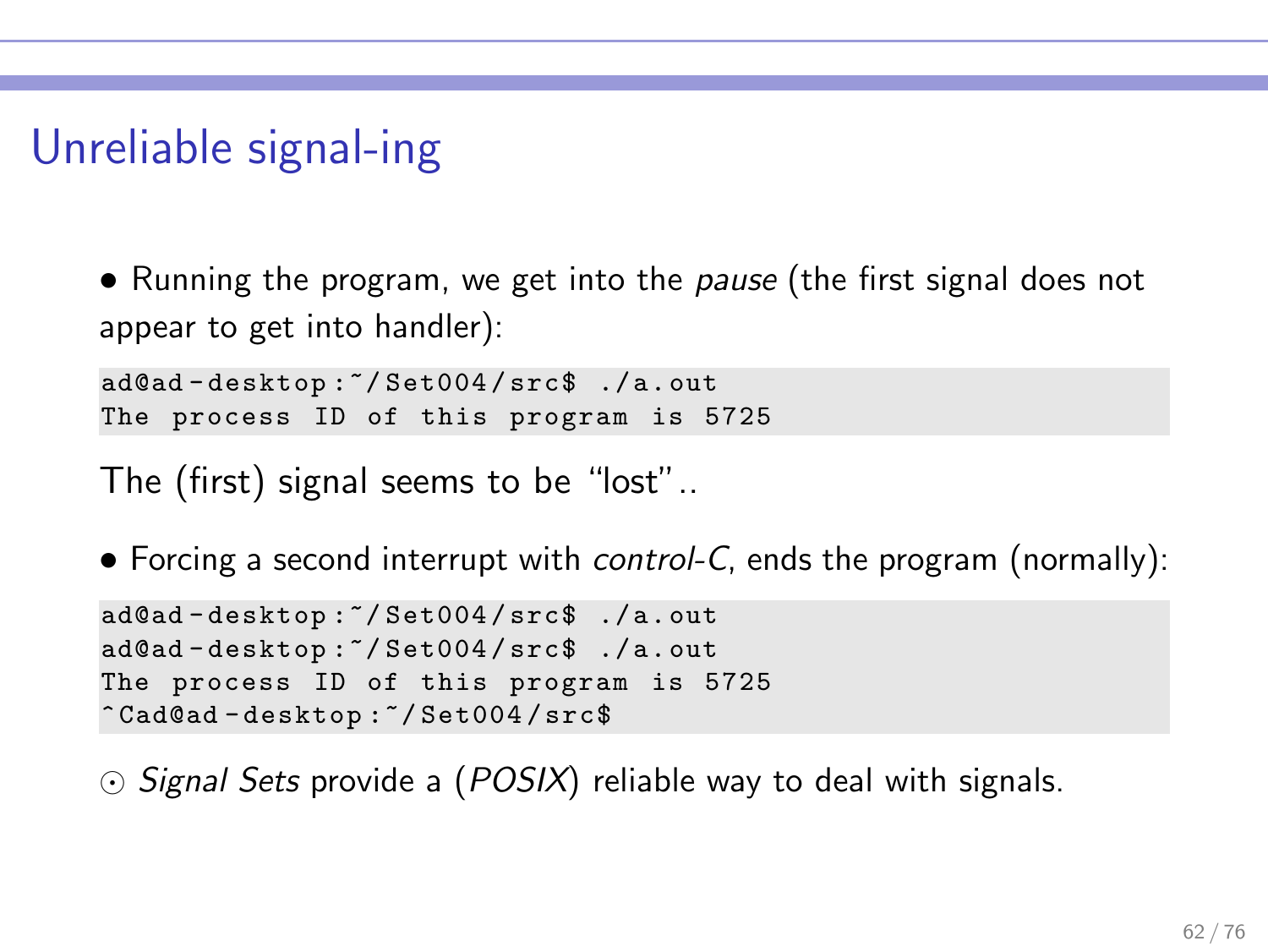# POSIX Signal Sets

- $\triangleright$  Signal sets are defined using the type sigset t.
- ► Sets are large enough to hold a representation of all signals in the system.
- $\triangleright$  We may indicate interest in specific signals by empty-ing a set and then add-ing signals or by using a full set and then by selectively delete-ing certain signals.
- $\blacktriangleright$  Initialization of signals happens through:
	- int sigemptyset(sigset\_t \*set);
	- int sigfillset(sigset\_t \*set);
- $\triangleright$  Manipulation of signals sets happens via:
	- int sigaddset(sigset \*set, int signo);
	- int sigdelset(sigset\_ \*set, int signo);
- $\blacktriangleright$  Membership in a signal set:
	- int sigismember(sigset\_t \*set, int signo)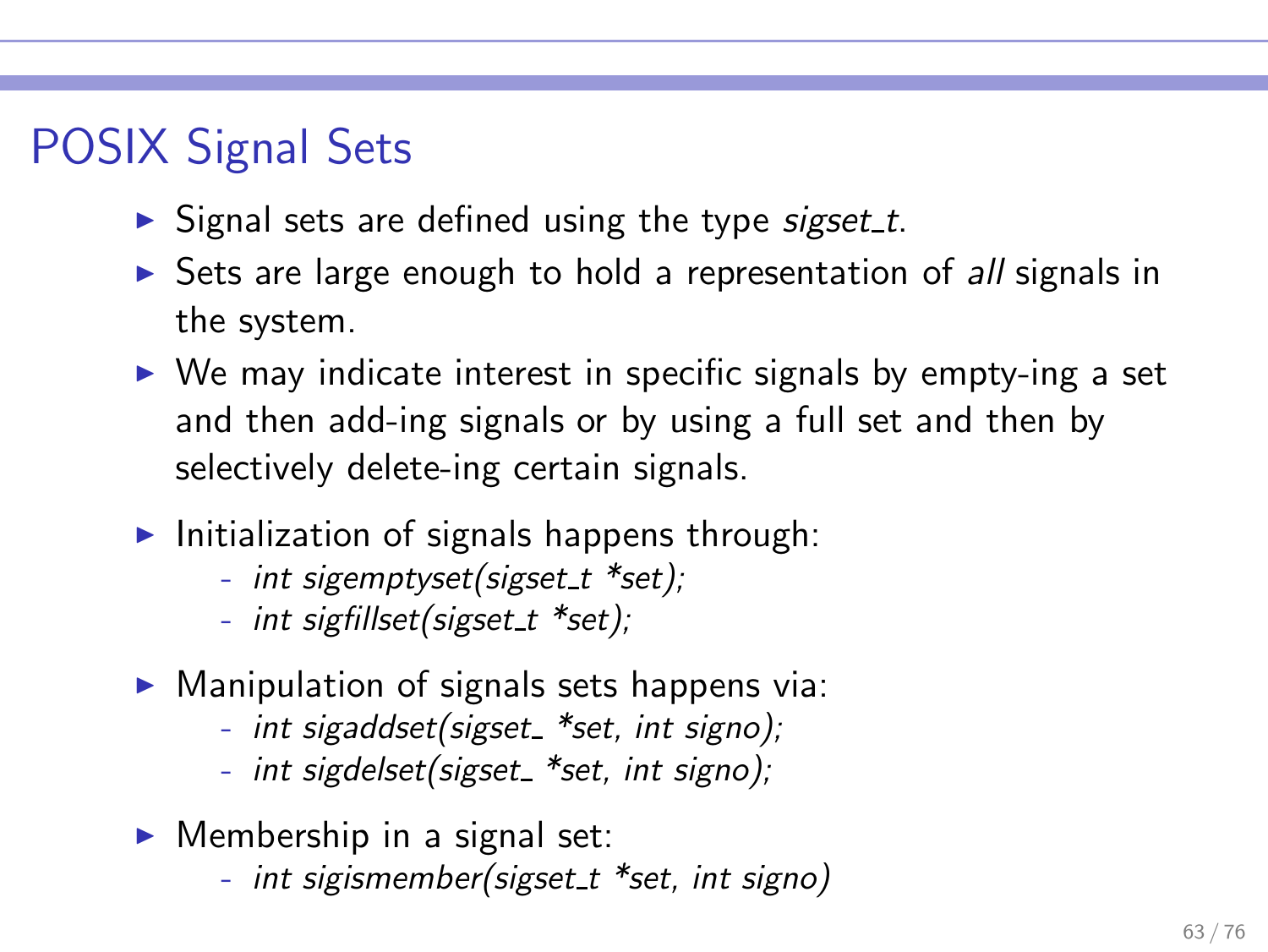### Example in creating different Signal sets

```
#include <signal.h>
sigset_t mask1 , mask2 ;
...
...
sigempty (& mask1); \frac{1}{2} create an empty mask
...
sigaddset (& mask1, SIGINT); // add signal SIGINT
sigaddset (& mask1, SIGQUIT); // add signal SIGQUIT
...
sigfillset (& mask2); \frac{1}{2} create a full mask
...
sigdelset (&mask2, SIGCHLD); // remove signal SIGCHLD
....
...
```
- mask1 is created entirely empty.
- mask2 is created entirely full.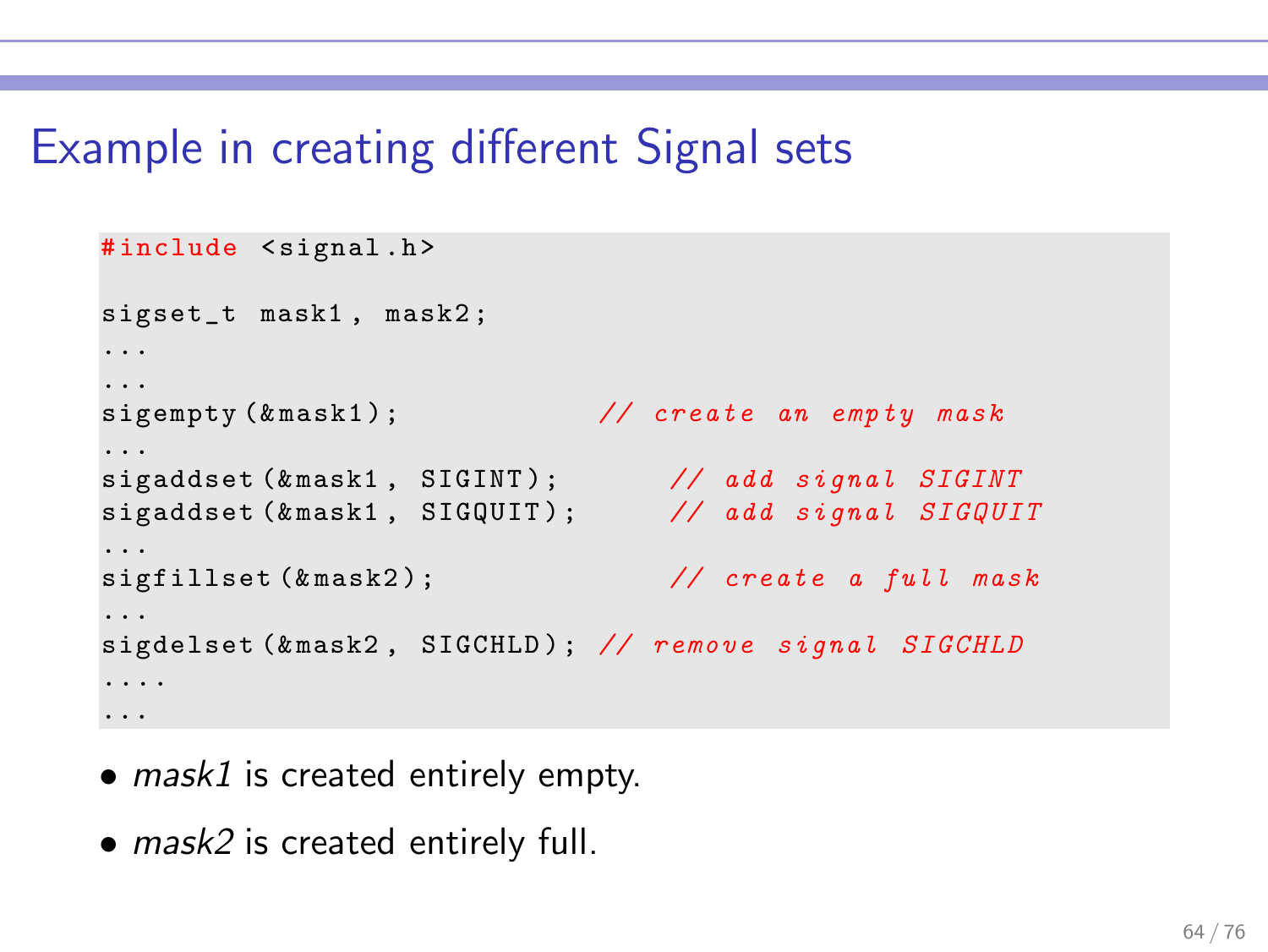# sigaction() call

- ▶ Once a set has been defined, we can elect a specific method to handle a signal with the help of sigaction().
- int sigaction(int signo, const struct sigaction  $*$ act, struct sigaction \*oldact);

```
\blacktriangleright The sigaction structure is:
   struct sigaction {
     void (*sa_handler)(int); // action to be taken
     sigset t sa mask; \frac{1}{4} additional signals to be blocked during the
                               // handling of the signal
     int sa flags; // flags controlling handler invocation
     void (*sa sigaction)(int, siginfo t^*, void *);
                              // pointer to a signal handler in applications
     };
```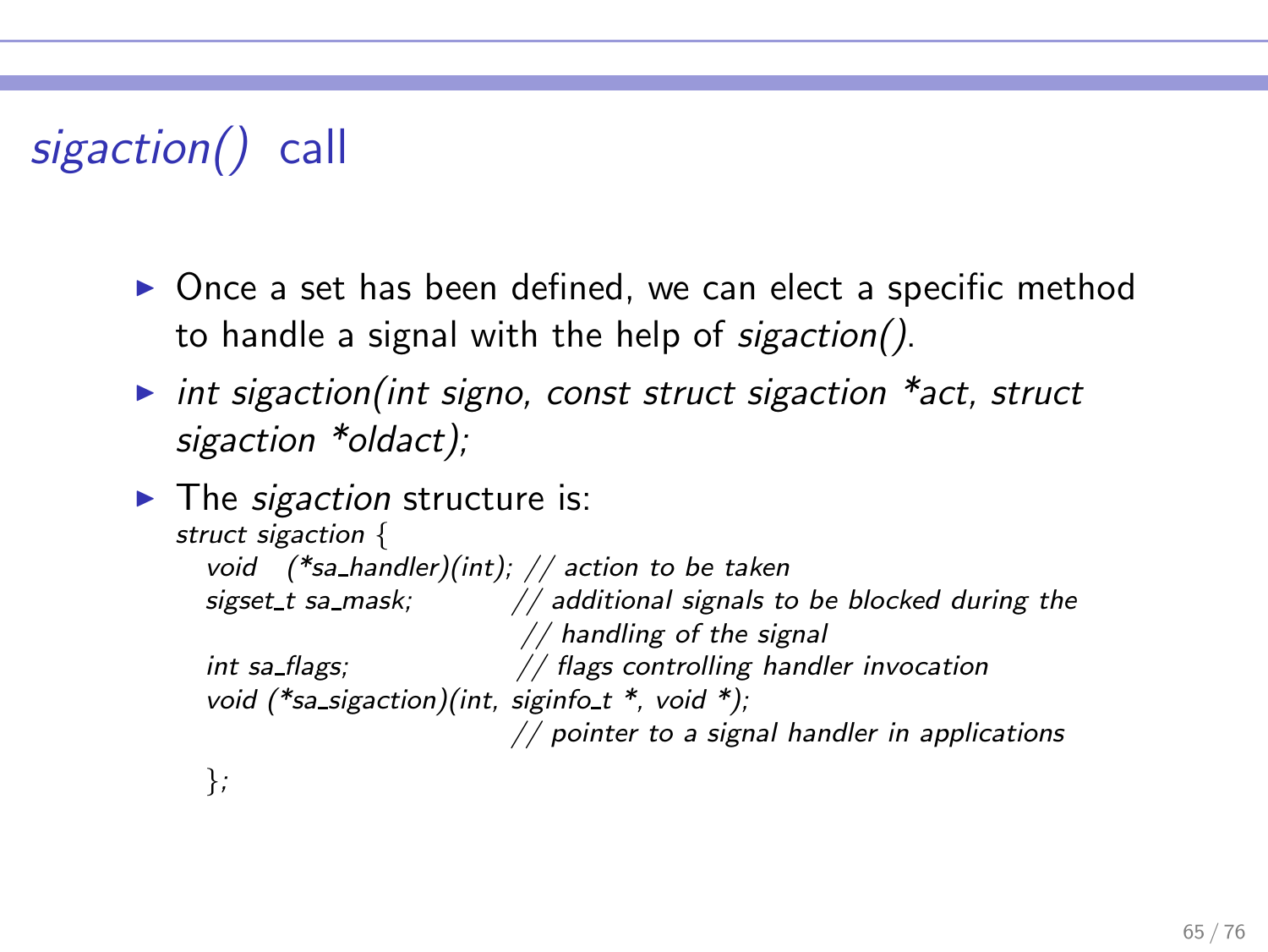Elements of the sigaction structure (a)

- $\triangleright$  sa handler field: identifies the action to be taken when the signal *signo* is received (previous slide)
	- 1. SIG DFL: restores the system's default action
	- 2. SIG\_IGN: ignores the signal
	- 3. The address of a function which takes an int as argument. The function will be executed when a signal of type *signo* is received and the value of signo is passed as parameter. Control is passed to function as soon as signal is received and when function returns, control is passed back to the point at which the process was interrupted.
- $\triangleright$  sa mask field: the signals specified here will be blocked during the execution of the sa handler.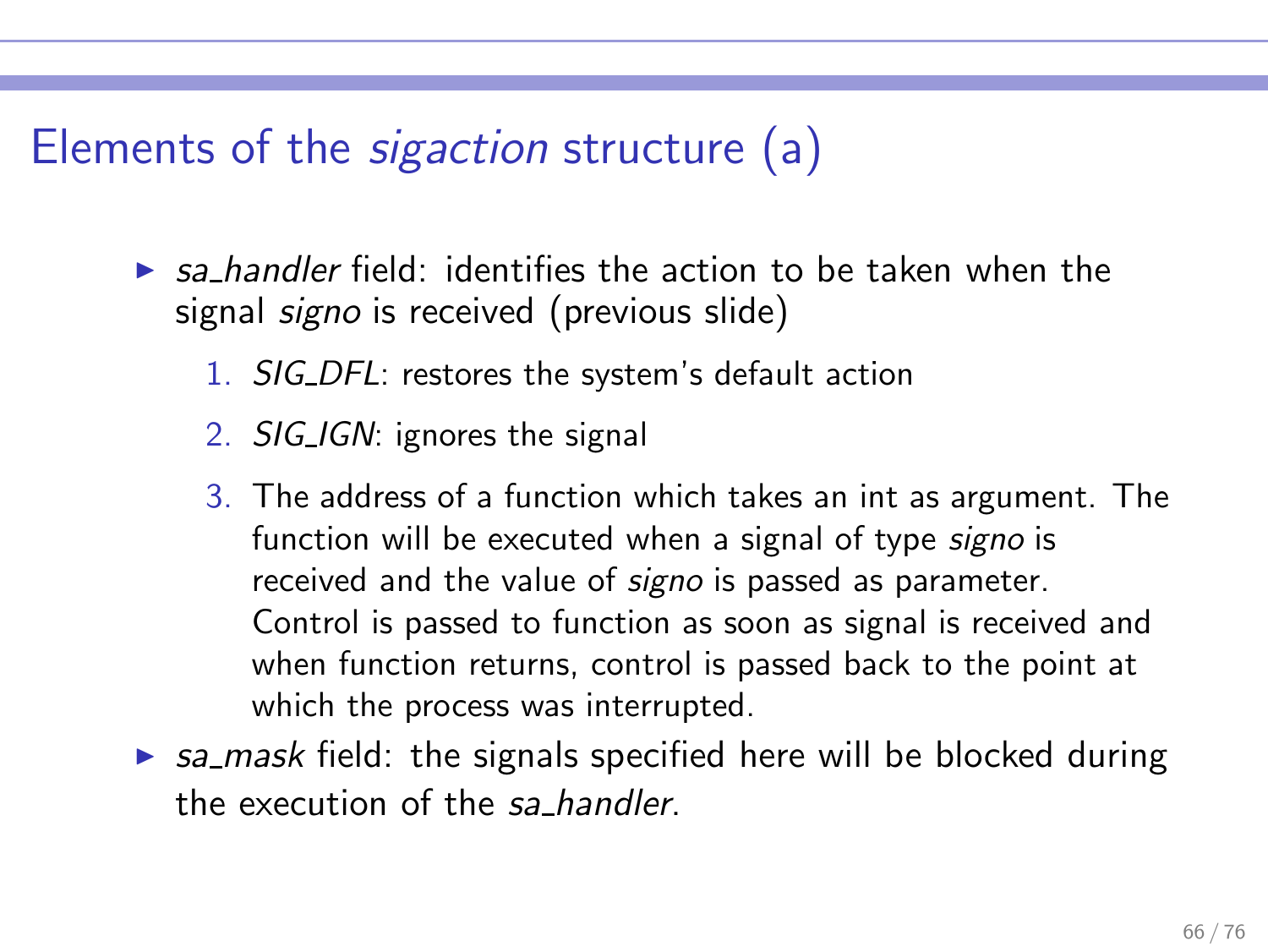# Elements of the sigaction structure (b)

- $\triangleright$  sa flags field: used to modify the behavior of signo the originally specified signal.
	- 1. A signal's action is reset to SIG DFL on return from the handler by sa flags=SA\_RESETHAND
	- 2. Extra information will be passed to signal handler, if sa flags=SIG INFO. Here, sa handler is redundant and the final field sa sigaction is used.
- ► Good idea to either use sa handler or sa sigaction.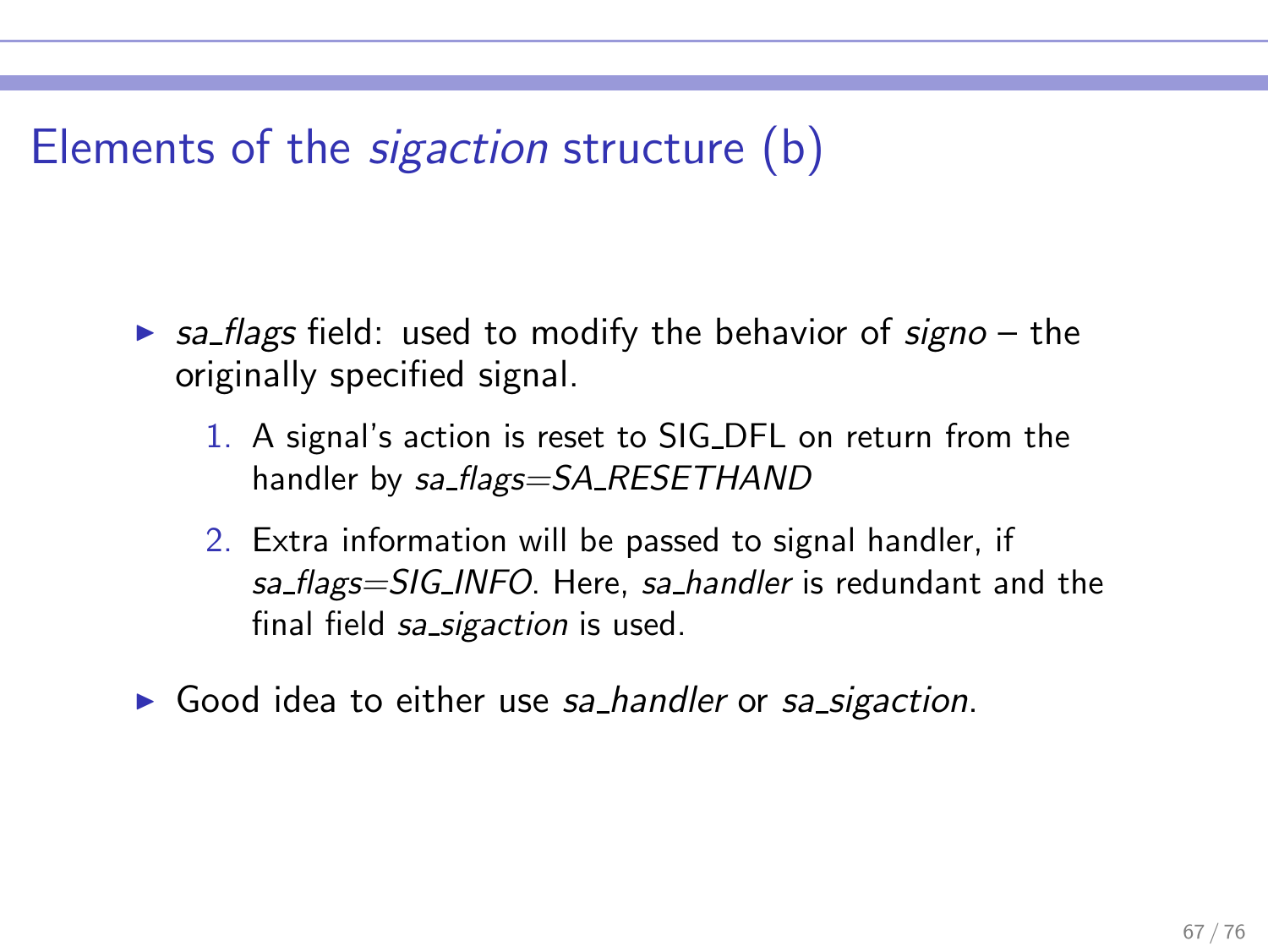#### Use of sigaction

```
#include <stdio h>
#include <stdlib.h>
#include <signal.h>
void catchinterrupt (int signo ) {
    printf (" \nCatching : signo = %d \n' . signo :printf ("Catching: returning\n");
    }
main () {
    static struct sigaction act ;
    act . sa_handler = catchinterrupt ;
    sigfillset (&( act . sa_mask ) ) ;
    sigaction (SIGINT, & act, NULL);
    printf("sleep call #1\n'n"):
    sleep (1) ;
    print(f("sleep call #2\n'n");sleep (1) ;
    printf("sleep call #3\n");
    sleep(1):
    printf("sleep call #4\n");
    sleep(1);
    printf ("Exiting \n");
    exit (0) ; }
```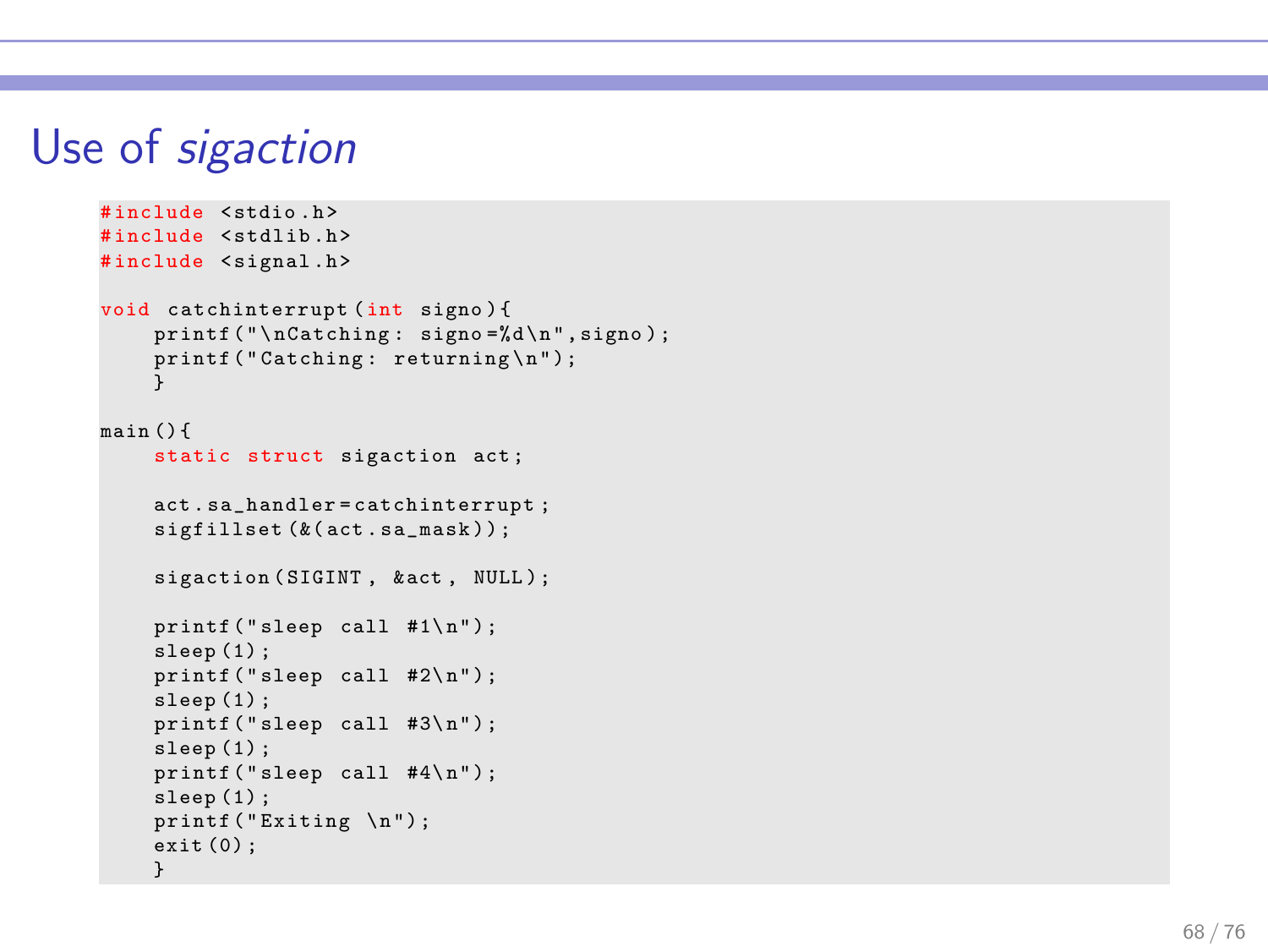Regardless of where the program is interrupted, it resumes execution and carries on

```
ad@ad - desktop :~/ Set004 / src$ ./ a. out
sleep call #1
sleep call #2
\hat{C}Catching : signo =2
Catching: returning
sleep call #3
\hat{C}Catching : signo =2
Catching : returning
sleep call #4
\hat{C}Catching : signo =2
Catching : returning
Exiting
ad@ad - desktop :~/ Set004 / src$
ad@ad - desktop :~/ Set004 / src$ ./ a. out
sleep call #1
sleep call #2
\hat{C}Catching: signo=2
Catching : returning
sleep call #3
sleep call #4
Exiting
ad@ad - desktop :~/ Set004 / src$
```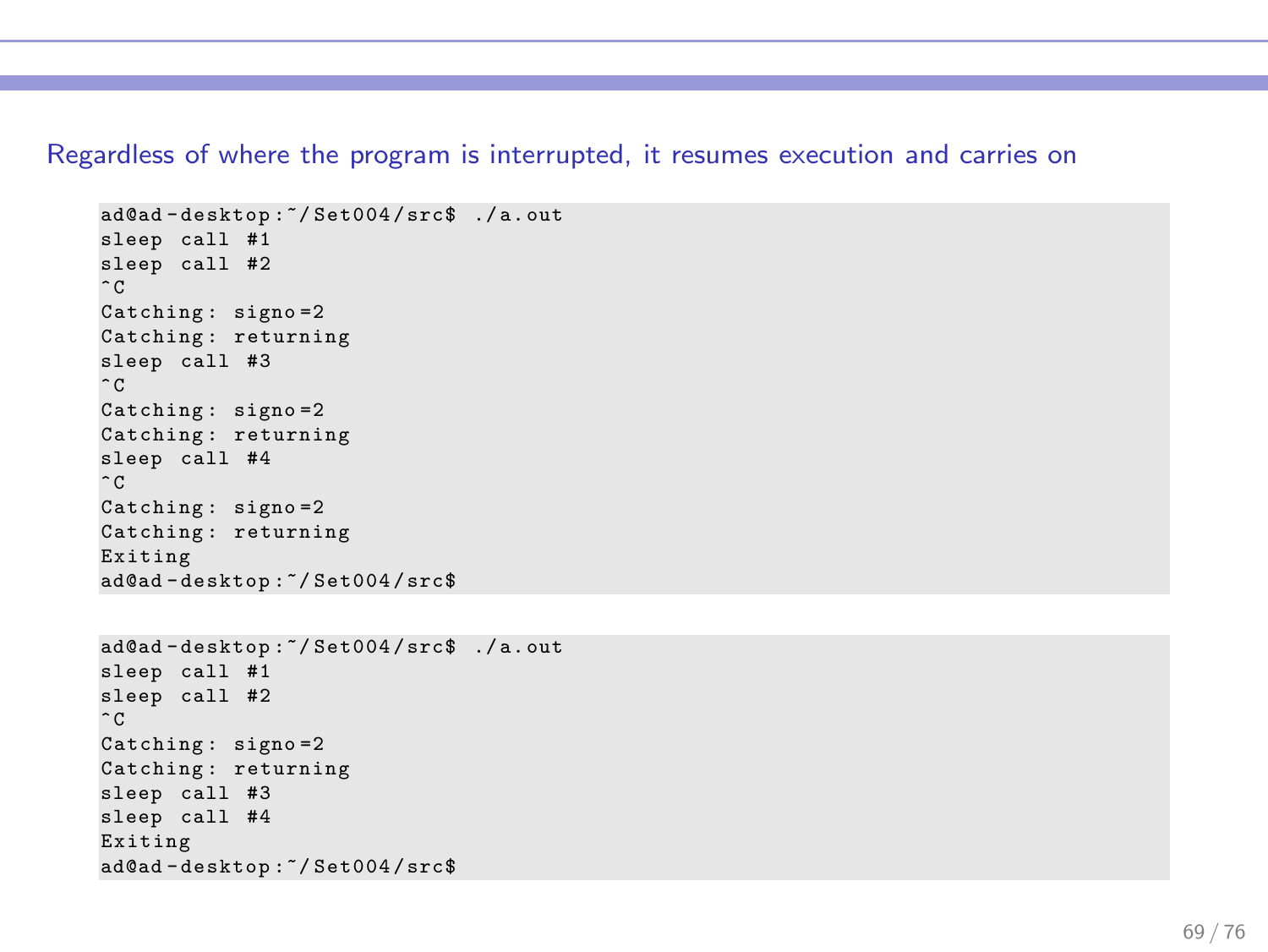#### Changing the behavior of program in interrupt

```
# include < stdio .h >
#include <stdlib.h>
#include <signal.h>
main () {
    static struct sigaction act ;
    act sa handler=STG TGN: // the handler is set to TGNOREsigfillset (k(\text{act} \cdot \text{sa} \_\text{mask} ) ;
    sigaction (SIGINT, kact, NULL): // control-c
    sigaction (SIGTSTP, & act, NULL); // control-z
    printf ("sleep call #1\n\rangle"); sleep (1);
    printf ("sleep call #2\n"); sleep (1);
    print('sleep call #3\n'n'); sleep(1);
    act.sa handler=SIG_DFL; // reestablish the DEFAULT behavior
    sigaction (SIGINT, & \text{act}, NULL); // default for control-c
    printf ("sleep call #4\n"); sleep (1);
    printf ("sleep call #5\n"); sleep (1);
    print('sleep call #6\n'n'); sleep(1);
    sigaction (SIGTSTP, & act, NULL); // default for control-z
    printf ("Exiting \n");
    exit (0) ;
    }
```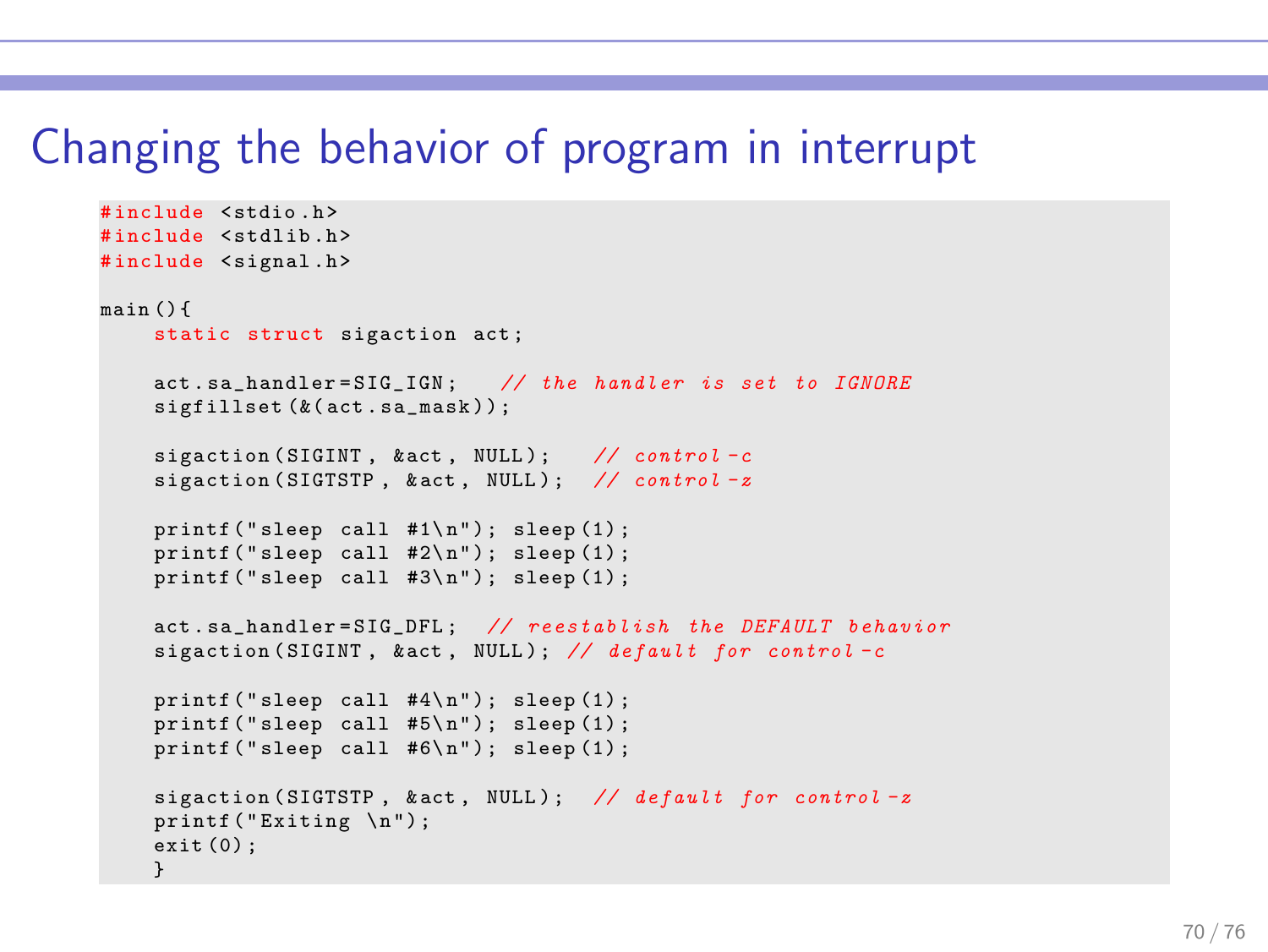#### Running the Program...

```
ad@ad - desktop :~/ Set004 / src$ ./ a. out
./a.out
sleep call #1
^ Csleep call #2
^ Z^ Csleep call #3
sleep call #4
sleep call #5
^ Zsleep call #6
Exiting
ad@ad - desktop :~/ Set004 / src$ ./ a. out
sleep call #1
sleep call #2
sleep call #3
sleep call #4
sleep call #5
\hat{C}ad@ad - desktop :~/ Set004 / src$ ./ a. out
sleep call #1
^ Csleep call #2
^ C^ Z ^ Zsleep call #3
^ Z^ Zsleep call #4
^ Z^ Zsleep call #5
^ Z^ Zsleep call #6
^ ZExiting
ad@ad - desktop :~/ Set004 / src$
```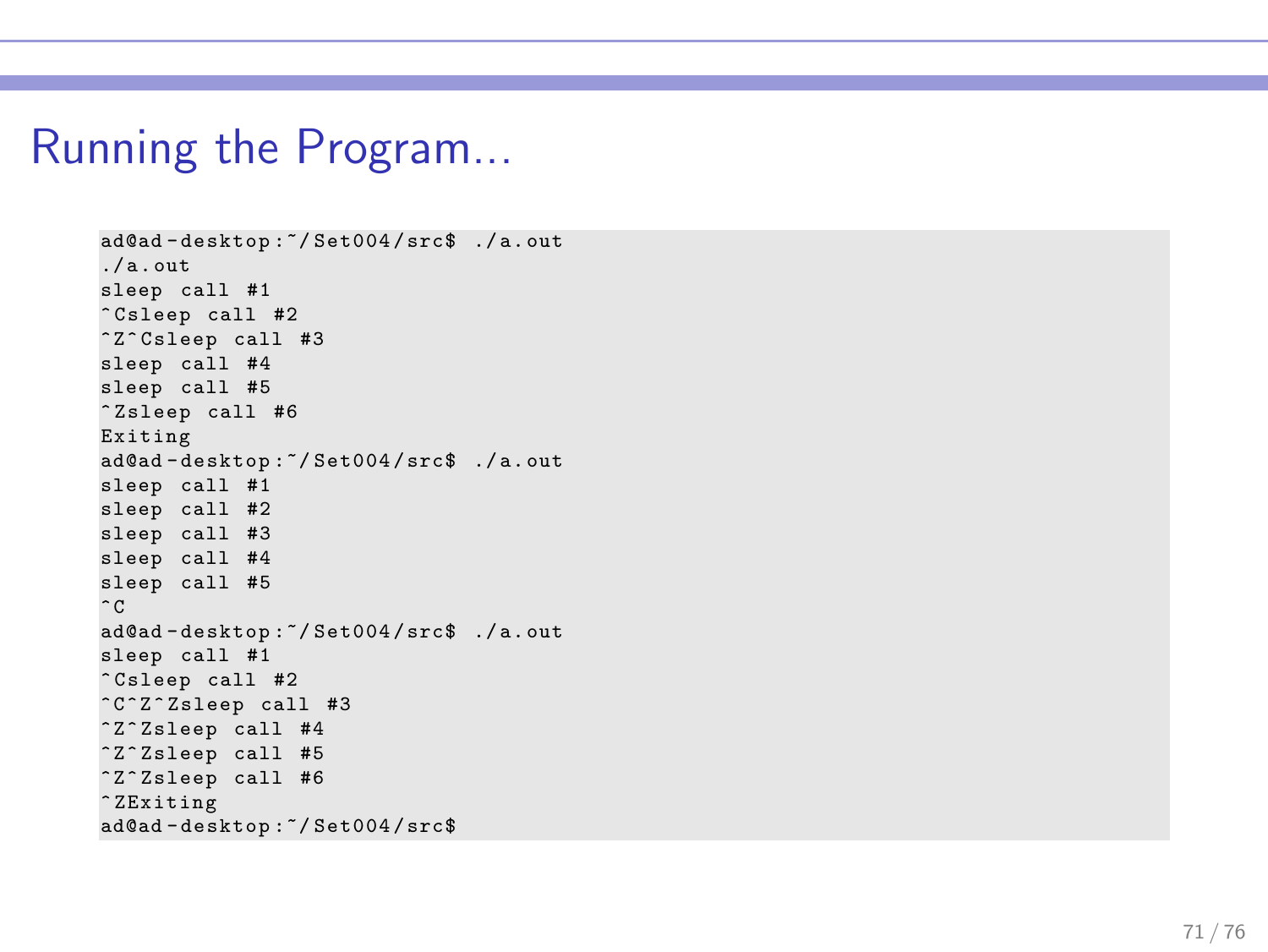#### Restoring a previous action

```
\#include \leqstdio h>
\#include \leqstdlib h>
#inculate \leq signal . hmain () {
    static struct sigaction act, oldact;
    printf ("Saving the default way of handling the control=c \n\cdot n");
    sigaction (SIGINT, NULL, & oldact) ;
    print('sleep call #1\n'n'); sleep(4);
    printf ("Changing (Ignoring) the way of handling\n\ln");
    act.sa handler=SIG IGN: // the handler is set to IGNORE
    sififillset (k(act, sa mask)) :
    sigaction (SIGINT, & act, NULL);
    printf ("sleep call #2\n"); sleep (4);
    printf ("Reestablishing to old way of handling\n");
    sigaction (SIGINT, & oldact, NULL);
    printf ("sleep call #3\n"); sleep (4);
    printf ("Exiting \n");
    ext(0):
    }
```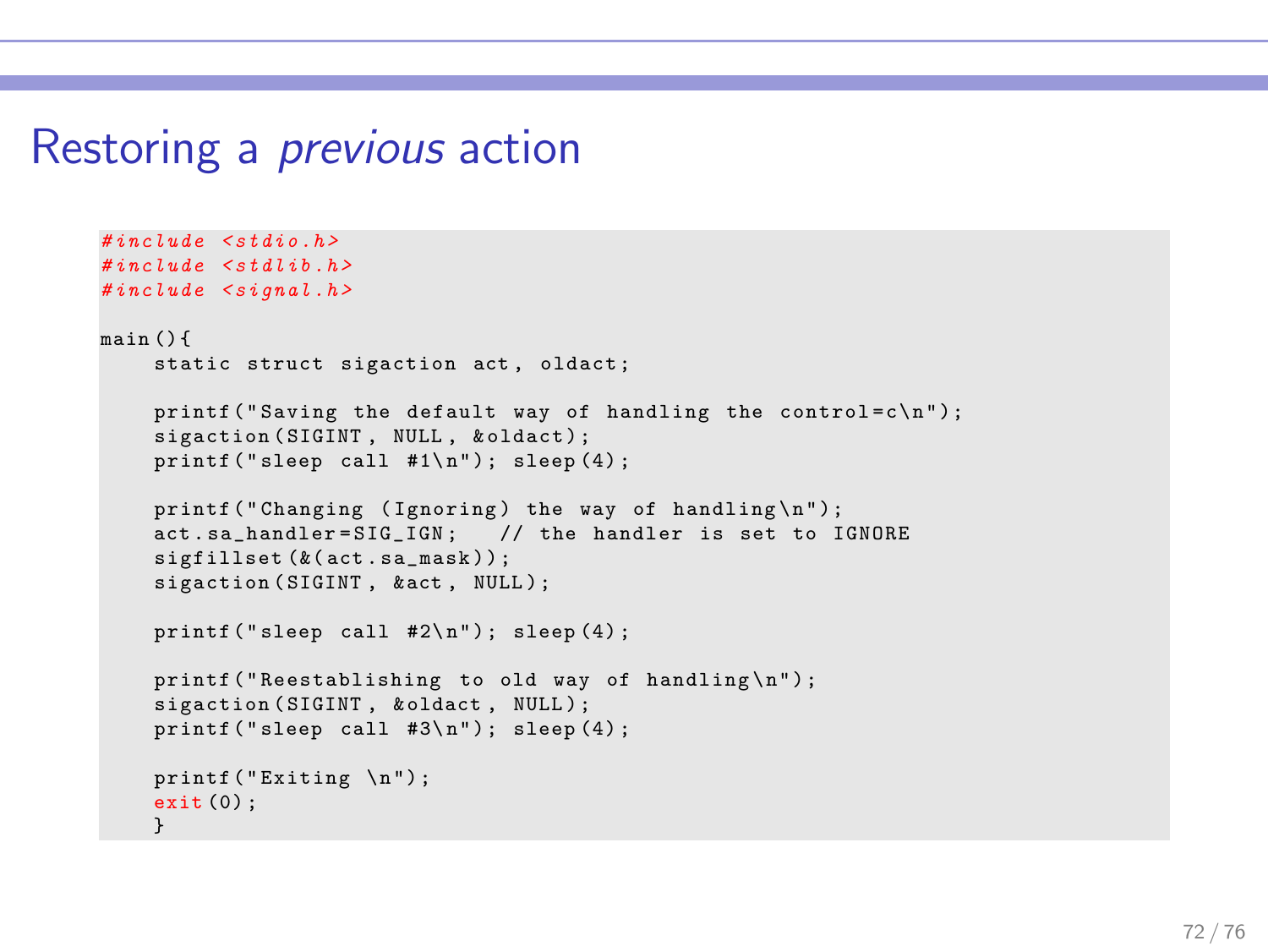## Example in restoring a previous action

```
ad@ad - desktop :~/ Set004 / src$ ./ a. out
Saving the default way of handling the control=c
sleep call #1
\hat{C}ad@ad - desktop :~/ Set004 / src$
ad@ad - desktop :~/ Set004 / src$
ad@ad - desktop :~/ Set004 / src$
ad@ad - desktop :~/ Set004 / src$
ad@ad - desktop :~/ Set004 / src$ ./ a. out
Saving the default way of handling the control=c
sleep call #1
Changing (Ignoring) the way of handling
sleep call #2
^ C^ C ^ C^ C ^ C^ C ^ C^ C ^ C^ C ^ CRestablishing to old way of handling
sleep call #3
\hat{C}ad@ad - desktop :~/ Set004 / src$
```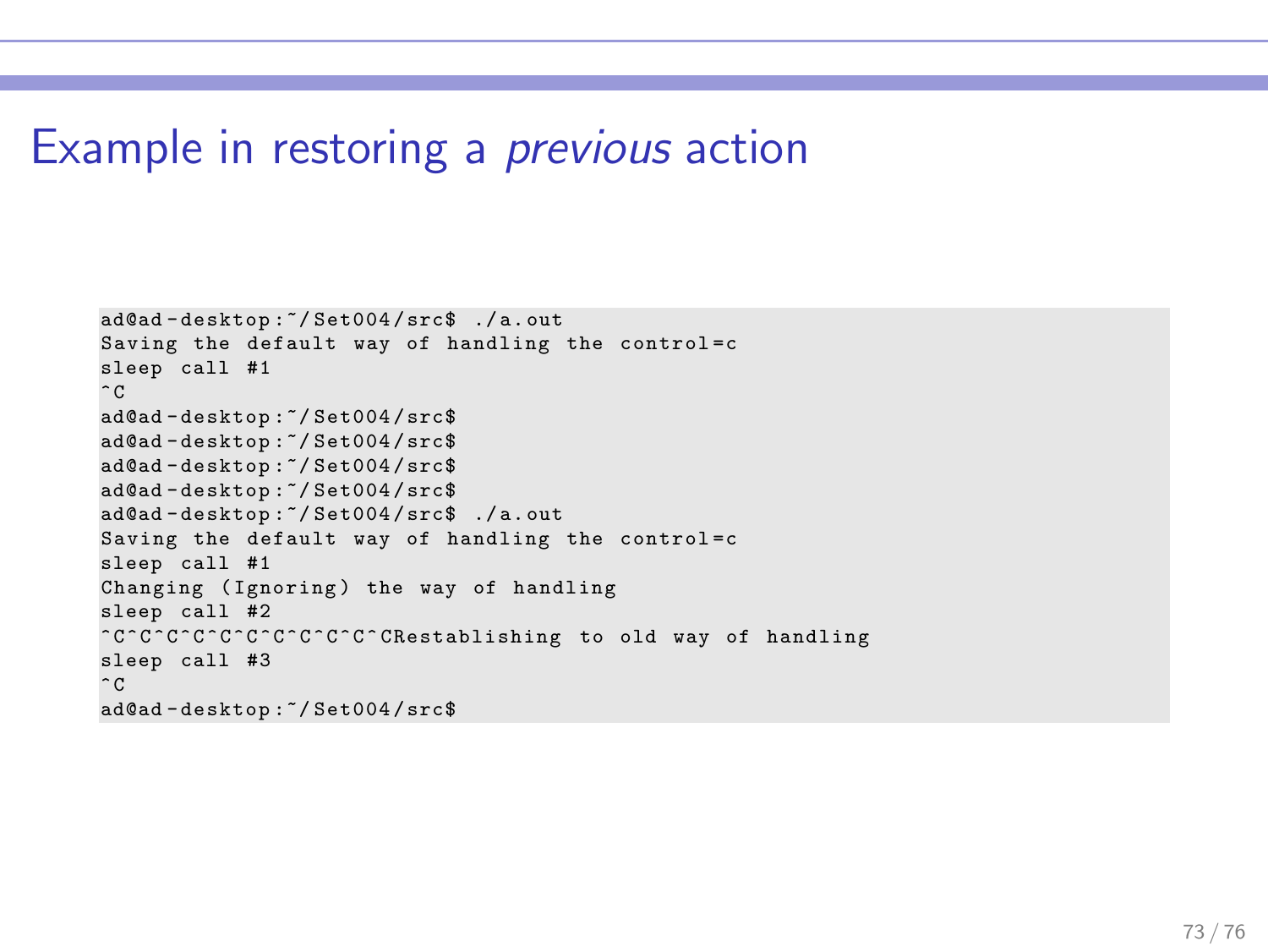## Blocking Signals

- ▶ Occasionally, a program wants to block altogether (rather than ignore) incoming signals
- ▶ blocked signals remain pending and get delivered when unblocked
- int sigprocmask(int how, const sigset  $t$  \*set, sigset  $t$  \*oldset)
- $\triangleright$  how indicates what specific action sigprocmask should take:
	- 1. SIG BLOCK: set of blocked signals is the union of the current set and the set argument.
	- 2. SIG\_UNBLOCK: signals in set are removed from the current set of blocked signals.
	- 3. SIG SETMASK: group of blocked signals is set to set
- $\triangleright$  If oldset is non-null, the previous value of signal mask is stored in oldset.
- $\triangleright$  If set is NULL, the signal mask is unchanged and current value of mask is returned in *oldset* (if it is not NULL);  $\frac{74}{76}$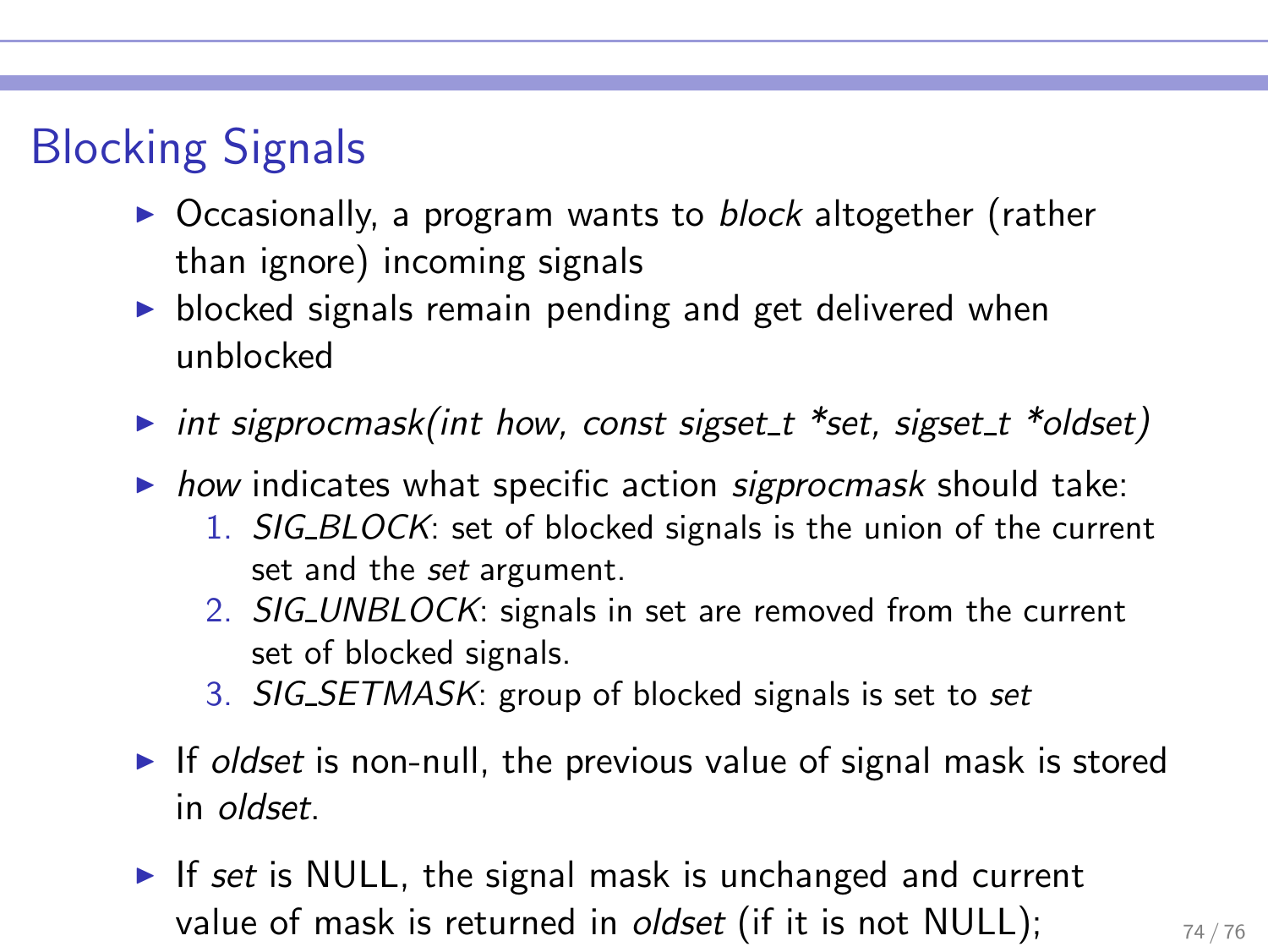## Code sample using sigprocmask()

```
#include <stdio h>
#include <stdlib.h>
#include <signal.h>
main () {
    sigset t set1, set2:
    sigfillset (& set1); // completely full set
    sigfillset (& set2) ;
    sigdelset (&set2, SIGINT);
    sigdelset (& set2, SIGTSTP): // a set minus INT & TSTP
    print f("This is simple code... \n\n"):
    sleep (5) :
    sigprocmask (SIG_SETMASK, & set1, NULL); // disallow everything here!
    printf ("This is CRITICAL code... \n"); sleep (10);
    sigprocmask (SIG_UNBLOCK, & set2, NULL) ; // allow all but INT & TSTP
    printf ( " This is less CRITICAL code ... \n " ) ; sleep (5) ;
    sigprocmask (SIG_UNBLOCK, & set1, NULL); // unblock all signals in set1
    printf ("All signals are welcome!\n"):
    ext(0):
}
```